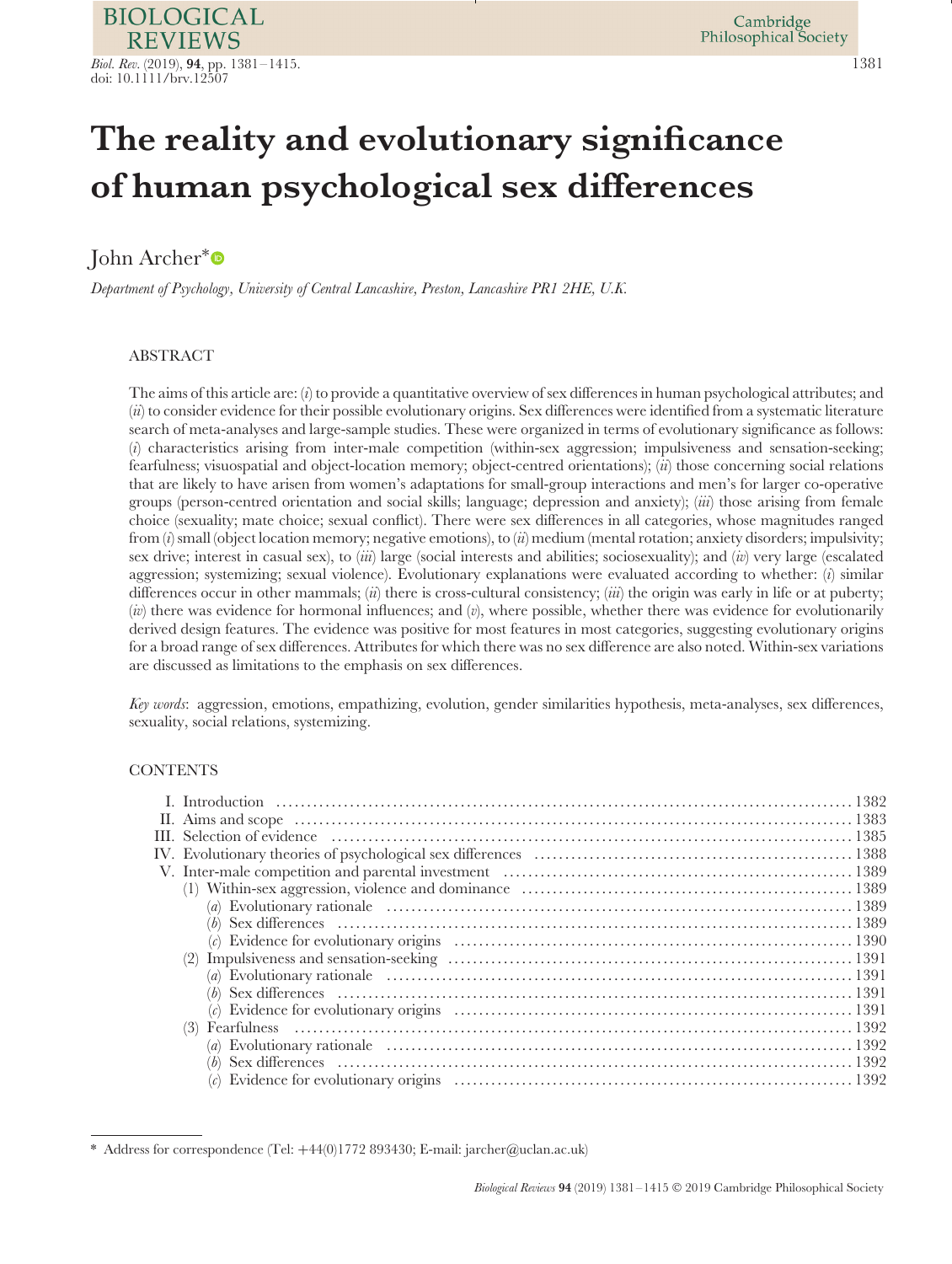| (c) Evidence for evolutionary origins $(5)$ Object-centred orientation $1393$ |  |
|-------------------------------------------------------------------------------|--|
|                                                                               |  |
|                                                                               |  |
|                                                                               |  |
|                                                                               |  |
|                                                                               |  |
|                                                                               |  |
|                                                                               |  |
|                                                                               |  |
|                                                                               |  |
|                                                                               |  |
|                                                                               |  |
|                                                                               |  |
|                                                                               |  |
|                                                                               |  |
|                                                                               |  |
|                                                                               |  |
|                                                                               |  |
|                                                                               |  |
|                                                                               |  |
|                                                                               |  |
|                                                                               |  |
|                                                                               |  |
|                                                                               |  |
|                                                                               |  |
|                                                                               |  |
|                                                                               |  |
|                                                                               |  |
|                                                                               |  |
|                                                                               |  |
|                                                                               |  |
|                                                                               |  |
|                                                                               |  |
|                                                                               |  |
|                                                                               |  |
|                                                                               |  |
|                                                                               |  |
|                                                                               |  |
|                                                                               |  |
|                                                                               |  |
|                                                                               |  |

## <span id="page-1-0"></span>**I. INTRODUCTION**

Two major issues have recurred in analyses of psychological sex differences: whether these are minimal, or whether they are large and widespread, and if so, what is their theoretical significance? Explanations of sex differences began with the theory of sexual selection (Darwin, 1871), which covered both physical and behavioural differences in animals, including humans. The alternative social role explanation can be traced to Woolley (1910), who concluded that sex differences in mental processes are likely to be 'of sociological rather than of biological origin' (p. 342). In the 1970s, the debate was rekindled by Maccoby & Jacklin's (1974) comprehensive synthesis of research, in which they concluded that there were few well-established differences. This was disputed on the grounds that that their evidence base was incomplete, and that the tabulated results showed further differences (Block, 1976). Maccoby & Jacklin (1974) had drawn their conclusions from the proportion of studies that found statistically significant sex differences, although they also specified the magnitude of effects (pp. 351–352), in terms of units of standard deviation, thus heralding the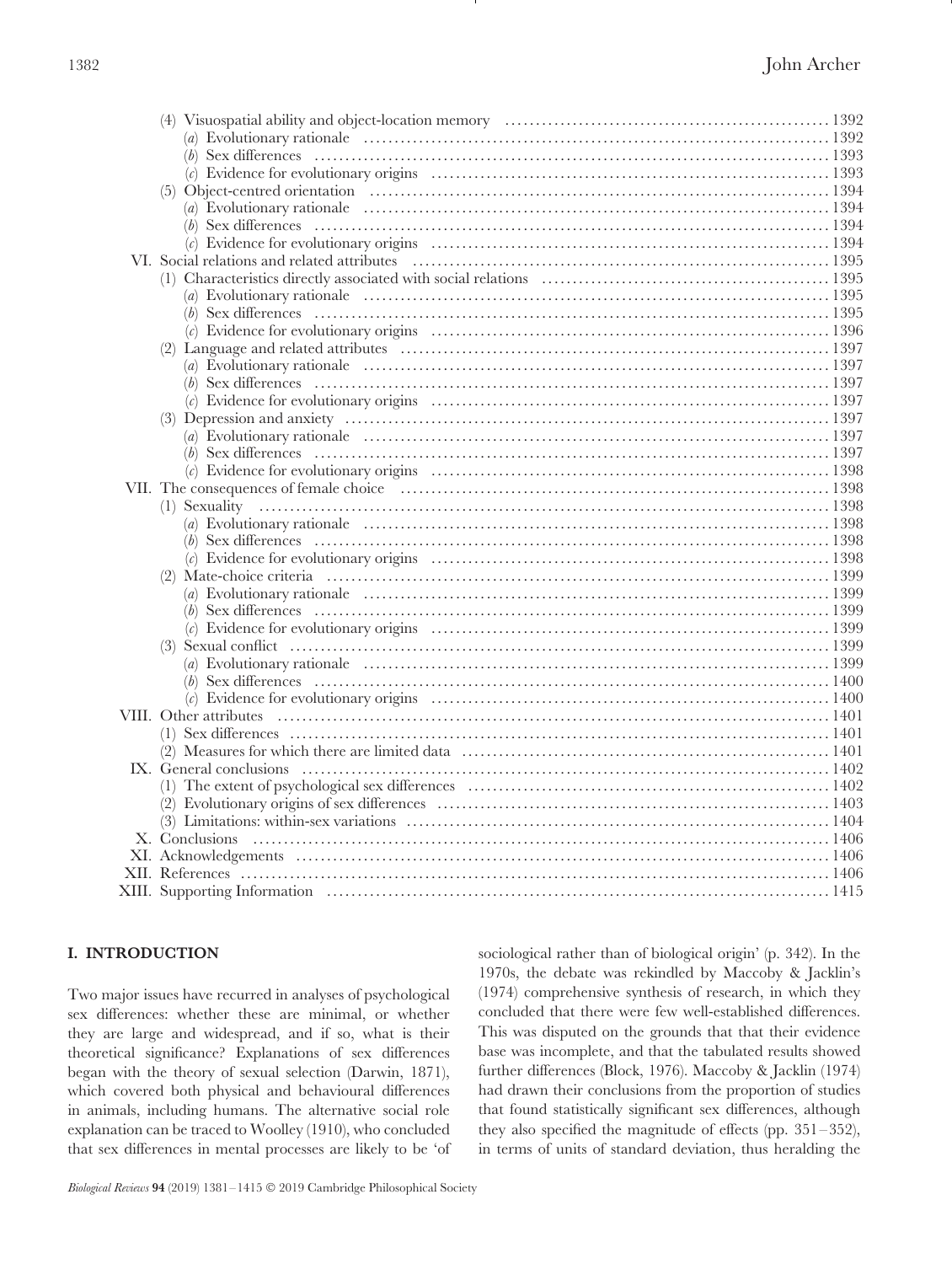next major innovation in summarizing sex differences, which was meta-analysis. This method places findings on the firmer basis of effect-size measures.

The first meta-analysis of sex differences was on decoding non-verbal cues (Hall, 1978). Further meta-analyses of sex differences followed in the 1980s (15 in all), and the debate about whether they were few or many continued (e.g. McHugh, Koeske, & Frieze, 1986; Eagly, 1987, 1990; Baumeister, 1988). There were more meta-analyses through the 1990s and beyond. Hyde (2005) summarized those available at the time, concluding that sex differences were minimal, a position she termed the Gender Similarities Hypothesis (GSH). Hyde's method of counting the proportion of effect sizes showing no or minimal differences overlooks the significance of specific sex differences for theoretical explanations, in particular those derived from evolutionary principles (Archer, 2006*c*). Using the same method for physical features would likewise lead to the conclusion that men's and women's bodies are essentially similar, but would have missed the substantial differences in their primary and secondary sexual characteristics. It would also have directed attention away from the evolutionary questions these differences raise. From an evolutionary viewpoint, it is unsurprising that men and women show minimal, if any, differences in a range of psychological attributes. Both sexes have been subject to the same selective forces that comprise natural selection. By contrast, we would expect substantial differences in those characteristics that have been subject to different selection in males and females, as a direct or indirect consequence of the parts the sexes play in reproduction.

## <span id="page-2-0"></span>**II. AIMS AND SCOPE**

The aims of this article are: (*i*) to extend previous overviews of the quantitative evidence for sex differences (Hyde, 2005, 2014; Zell, Krizan, & Teeter, 2015); and (*ii*) to evaluate the extent to which the evidence is consistent with evolutionary explanations. With regard to the first aim, I show that there is a considerable number of substantial sex differences, particularly in attributes that can be linked to sexual selection. The most obvious and largest of these differences lie in three domains: (*i*) same-sex aggression; (*ii*) sexuality and mate choice; and (*iii*) sexual conflict. Evolutionary analyses also point to sex differences in other psychological domains, notably impulsiveness, fearfulness, and visuospatial skills, and in social attributes and interests.

Reviews that use meta-analytic summaries (Hyde, 2005; Zell *et al.*, 2015) have the crucial advantage over narrative reviews in that they use the same metric (Cohen's *d*) for a wide range of different attributes. This is particularly suitable for comparing men and women. Like Zell *et al.* (2015), I carried out a systematic literature search, so as to lessen the possibility of biased selection. I supplemented this with additional sources not considered previously: (*i*) cross-national surveys of personality traits, social attributes, mate choice and sexuality; (*ii*) large-sample  $(N > 1000)$ online studies; (*iii*) social surveys on attributes related to health and crime; and (*iv*) crime statistics. These often involve more participants than meta-analyses do (Hedges & Nowell, 1995; Lippa, 2006*b*).

Hyde (2005) used the classification of effect sizes based on Cohen's (1988) criteria, which pre-dated meta-analysis and were intended for power analyses. The criteria were intended to apply generally to the social sciences, and ranged from close to zero  $(d = 0-0.10)$  to large  $(d = 0.66-1.0)$ . Since some of the effect sizes considered here are greater than 1.0, Cohen's scheme has been extended to encompass larger values, as shown in Table 1. An intuitive way of understanding these effect sizes is the probability that a randomly selected person of one sex will be higher or lower on the particular measure than a randomly selected person of the other sex (Grissom, 1994). This is 50% (chance level) when the effect size is zero, and it increases to 100% as the effect size approaches a non-overlapping distribution. From the values for the mid-points of each category (Table 1), it is apparent that the term 'sex difference' covers a wide range, from nearly overlapping to practically no overlap.

Hyde's (2005) review was criticized from a methodological perspective (del Giudice, Booth, & Irwing, 2012), on the grounds that using bivariate effect sizes (Cohen's *d*), and averaging these, minimizes the extent of the sex differences in coherent sets of related attributes, such as personality measures: they suggested that an alternative multi-variable effect-size measure, Mahalonobis Distance (*D*), be used to summarize related sex differences. If this is computed, for example for global personality, the sex differences are much larger than for individual traits or facets. Hyde (2012) noted that such aggregation would not be meaningful if it were at too high a level, and further criticized this approach (Hyde, 2014) on the grounds that *D* artificially inflates differences, and that it is not readily interpretable. Lippa (2012) commented that *D* may be a useful statistic for a coherent set of interrelated characteristics, for example personality (del Giudice, 2009; del Giudice *et al.*, 2012), facial features (del Giudice, 2013), and mate-choice preferences (Conroy-Beam *et al.,* 2015): the issue is what is meaningfully related. In most cases covered in this review there are not such coherent sets of characteristics, but where there are, this is noted.

A further methodological point (Schmidt, 2010; del Giudice *et al.*, 2012) is that bivariate effect sizes for self-reports are typically underestimates compared with estimates for the same traits as latent values. Such corrections are not typically made in the meta-analyses considered here, so that my inferences about sex differences stand or fall on the basis of uncorrected bivariate effect sizes. They may well be underestimates, but to avoid methodological criticisms on this point I have adopted a conservative approach.

Darwin (1871) proposed that human psychological sex differences could be explained in terms of sexual selection, mainly inter-male competition, and to a lesser extent female choice. Inter-male competition is still the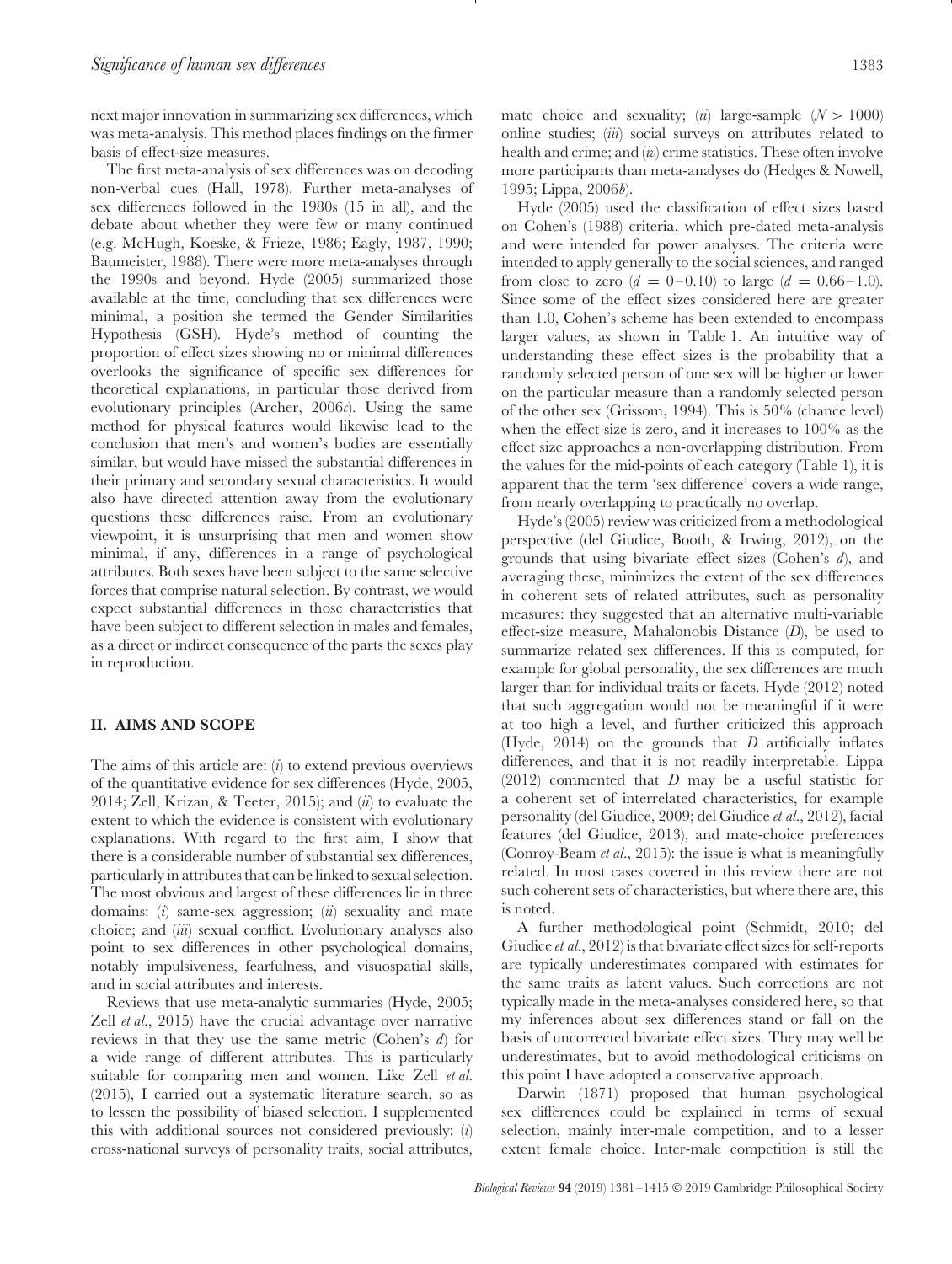| d Values      | Effect size magnitude | Description   | Midpoint | % Correctly classified <sup>a</sup> |
|---------------|-----------------------|---------------|----------|-------------------------------------|
| $0 - 0.10$    |                       | close to zero | 0.05     | 51.4                                |
| $0.11 - 0.35$ |                       | small         | 0.23     | 56.5                                |
| $0.36 - 0.65$ |                       | medium        | 0.50     | 63.8                                |
| $0.66 - 1.0$  |                       | large         | 0.83     | 72.1                                |
| >1.01         |                       | very large    | 2.00     | 90.9                                |

Table 1. Classification of effect sizes (based on Cohen, 1988) and per cent of cases correctly classified

*Note*. For each category, the percentage correctly classified is for the mid-point in the range of *d* values (shown in the previous column). An arbitrary midpoint of 2.0 was used in the table for the mid-point in the 'very large' category.

aThis refers to the probability that a randomly selected person of one sex will be higher (or lower) on a particular measure than a randomly selected person of the other sex (Grissom, 1994).

primary evolutionary explanation of human sex differences (Daly & Wilson, 1988; Buss, 1995; Archer, 2009*a*; Puts, 2010). It has been used to explain sex differences in aggression, impulsiveness, fearfulness, visuospatial skills, and understanding physical systems. The last of these was attributed to selection pressures (arising from inter-male competition) enacted in the changing environments of hominin evolution, such as tool-use, hunting, tracking, trading, and achieving status (Baron-Cohen, 2003). In animals, particularly in mammals, inter-male competition has been explained in terms of females generally being a limiting resource for males (Trivers, 1972; Clutton-Brock & Vincent, 1991).

Sex differences in social attributes have been linked to women's need to attend more closely to social signals, and to form fewer, closer, relationships than men do: again, these selection pressures have been viewed as a direct result of greater female than male parental investment (Campbell, 1999) and in terms of the need to form bonds with other women (Baron-Cohen, 2003, pp. 126–130; Geary *et al.,* 2003; Hrdy, 2009). An alternative is that women's social skills may have evolved to facilitate attachments to male providers (R.F. Baumeister, personal communication).

The second aspect of Darwin's theory of sexual selection is female choice. It can be traced to females' greater parental investment (Trivers, 1972), and female choice has been used to explain sex differences in sexuality, mate-choice attributes, and in both physical and sexual aggression to members of the opposite sex.

The ordering of the topics covered here follows these evolutionary principles. In Section V, I cover sex differences that have been explained primarily in terms of inter-male competition: these are: (*i*) aggression and related attributes; (*ii*) risk-taking, impulsiveness and sensation-seeking; (*iii*) fearfulness; (*iv*) visuospatial skills; and (*v*) understanding physical systems. I then cover sex differences in aspects of social relations that have been variously attributed to the greater need for women to bond with infants, with other women, or with men (Section VI). In Section VII, I cover sex differences that are viewed as being the consequence of female choice, notably those in sexuality, mate-choice criteria, and in aggression between the sexes.

4. Does the difference occur early in life, or begin at puberty, and is it pronounced in young adulthood?

particular in surviving hunter–gatherers?

origin of sex differences

great apes?

5. Is the difference associated with neonatal or pubertal reproductive hormones?

1. Is there a plausible adaptive explanation? Is it testable? 2. Is there a similar difference in other mammals, in particular the

Table 2. Criteria used for assessing a possible evolutionary

3. Is the difference found in different nations and cultures, and in

A second aim of this article is to explore evidence for an evolutionary background in each case. Table 2 summarizes the specific questions that are asked. Answers to these, when taken together, can be viewed as 'tell-tale signs' of the imprint of evolutionary processes. This does not mean that such sex differences are not subject to variability arising from individual differences or from social processes. These have been addressed extensively in terms of gender roles (e.g. Eagly, 1987; Wood & Eagly, 2012), and it is beyond the scope of this review to consider how these sources of variability have interacted with evolutionarily based sex differences over the course of human history and prehistory. Since evolutionary processes pre-date the societal influences conceptualized as gender roles, a full explanation would have to recognize evolutionary processes as precursors of social roles. It is therefore necessary to clarify these evolutionary processes before social roles can be fully understood.

The first question posed in Table 2 is whether there is a plausible adaptive explanation, i.e. whether it is likely that the attribute contributed differentially to the reproductive success of men and women at some stage in the evolutionary past. Ideally, such an explanation should be testable, although tests of adaptive significance are limited to whether the character is likely to be adaptive under current conditions. The second question is whether there are similar differences in other mammals, and particularly in humans' nearest relatives. The third question is whether the sex difference is found in humans living under different cultures and conditions, particularly in surviving hunter–gatherers. These

<sup>6.</sup> Are evolutionarily derived design features apparent in the mechanisms underlying the sex difference?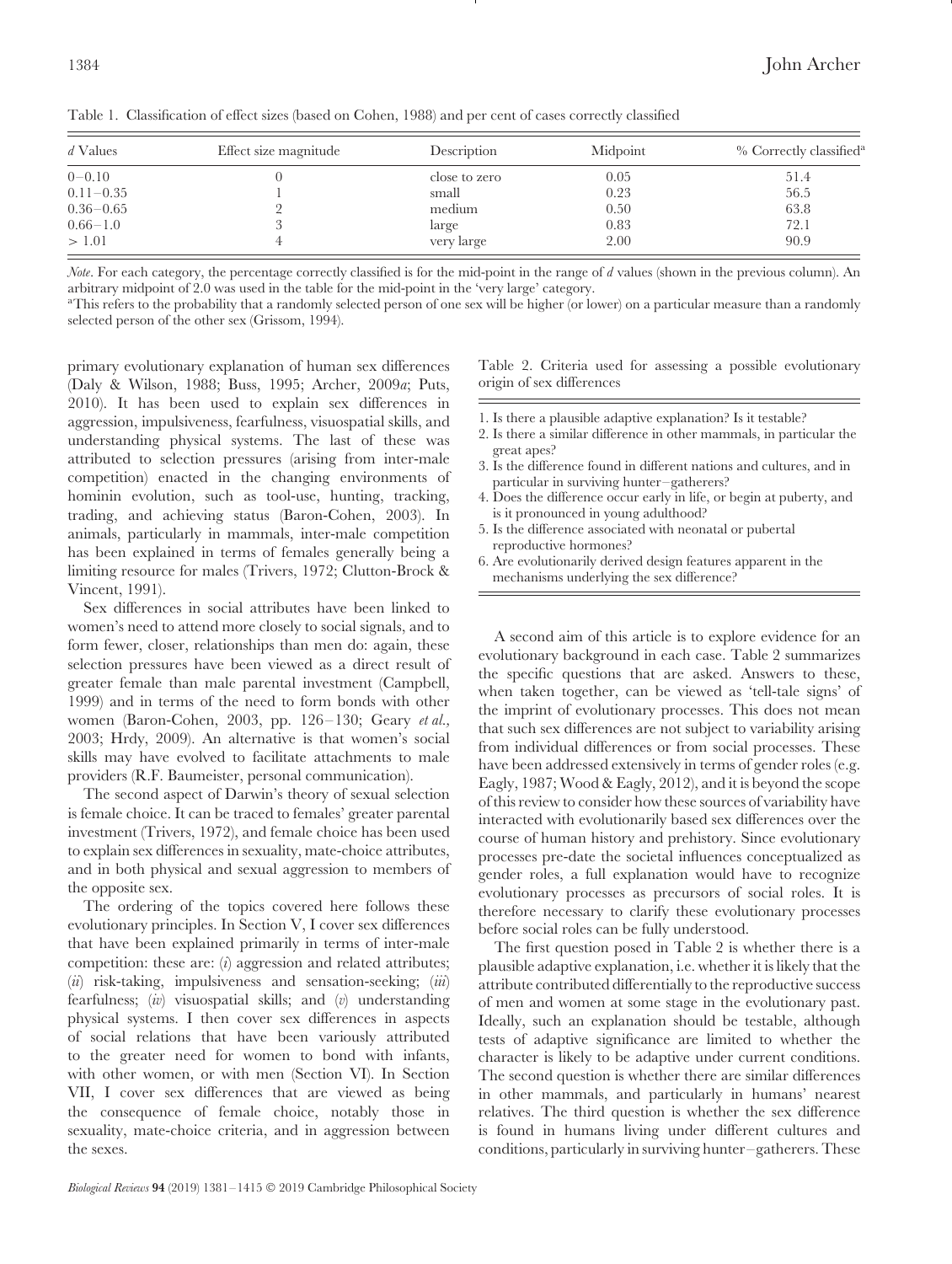three questions address the plausibility of an evolved origin for the sex difference. The fourth question concerns the developmental trajectory: if a sex difference has an adaptive origin, it is likely to be present either early in infancy, or to be first found at puberty, or in young adulthood to coincide with reproductive competition. We should note that lack of early sex differences does not provide evidence against an evolutionary origin, and that sex differences found in childhood may be precursors of adult adaptations. The fifth question is whether the sex difference is associated with neonatal or pubertal reproductive hormones.

A sixth question is whether evolutionarily derived design features are apparent in the mechanisms underlying the sex difference. It has long been argued in evolutionary psychology that features that have evolved to solve adaptive problems should reflect this in their mechanisms (Tooby & Cosmides, 1992). Although this may be too simple as a comprehensive explanation, since mechanisms can reflect function in diverse ways (see Archer, 1988, 2009*b*), there will be many instances where there is sensitivity to specific adaptive cues in the environment. For example, if the primary function of male competition is related to obtaining mates, it should be accentuated when potential mates are present. I have cited such studies where they are available.

#### <span id="page-4-0"></span>**III. SELECTION OF EVIDENCE**

A systematic literature search was used to provide a comprehensive overview of previous meta-analyses. The search involved *PsycINFO*, *ERIC*, *Medline*, and *Web of Science*, from 1970 to December 2016, using the key words '(sex or gender) differences' and 'meta analy\*': this produced 178 sources. I also searched the reference sections of key publications (e.g. Hyde, 2005, 2014; Geary, 2010; Zell *et al.*, 2015); and I searched the following journals from 1970 onwards: *Aggressive Behavior*, *Aggression and Violent Behavior*, *Archives of Sexual Behavior*, *Child Development*, *Developmental Psychology*, *Journal of Interpersonal Violence*, *Journal of Personality and Social Psychology*, *Personality and Individual Differences*, *Psychological Bulletin*, *Review of General Psychology*, *Sex Roles*, and *Violence and Victims*. The meta-analytic evidence was supplemented by large-scale surveys (here defined as 1000 or more participants). Many large-sample cross-national studies and national surveys relevant to sex differences were found during the searches for meta-analyses; others were obtained by searching for government reports, and from previous publications (e.g. Archer & Lloyd, 2002; Archer, 2004, 2009*a*). Using 'sex or gender differences' and 'survey' in the databases used for the meta-analyses produced few relevant sources. Thus, while the evidence base is likely to be near to 100% for meta-analyses, the coverage of other sources is likely to be less exhaustive.

Excluded from consideration were the following: (*i*) studies involving specialist populations, such as gifted youth or medical patients, since prior selection would have distorted any sex differences; (*ii*) studies on attributions or attitudes, except where these relate to core topics, such as sexuality and interests; (*iii*) medical conditions or psychopathology, again except when these are related to psychological attributes, such as rates of depressive disorder; (*iv*) studies where the two sexes were evaluated by others on an attribute, such as leadership or personality (i.e. measures of gender stereotypes); (*v*) neuroimaging studies; and (*vi*) physical differences associated with men's greater muscularity, such as strength, muscle size, and throwing ability: some of these were included in Hyde (2005) under the heading ''motor activities''.

These searches yielded 216 relevant sources (127 describing meta-analyses; 85 describing surveys; and four describing both), all of which are listed as supporting online information (Tables S1–S13). In these tables, values from selected studies are highlighted for inclusion in a summary table (Table 3) using asterisks (145 studies: 106 meta-analyses and 39 surveys). I chose which studies to highlight based on the following criteria: (*i*) the most recent large-scale meta-analysis or survey that used adult samples; (*ii*) when there were overall and specific subsets of data, the overall value was selected unless specified otherwise; (*iii*) where frequency and intensity values were available, I chose frequency; (*iv*) where lifetime and the last 12 months were provided, I chose data for the last 12 months; (*v*) where there was a choice between a western or North American sample and a cross-national sample, the cross-national one was chosen. Where there was more than one study fitting these criteria, a mean value was calculated. This selective procedure was used rather than performing a meta-analysis of the different sources shown in Tables S1–S13, since these sources typically used at least some of the same studies, i.e. they were not independent. In the case of large-scale surveys, these often used different methods and samples and for this reason could not be aggregated in a meta-analysis. The metrics in Tables S1–S13 were checked from the original sources.

To provide an indication of the coverage of this review compared to previous sources, 38 of the 45 studies listed by Hyde (2005) are included. There are a further 88 sources reporting meta-analyses, including 10 cited in Hyde's (2014) update. Of the 127 meta-analytic sources used in the present article, 20 were cited in Geary's (2010) book considering human sex differences in an evolutionary context. Seventy five of the meta-analyses shown in Tables S1–S13 were in the supplementary material of Zell *et al.* (2015) [they did not include some of the older meta-analyses included here, they omitted some relevant studies, and some additional studies have been published since their paper]. In addition, Tables S1–S13 include 85 sources reporting large-sample surveys, 11 of which were cited by Geary (2010).

In the following discussions, I mainly use effect sizes. Where these were not shown in the source, I converted metrics (mainly means and standard deviations, and *t*-values) to Cohen's *d*, using Comprehensive Meta-Analysis (CMA) (Borenstein *et al.,* 2009).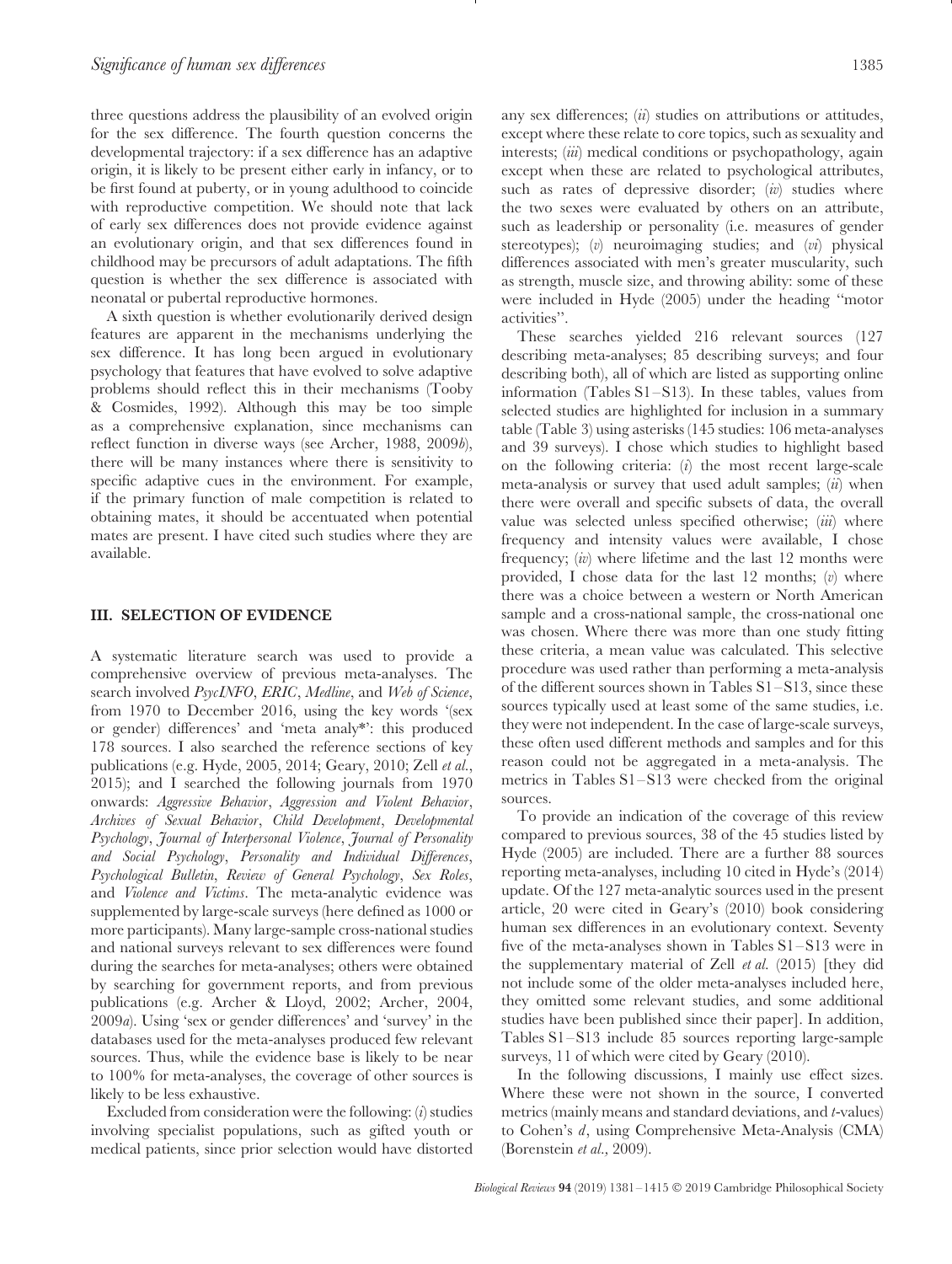Table 3. Summary of effect sizes (*d*) for sex differences in different measures. Rating refers to size of effect (from 0 to 4), details of which are shown in Table 1

- 1

| Domain                         | Measure                          | Summary value | Effect size magnitude<br>$(0-4)$ | CI                       |
|--------------------------------|----------------------------------|---------------|----------------------------------|--------------------------|
| Aggression, violence           | Anger (frequency)                | $-0.003$      | $\overline{0}$                   | $-0.03, 0.02$            |
| & Dominance                    | Indirect                         | $-0.02$       | $\overline{0}$                   | $-0.07, 0.02$            |
|                                | Verbal                           | 0.30          | 1                                | 0.27, 0.33               |
|                                | Physical                         | 0.59          | $\overline{2}$                   | 0.56, 0.62               |
|                                | Weapon use                       | 0.88          | 3                                | 0.82, 0.95               |
|                                | Violent crime                    | 1.11          | $\overline{4}$                   | 1.10, 1.12               |
|                                | Homicide <sup>a</sup>            | 2.54          | $\overline{4}$                   | NA                       |
|                                | Violent computer-game use        | 1.41          | $\overline{4}$                   | 1.33, 1.49               |
|                                | Forgiveness                      | $-0.28$       | $\mathbf{1}$                     | $-0.36, -0.21$           |
|                                | Revenge                          | 0.83          | $\boldsymbol{3}$                 | 0.43, 1.24               |
|                                | Social dominance orientation     | 0.43          | $\overline{2}$                   | 0.39, 0.47               |
|                                | Competitiveness                  | 0.07          | $\overline{0}$                   | 0.02, 0.13               |
| Sensation-seeking,             | Reward sensitivity (personality) | $-0.63$       | $\overline{2}$                   | $-0.78, -0.49$           |
| Risk-taking and impulsivity    | Reward sensitivity (overall)     | 0.01          | $\boldsymbol{0}$                 | $-0.17, 0.19$            |
|                                | Harm avoidance                   | $-0.33$       | 1                                | $-0.41, -0.24$           |
|                                | Sensation-seeking                | 0.39          | $\overline{2}$                   | 0.35, 0.43               |
|                                | Excitement-seeking               | 0.29          | $\mathbf{1}$                     | 0.14, 0.44               |
|                                | Risk-taking                      | 0.49          | $\overline{2}$                   | 0.43, 0.56               |
|                                | Impulsivity (overall)            | 0.07          | $\overline{0}$                   | 0.05, 0.10               |
|                                | Delay of gratification           | $-0.12$       | 1                                | $-0.27, 0.03$            |
|                                | Resistance to temptation         | $-0.06$       | $\overline{0}$                   | $-0.10, -0.02$           |
|                                | Effortful control                | $-1.01$       | $\overline{4}$                   | $-1.37, -0.64$           |
|                                | Inhibitory control               | $-0.41$       | $\overline{2}$                   | $-0.61, -0.21$           |
|                                | Risky impulsivity                | 0.34          | $\mathbf{1}$                     | 0.28, 0.41               |
| Fearfulness                    | Fear questionnaires              | $-0.41$       | $\overline{2}$                   | $-0.46, -0.36$           |
|                                | Fear in real-world situations    | $-1.16$       | $\overline{4}$                   | $-1.32, -1.01$           |
|                                | Pain threshold                   | 0.51          | $\overline{2}$                   | 0.46, 0.56               |
|                                | Pain tolerance                   | 1.17          | $\overline{4}$                   | 1.16, 1.18               |
| Spatial abilities              | Mental rotation                  | 0.66          | $\boldsymbol{3}$                 | 0.52, 0.80               |
|                                | Visuospatial ability             | 0.48          | $\overline{2}$                   | 0.10, 0.86               |
|                                | Spatial visualization            | 0.23          | $\mathbf{1}$                     | 0.01, 0.46               |
|                                | Line angle judgment              | 0.49          | $\overline{2}$                   | 0.48, 0.50               |
|                                | Object location memory           | $-0.31$       | 1<br>$\overline{0}$              | $-0.32, -0.30$           |
| Mathematical ability           | Quantitative ability             | 0.03<br>0.09  |                                  | 0.03, 0.04               |
| And science                    | Mathematics                      | 0.98          | $\overline{0}$<br>3              | $-0.02, 0.19$            |
|                                | Mechanical reasoning<br>Science  | 0.28          | 1                                | 0.97, 0.98               |
|                                | Systemizing quotient scale       | 1.21          | $\overline{4}$                   | 0.19, 0.37               |
| Object-centred<br>Orientations | Occupational interests           | 1.39          | $\overline{4}$                   | 1.20, 1.22<br>1.38, 1.40 |
|                                | Engineering interests            | 1.11          | 4                                | 1.01, 1.20               |
|                                | Interest in things               | 0.97          | 3                                | 0.80, 1.15               |
| Social relations               | People-things dimension          | $-0.93$       | $\boldsymbol{3}$                 | $-0.99, -0.87$           |
|                                | Social interests                 | $-0.68$       | $\boldsymbol{3}$                 | $-0.74, -0.62$           |
|                                | Emotional intelligence           | $-0.47$       | $\overline{2}$                   | $-0.72, -0.24$           |
|                                | Face recognition                 | $-0.36$       | $\sqrt{2}$                       | $-0.44, -0.29$           |
|                                | Decoding non-verbal cues         | $-0.27$       | 1                                | $-0.32, -0.23$           |
|                                | Peer attachment                  | $-0.51$       | $\sqrt{2}$                       | $-0.59, -0.42$           |
|                                | Implicit affiliation motivation  | $-0.45$       | $\sqrt{2}$                       | $-0.53, -0.37$           |
|                                | Smiling                          | $-0.41$       | $\overline{2}$                   | $-0.42, -0.39$           |
|                                | Seek emotional social support    | $-0.41$       | $\overline{2}$                   | $-0.49, -0.32$           |
|                                | Disclosure (to same sex)         | $-0.37$       | $\overline{2}$                   | $-0.42, -0.32$           |
|                                | Agreeableness                    | $-0.29$       |                                  | $-0.39, -0.19$           |
|                                | Friendship expectations          | $-0.17$       | 1                                | $-0.22, -0.12$           |
|                                | Intimacy in relationships        | $-0.11$       |                                  | $-0.13, -0.09$           |
|                                | Touch initiation                 | $-0.09$       | $\overline{0}$                   | NA                       |
|                                | Personal space                   | 0.08          | $\overline{0}$                   | 0.04, 0.11               |
|                                | Adult attachment style: anxious  | $-0.04$       | $\boldsymbol{0}$                 | $-0.07, -0.01$           |
|                                | Adult attachment style: avoidant | 0.02          | $\overline{0}$                   | $-0.01, 0.05$            |

*Biological Reviews* **94** (2019) 1381–1415 © 2019 Cambridge Philosophical Society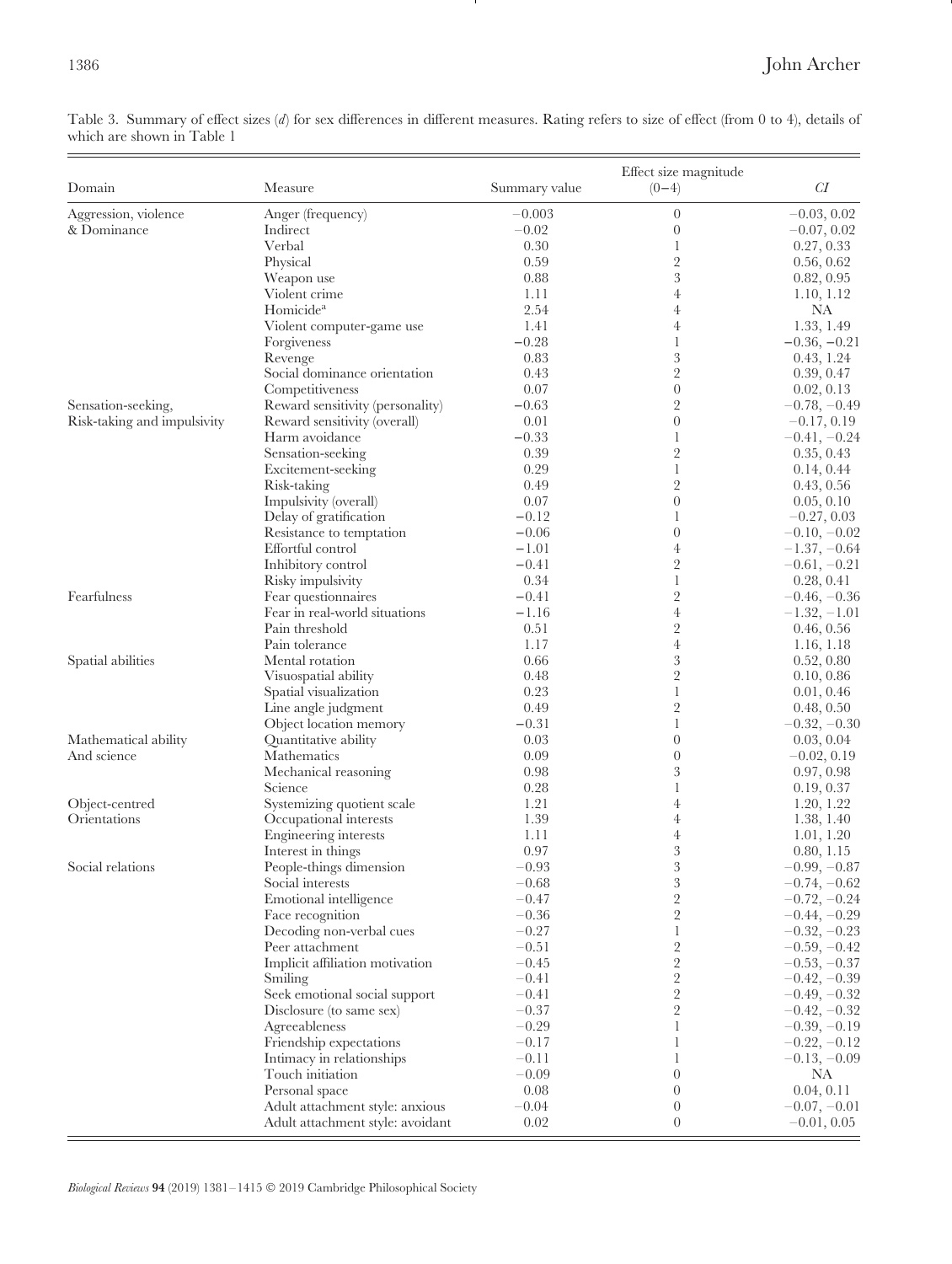## Table 3. Continued

 $\overline{\phantom{a}}$ 

| CI<br>Domain<br>Measure<br>Summary value<br>$(0-4)$<br>3<br>$-0.97, -0.85$<br>Empathy<br>$-0.91$<br>$\,3$<br>Empathy quotient<br>$-0.87$<br>$-0.88, -0.86$<br>Reading the mind in the eyes<br>$-0.18$<br>$\mathbf{1}$<br>$-0.24, -0.12$<br>$-0.34$<br>Helping behaviour<br>$\mathbf{1}$<br>$-0.36, -0.32$<br>$\overline{0}$<br>Cooperation (overall)<br>$-0.05$<br>$-0.11, 0.001$<br>$\sqrt{2}$<br>$-0.57$<br>Moral norms vs consequences<br>$-0.62, -0.52$<br>$\sqrt{2}$<br>$-0.38$<br>Moral self-esteem<br>$-0.48, -0.29$<br>0.35<br>Attitudes to cheating<br>1<br>0.32, 0.37<br>$-0.28$<br>$\mathbf{1}$<br>$-0.32, -0.25$<br>Moral orientation (care)<br>$-0.24$<br>Moral sensitivity<br>$\mathbf{1}$<br>$-0.34, -0.14$<br>Justice-based moral reasoning<br>$-0.21$<br>$\mathbf{1}$<br>$-0.26, -0.16$<br>$\sqrt{2}$<br>0.41<br>Leadership (task)<br>0.34, 0.48<br>$-0.18$<br>Leadership (social)<br>$\mathbf{1}$<br>$-0.29, -0.06$<br>Democratic leadership style<br>$-0.22$<br>$\mathbf{1}$<br>$-0.29, -0.15$<br>0.26<br>$\mathbf{1}$<br>Influencing others<br>0.19, 0.33<br>$-0.27$<br><b>NA</b><br>Overall verbal abilities<br>1<br>Language and related attributes<br>$\sqrt{2}$<br>$-0.37$<br>Language ability<br>$-0.43, -0.32$<br>$-0.33$<br>$\mathbf{1}$<br>Speech production<br>$-0.46, -0.20$<br>0.14<br>Talkativeness<br>$\mathbf{1}$<br>0.08, 0.19<br>$-0.12$<br>$\mathbf{1}$<br>Affiliative speech<br>$-0.18, -0.06$<br>$-0.23$<br>$\mathbf{1}$<br>$-0.32, -0.13$<br>Tentative speech<br>0.15<br>Interrupting<br>$\mathbf{1}$<br>0.07, 0.23<br>$-0.10$<br>$\overline{0}$<br>Vocabulary<br>$-0.11, -0.09$<br>$-0.15$<br>$\mathbf{1}$<br>Verbal reasoning<br>$-0.16, -0.14$<br>$\sqrt{2}$<br>$-0.36$<br>Reading<br>$-0.48, -0.24$<br>$\sqrt{2}$<br>$-0.57$<br>Writing<br>$-0.72, -0.42$<br>$\sqrt{2}$<br>$-0.50$<br>$-0.51, -0.49$<br>Spelling<br>Depression &<br>$-0.27$<br>Depressive symptoms<br>$\mathbf{1}$<br>$-0.29, -0.26$<br>$-0.34$<br>$\mathbf{1}$<br>Negative emotions<br>Major Depression diagnosis<br>$-0.35, -0.34$<br>$-0.23$<br>Sadness<br>$\mathbf{1}$<br>$-0.28, -0.18$<br>Rumination<br>$-0.24$<br>$\mathbf{1}$<br>$-0.27, -0.21$<br>$\sqrt{2}$<br>$-0.59$<br>Anxiety<br>$-0.67, -0.51$<br>$\sqrt{2}$<br>$-0.36$<br>Social anxiety<br>$-0.38, -0.33$<br>Neuroticism<br>$-0.31$<br>$\mathbf{1}$<br>$-0.38, -0.24$<br>$\boldsymbol{0}$<br>Negative emotions<br>0.03<br>$-0.03, 0.08$<br>$-0.29$<br>Shame<br>$\mathbf{1}$<br>$-0.34, -0.24$<br>Guilt<br>$-0.27$<br>$\mathbf{1}$<br>$-0.32, -0.23$<br>$\sqrt{3}$<br>Sexuality<br>Sociosexuality<br>0.74<br>0.74, 0.75<br>$\sqrt{2}$<br>0.63<br>0.39, 0.85<br>Pornography use<br>$\sqrt{2}$<br>Sex drive/arousal<br>0.62<br>0.62, 0.63<br>$\sqrt{2}$<br>Masturbation<br>0.53<br>0.51, 0.55<br>$\overline{2}$<br>0.49<br>0.42, 0.56<br>Casual sex<br>Preferred number of partners<br>0.46<br>$\overline{2}$<br>0.43, 0.49<br>0.30 <sup>b</sup><br>$\mathbf{1}$<br>0.22, 0.38<br>Perceptions of sexual interest<br>$\sqrt{2}$<br>0.41 <sup>c</sup><br>Mate poaching<br>0.34, 0.48<br>Mate choice<br>Age difference<br>$-2.00$<br>$\overline{4}$<br>$-2.05, -1.95$<br>3<br>Preferences<br>Financial prospects<br>$-0.76$<br>$-0.81, -0.72$<br>$\sqrt{2}$<br>0.55<br>Good looks<br>0.55, 0.56<br>$\sqrt{2}$<br>Ambition/industriousness<br>$-0.50$<br>$-0.54, -0.46$<br>Social status/dominance<br>$-0.34$<br>$\mathbf{1}$<br>$-0.38, -0.30$<br>$\sqrt{2}$<br>0.56<br>0.52, 0.60<br>Cook-housekeeper<br>0.3<br>1<br>0.25, 0.34<br>Chastity<br>2.32<br>Sexual conflict<br>$\overline{4}$<br>Rape<br>0.77, 3.86<br>$\sqrt{2}$<br>0.62<br>Sexual aggression<br>0.56, 0.67<br>$-0.30$<br>Perceptions of sexual harassment<br>1<br>$-0.30, -0.30$<br>Convictions in rape/child abuse cases<br>$-0.32$<br>$\mathbf{1}$<br>$-0.36, -0.28$<br>$-0.25$<br>$\mathbf{1}$<br>NA<br>Verbal partner aggression<br>$-0.02$<br>$\overline{0}$<br>$-0.03, -0.00$<br>Physical partner aggression (any) |  | Effect size magnitude |  |
|---------------------------------------------------------------------------------------------------------------------------------------------------------------------------------------------------------------------------------------------------------------------------------------------------------------------------------------------------------------------------------------------------------------------------------------------------------------------------------------------------------------------------------------------------------------------------------------------------------------------------------------------------------------------------------------------------------------------------------------------------------------------------------------------------------------------------------------------------------------------------------------------------------------------------------------------------------------------------------------------------------------------------------------------------------------------------------------------------------------------------------------------------------------------------------------------------------------------------------------------------------------------------------------------------------------------------------------------------------------------------------------------------------------------------------------------------------------------------------------------------------------------------------------------------------------------------------------------------------------------------------------------------------------------------------------------------------------------------------------------------------------------------------------------------------------------------------------------------------------------------------------------------------------------------------------------------------------------------------------------------------------------------------------------------------------------------------------------------------------------------------------------------------------------------------------------------------------------------------------------------------------------------------------------------------------------------------------------------------------------------------------------------------------------------------------------------------------------------------------------------------------------------------------------------------------------------------------------------------------------------------------------------------------------------------------------------------------------------------------------------------------------------------------------------------------------------------------------------------------------------------------------------------------------------------------------------------------------------------------------------------------------------------------------------------------------------------------------------------------------------------------------------------------------------------------------------------------------------------------------------------------------------------------------------------------------------------------------------------------------------------------------------------------------------------------------------------------------------------------------------------------------------------------------------------------------------------------------------------------------------------------------------------------------------------------------------------------------------------------------------------------------------------------------------------------------------------------------------------------------------------------------------------------------------------------------------------------|--|-----------------------|--|
|                                                                                                                                                                                                                                                                                                                                                                                                                                                                                                                                                                                                                                                                                                                                                                                                                                                                                                                                                                                                                                                                                                                                                                                                                                                                                                                                                                                                                                                                                                                                                                                                                                                                                                                                                                                                                                                                                                                                                                                                                                                                                                                                                                                                                                                                                                                                                                                                                                                                                                                                                                                                                                                                                                                                                                                                                                                                                                                                                                                                                                                                                                                                                                                                                                                                                                                                                                                                                                                                                                                                                                                                                                                                                                                                                                                                                                                                                                                                                               |  |                       |  |
|                                                                                                                                                                                                                                                                                                                                                                                                                                                                                                                                                                                                                                                                                                                                                                                                                                                                                                                                                                                                                                                                                                                                                                                                                                                                                                                                                                                                                                                                                                                                                                                                                                                                                                                                                                                                                                                                                                                                                                                                                                                                                                                                                                                                                                                                                                                                                                                                                                                                                                                                                                                                                                                                                                                                                                                                                                                                                                                                                                                                                                                                                                                                                                                                                                                                                                                                                                                                                                                                                                                                                                                                                                                                                                                                                                                                                                                                                                                                                               |  |                       |  |
|                                                                                                                                                                                                                                                                                                                                                                                                                                                                                                                                                                                                                                                                                                                                                                                                                                                                                                                                                                                                                                                                                                                                                                                                                                                                                                                                                                                                                                                                                                                                                                                                                                                                                                                                                                                                                                                                                                                                                                                                                                                                                                                                                                                                                                                                                                                                                                                                                                                                                                                                                                                                                                                                                                                                                                                                                                                                                                                                                                                                                                                                                                                                                                                                                                                                                                                                                                                                                                                                                                                                                                                                                                                                                                                                                                                                                                                                                                                                                               |  |                       |  |
|                                                                                                                                                                                                                                                                                                                                                                                                                                                                                                                                                                                                                                                                                                                                                                                                                                                                                                                                                                                                                                                                                                                                                                                                                                                                                                                                                                                                                                                                                                                                                                                                                                                                                                                                                                                                                                                                                                                                                                                                                                                                                                                                                                                                                                                                                                                                                                                                                                                                                                                                                                                                                                                                                                                                                                                                                                                                                                                                                                                                                                                                                                                                                                                                                                                                                                                                                                                                                                                                                                                                                                                                                                                                                                                                                                                                                                                                                                                                                               |  |                       |  |
|                                                                                                                                                                                                                                                                                                                                                                                                                                                                                                                                                                                                                                                                                                                                                                                                                                                                                                                                                                                                                                                                                                                                                                                                                                                                                                                                                                                                                                                                                                                                                                                                                                                                                                                                                                                                                                                                                                                                                                                                                                                                                                                                                                                                                                                                                                                                                                                                                                                                                                                                                                                                                                                                                                                                                                                                                                                                                                                                                                                                                                                                                                                                                                                                                                                                                                                                                                                                                                                                                                                                                                                                                                                                                                                                                                                                                                                                                                                                                               |  |                       |  |
|                                                                                                                                                                                                                                                                                                                                                                                                                                                                                                                                                                                                                                                                                                                                                                                                                                                                                                                                                                                                                                                                                                                                                                                                                                                                                                                                                                                                                                                                                                                                                                                                                                                                                                                                                                                                                                                                                                                                                                                                                                                                                                                                                                                                                                                                                                                                                                                                                                                                                                                                                                                                                                                                                                                                                                                                                                                                                                                                                                                                                                                                                                                                                                                                                                                                                                                                                                                                                                                                                                                                                                                                                                                                                                                                                                                                                                                                                                                                                               |  |                       |  |
|                                                                                                                                                                                                                                                                                                                                                                                                                                                                                                                                                                                                                                                                                                                                                                                                                                                                                                                                                                                                                                                                                                                                                                                                                                                                                                                                                                                                                                                                                                                                                                                                                                                                                                                                                                                                                                                                                                                                                                                                                                                                                                                                                                                                                                                                                                                                                                                                                                                                                                                                                                                                                                                                                                                                                                                                                                                                                                                                                                                                                                                                                                                                                                                                                                                                                                                                                                                                                                                                                                                                                                                                                                                                                                                                                                                                                                                                                                                                                               |  |                       |  |
|                                                                                                                                                                                                                                                                                                                                                                                                                                                                                                                                                                                                                                                                                                                                                                                                                                                                                                                                                                                                                                                                                                                                                                                                                                                                                                                                                                                                                                                                                                                                                                                                                                                                                                                                                                                                                                                                                                                                                                                                                                                                                                                                                                                                                                                                                                                                                                                                                                                                                                                                                                                                                                                                                                                                                                                                                                                                                                                                                                                                                                                                                                                                                                                                                                                                                                                                                                                                                                                                                                                                                                                                                                                                                                                                                                                                                                                                                                                                                               |  |                       |  |
|                                                                                                                                                                                                                                                                                                                                                                                                                                                                                                                                                                                                                                                                                                                                                                                                                                                                                                                                                                                                                                                                                                                                                                                                                                                                                                                                                                                                                                                                                                                                                                                                                                                                                                                                                                                                                                                                                                                                                                                                                                                                                                                                                                                                                                                                                                                                                                                                                                                                                                                                                                                                                                                                                                                                                                                                                                                                                                                                                                                                                                                                                                                                                                                                                                                                                                                                                                                                                                                                                                                                                                                                                                                                                                                                                                                                                                                                                                                                                               |  |                       |  |
|                                                                                                                                                                                                                                                                                                                                                                                                                                                                                                                                                                                                                                                                                                                                                                                                                                                                                                                                                                                                                                                                                                                                                                                                                                                                                                                                                                                                                                                                                                                                                                                                                                                                                                                                                                                                                                                                                                                                                                                                                                                                                                                                                                                                                                                                                                                                                                                                                                                                                                                                                                                                                                                                                                                                                                                                                                                                                                                                                                                                                                                                                                                                                                                                                                                                                                                                                                                                                                                                                                                                                                                                                                                                                                                                                                                                                                                                                                                                                               |  |                       |  |
|                                                                                                                                                                                                                                                                                                                                                                                                                                                                                                                                                                                                                                                                                                                                                                                                                                                                                                                                                                                                                                                                                                                                                                                                                                                                                                                                                                                                                                                                                                                                                                                                                                                                                                                                                                                                                                                                                                                                                                                                                                                                                                                                                                                                                                                                                                                                                                                                                                                                                                                                                                                                                                                                                                                                                                                                                                                                                                                                                                                                                                                                                                                                                                                                                                                                                                                                                                                                                                                                                                                                                                                                                                                                                                                                                                                                                                                                                                                                                               |  |                       |  |
|                                                                                                                                                                                                                                                                                                                                                                                                                                                                                                                                                                                                                                                                                                                                                                                                                                                                                                                                                                                                                                                                                                                                                                                                                                                                                                                                                                                                                                                                                                                                                                                                                                                                                                                                                                                                                                                                                                                                                                                                                                                                                                                                                                                                                                                                                                                                                                                                                                                                                                                                                                                                                                                                                                                                                                                                                                                                                                                                                                                                                                                                                                                                                                                                                                                                                                                                                                                                                                                                                                                                                                                                                                                                                                                                                                                                                                                                                                                                                               |  |                       |  |
|                                                                                                                                                                                                                                                                                                                                                                                                                                                                                                                                                                                                                                                                                                                                                                                                                                                                                                                                                                                                                                                                                                                                                                                                                                                                                                                                                                                                                                                                                                                                                                                                                                                                                                                                                                                                                                                                                                                                                                                                                                                                                                                                                                                                                                                                                                                                                                                                                                                                                                                                                                                                                                                                                                                                                                                                                                                                                                                                                                                                                                                                                                                                                                                                                                                                                                                                                                                                                                                                                                                                                                                                                                                                                                                                                                                                                                                                                                                                                               |  |                       |  |
|                                                                                                                                                                                                                                                                                                                                                                                                                                                                                                                                                                                                                                                                                                                                                                                                                                                                                                                                                                                                                                                                                                                                                                                                                                                                                                                                                                                                                                                                                                                                                                                                                                                                                                                                                                                                                                                                                                                                                                                                                                                                                                                                                                                                                                                                                                                                                                                                                                                                                                                                                                                                                                                                                                                                                                                                                                                                                                                                                                                                                                                                                                                                                                                                                                                                                                                                                                                                                                                                                                                                                                                                                                                                                                                                                                                                                                                                                                                                                               |  |                       |  |
|                                                                                                                                                                                                                                                                                                                                                                                                                                                                                                                                                                                                                                                                                                                                                                                                                                                                                                                                                                                                                                                                                                                                                                                                                                                                                                                                                                                                                                                                                                                                                                                                                                                                                                                                                                                                                                                                                                                                                                                                                                                                                                                                                                                                                                                                                                                                                                                                                                                                                                                                                                                                                                                                                                                                                                                                                                                                                                                                                                                                                                                                                                                                                                                                                                                                                                                                                                                                                                                                                                                                                                                                                                                                                                                                                                                                                                                                                                                                                               |  |                       |  |
|                                                                                                                                                                                                                                                                                                                                                                                                                                                                                                                                                                                                                                                                                                                                                                                                                                                                                                                                                                                                                                                                                                                                                                                                                                                                                                                                                                                                                                                                                                                                                                                                                                                                                                                                                                                                                                                                                                                                                                                                                                                                                                                                                                                                                                                                                                                                                                                                                                                                                                                                                                                                                                                                                                                                                                                                                                                                                                                                                                                                                                                                                                                                                                                                                                                                                                                                                                                                                                                                                                                                                                                                                                                                                                                                                                                                                                                                                                                                                               |  |                       |  |
|                                                                                                                                                                                                                                                                                                                                                                                                                                                                                                                                                                                                                                                                                                                                                                                                                                                                                                                                                                                                                                                                                                                                                                                                                                                                                                                                                                                                                                                                                                                                                                                                                                                                                                                                                                                                                                                                                                                                                                                                                                                                                                                                                                                                                                                                                                                                                                                                                                                                                                                                                                                                                                                                                                                                                                                                                                                                                                                                                                                                                                                                                                                                                                                                                                                                                                                                                                                                                                                                                                                                                                                                                                                                                                                                                                                                                                                                                                                                                               |  |                       |  |
|                                                                                                                                                                                                                                                                                                                                                                                                                                                                                                                                                                                                                                                                                                                                                                                                                                                                                                                                                                                                                                                                                                                                                                                                                                                                                                                                                                                                                                                                                                                                                                                                                                                                                                                                                                                                                                                                                                                                                                                                                                                                                                                                                                                                                                                                                                                                                                                                                                                                                                                                                                                                                                                                                                                                                                                                                                                                                                                                                                                                                                                                                                                                                                                                                                                                                                                                                                                                                                                                                                                                                                                                                                                                                                                                                                                                                                                                                                                                                               |  |                       |  |
|                                                                                                                                                                                                                                                                                                                                                                                                                                                                                                                                                                                                                                                                                                                                                                                                                                                                                                                                                                                                                                                                                                                                                                                                                                                                                                                                                                                                                                                                                                                                                                                                                                                                                                                                                                                                                                                                                                                                                                                                                                                                                                                                                                                                                                                                                                                                                                                                                                                                                                                                                                                                                                                                                                                                                                                                                                                                                                                                                                                                                                                                                                                                                                                                                                                                                                                                                                                                                                                                                                                                                                                                                                                                                                                                                                                                                                                                                                                                                               |  |                       |  |
|                                                                                                                                                                                                                                                                                                                                                                                                                                                                                                                                                                                                                                                                                                                                                                                                                                                                                                                                                                                                                                                                                                                                                                                                                                                                                                                                                                                                                                                                                                                                                                                                                                                                                                                                                                                                                                                                                                                                                                                                                                                                                                                                                                                                                                                                                                                                                                                                                                                                                                                                                                                                                                                                                                                                                                                                                                                                                                                                                                                                                                                                                                                                                                                                                                                                                                                                                                                                                                                                                                                                                                                                                                                                                                                                                                                                                                                                                                                                                               |  |                       |  |
|                                                                                                                                                                                                                                                                                                                                                                                                                                                                                                                                                                                                                                                                                                                                                                                                                                                                                                                                                                                                                                                                                                                                                                                                                                                                                                                                                                                                                                                                                                                                                                                                                                                                                                                                                                                                                                                                                                                                                                                                                                                                                                                                                                                                                                                                                                                                                                                                                                                                                                                                                                                                                                                                                                                                                                                                                                                                                                                                                                                                                                                                                                                                                                                                                                                                                                                                                                                                                                                                                                                                                                                                                                                                                                                                                                                                                                                                                                                                                               |  |                       |  |
|                                                                                                                                                                                                                                                                                                                                                                                                                                                                                                                                                                                                                                                                                                                                                                                                                                                                                                                                                                                                                                                                                                                                                                                                                                                                                                                                                                                                                                                                                                                                                                                                                                                                                                                                                                                                                                                                                                                                                                                                                                                                                                                                                                                                                                                                                                                                                                                                                                                                                                                                                                                                                                                                                                                                                                                                                                                                                                                                                                                                                                                                                                                                                                                                                                                                                                                                                                                                                                                                                                                                                                                                                                                                                                                                                                                                                                                                                                                                                               |  |                       |  |
|                                                                                                                                                                                                                                                                                                                                                                                                                                                                                                                                                                                                                                                                                                                                                                                                                                                                                                                                                                                                                                                                                                                                                                                                                                                                                                                                                                                                                                                                                                                                                                                                                                                                                                                                                                                                                                                                                                                                                                                                                                                                                                                                                                                                                                                                                                                                                                                                                                                                                                                                                                                                                                                                                                                                                                                                                                                                                                                                                                                                                                                                                                                                                                                                                                                                                                                                                                                                                                                                                                                                                                                                                                                                                                                                                                                                                                                                                                                                                               |  |                       |  |
|                                                                                                                                                                                                                                                                                                                                                                                                                                                                                                                                                                                                                                                                                                                                                                                                                                                                                                                                                                                                                                                                                                                                                                                                                                                                                                                                                                                                                                                                                                                                                                                                                                                                                                                                                                                                                                                                                                                                                                                                                                                                                                                                                                                                                                                                                                                                                                                                                                                                                                                                                                                                                                                                                                                                                                                                                                                                                                                                                                                                                                                                                                                                                                                                                                                                                                                                                                                                                                                                                                                                                                                                                                                                                                                                                                                                                                                                                                                                                               |  |                       |  |
|                                                                                                                                                                                                                                                                                                                                                                                                                                                                                                                                                                                                                                                                                                                                                                                                                                                                                                                                                                                                                                                                                                                                                                                                                                                                                                                                                                                                                                                                                                                                                                                                                                                                                                                                                                                                                                                                                                                                                                                                                                                                                                                                                                                                                                                                                                                                                                                                                                                                                                                                                                                                                                                                                                                                                                                                                                                                                                                                                                                                                                                                                                                                                                                                                                                                                                                                                                                                                                                                                                                                                                                                                                                                                                                                                                                                                                                                                                                                                               |  |                       |  |
|                                                                                                                                                                                                                                                                                                                                                                                                                                                                                                                                                                                                                                                                                                                                                                                                                                                                                                                                                                                                                                                                                                                                                                                                                                                                                                                                                                                                                                                                                                                                                                                                                                                                                                                                                                                                                                                                                                                                                                                                                                                                                                                                                                                                                                                                                                                                                                                                                                                                                                                                                                                                                                                                                                                                                                                                                                                                                                                                                                                                                                                                                                                                                                                                                                                                                                                                                                                                                                                                                                                                                                                                                                                                                                                                                                                                                                                                                                                                                               |  |                       |  |
|                                                                                                                                                                                                                                                                                                                                                                                                                                                                                                                                                                                                                                                                                                                                                                                                                                                                                                                                                                                                                                                                                                                                                                                                                                                                                                                                                                                                                                                                                                                                                                                                                                                                                                                                                                                                                                                                                                                                                                                                                                                                                                                                                                                                                                                                                                                                                                                                                                                                                                                                                                                                                                                                                                                                                                                                                                                                                                                                                                                                                                                                                                                                                                                                                                                                                                                                                                                                                                                                                                                                                                                                                                                                                                                                                                                                                                                                                                                                                               |  |                       |  |
|                                                                                                                                                                                                                                                                                                                                                                                                                                                                                                                                                                                                                                                                                                                                                                                                                                                                                                                                                                                                                                                                                                                                                                                                                                                                                                                                                                                                                                                                                                                                                                                                                                                                                                                                                                                                                                                                                                                                                                                                                                                                                                                                                                                                                                                                                                                                                                                                                                                                                                                                                                                                                                                                                                                                                                                                                                                                                                                                                                                                                                                                                                                                                                                                                                                                                                                                                                                                                                                                                                                                                                                                                                                                                                                                                                                                                                                                                                                                                               |  |                       |  |
|                                                                                                                                                                                                                                                                                                                                                                                                                                                                                                                                                                                                                                                                                                                                                                                                                                                                                                                                                                                                                                                                                                                                                                                                                                                                                                                                                                                                                                                                                                                                                                                                                                                                                                                                                                                                                                                                                                                                                                                                                                                                                                                                                                                                                                                                                                                                                                                                                                                                                                                                                                                                                                                                                                                                                                                                                                                                                                                                                                                                                                                                                                                                                                                                                                                                                                                                                                                                                                                                                                                                                                                                                                                                                                                                                                                                                                                                                                                                                               |  |                       |  |
|                                                                                                                                                                                                                                                                                                                                                                                                                                                                                                                                                                                                                                                                                                                                                                                                                                                                                                                                                                                                                                                                                                                                                                                                                                                                                                                                                                                                                                                                                                                                                                                                                                                                                                                                                                                                                                                                                                                                                                                                                                                                                                                                                                                                                                                                                                                                                                                                                                                                                                                                                                                                                                                                                                                                                                                                                                                                                                                                                                                                                                                                                                                                                                                                                                                                                                                                                                                                                                                                                                                                                                                                                                                                                                                                                                                                                                                                                                                                                               |  |                       |  |
|                                                                                                                                                                                                                                                                                                                                                                                                                                                                                                                                                                                                                                                                                                                                                                                                                                                                                                                                                                                                                                                                                                                                                                                                                                                                                                                                                                                                                                                                                                                                                                                                                                                                                                                                                                                                                                                                                                                                                                                                                                                                                                                                                                                                                                                                                                                                                                                                                                                                                                                                                                                                                                                                                                                                                                                                                                                                                                                                                                                                                                                                                                                                                                                                                                                                                                                                                                                                                                                                                                                                                                                                                                                                                                                                                                                                                                                                                                                                                               |  |                       |  |
|                                                                                                                                                                                                                                                                                                                                                                                                                                                                                                                                                                                                                                                                                                                                                                                                                                                                                                                                                                                                                                                                                                                                                                                                                                                                                                                                                                                                                                                                                                                                                                                                                                                                                                                                                                                                                                                                                                                                                                                                                                                                                                                                                                                                                                                                                                                                                                                                                                                                                                                                                                                                                                                                                                                                                                                                                                                                                                                                                                                                                                                                                                                                                                                                                                                                                                                                                                                                                                                                                                                                                                                                                                                                                                                                                                                                                                                                                                                                                               |  |                       |  |
|                                                                                                                                                                                                                                                                                                                                                                                                                                                                                                                                                                                                                                                                                                                                                                                                                                                                                                                                                                                                                                                                                                                                                                                                                                                                                                                                                                                                                                                                                                                                                                                                                                                                                                                                                                                                                                                                                                                                                                                                                                                                                                                                                                                                                                                                                                                                                                                                                                                                                                                                                                                                                                                                                                                                                                                                                                                                                                                                                                                                                                                                                                                                                                                                                                                                                                                                                                                                                                                                                                                                                                                                                                                                                                                                                                                                                                                                                                                                                               |  |                       |  |
|                                                                                                                                                                                                                                                                                                                                                                                                                                                                                                                                                                                                                                                                                                                                                                                                                                                                                                                                                                                                                                                                                                                                                                                                                                                                                                                                                                                                                                                                                                                                                                                                                                                                                                                                                                                                                                                                                                                                                                                                                                                                                                                                                                                                                                                                                                                                                                                                                                                                                                                                                                                                                                                                                                                                                                                                                                                                                                                                                                                                                                                                                                                                                                                                                                                                                                                                                                                                                                                                                                                                                                                                                                                                                                                                                                                                                                                                                                                                                               |  |                       |  |
|                                                                                                                                                                                                                                                                                                                                                                                                                                                                                                                                                                                                                                                                                                                                                                                                                                                                                                                                                                                                                                                                                                                                                                                                                                                                                                                                                                                                                                                                                                                                                                                                                                                                                                                                                                                                                                                                                                                                                                                                                                                                                                                                                                                                                                                                                                                                                                                                                                                                                                                                                                                                                                                                                                                                                                                                                                                                                                                                                                                                                                                                                                                                                                                                                                                                                                                                                                                                                                                                                                                                                                                                                                                                                                                                                                                                                                                                                                                                                               |  |                       |  |
|                                                                                                                                                                                                                                                                                                                                                                                                                                                                                                                                                                                                                                                                                                                                                                                                                                                                                                                                                                                                                                                                                                                                                                                                                                                                                                                                                                                                                                                                                                                                                                                                                                                                                                                                                                                                                                                                                                                                                                                                                                                                                                                                                                                                                                                                                                                                                                                                                                                                                                                                                                                                                                                                                                                                                                                                                                                                                                                                                                                                                                                                                                                                                                                                                                                                                                                                                                                                                                                                                                                                                                                                                                                                                                                                                                                                                                                                                                                                                               |  |                       |  |
|                                                                                                                                                                                                                                                                                                                                                                                                                                                                                                                                                                                                                                                                                                                                                                                                                                                                                                                                                                                                                                                                                                                                                                                                                                                                                                                                                                                                                                                                                                                                                                                                                                                                                                                                                                                                                                                                                                                                                                                                                                                                                                                                                                                                                                                                                                                                                                                                                                                                                                                                                                                                                                                                                                                                                                                                                                                                                                                                                                                                                                                                                                                                                                                                                                                                                                                                                                                                                                                                                                                                                                                                                                                                                                                                                                                                                                                                                                                                                               |  |                       |  |
|                                                                                                                                                                                                                                                                                                                                                                                                                                                                                                                                                                                                                                                                                                                                                                                                                                                                                                                                                                                                                                                                                                                                                                                                                                                                                                                                                                                                                                                                                                                                                                                                                                                                                                                                                                                                                                                                                                                                                                                                                                                                                                                                                                                                                                                                                                                                                                                                                                                                                                                                                                                                                                                                                                                                                                                                                                                                                                                                                                                                                                                                                                                                                                                                                                                                                                                                                                                                                                                                                                                                                                                                                                                                                                                                                                                                                                                                                                                                                               |  |                       |  |
|                                                                                                                                                                                                                                                                                                                                                                                                                                                                                                                                                                                                                                                                                                                                                                                                                                                                                                                                                                                                                                                                                                                                                                                                                                                                                                                                                                                                                                                                                                                                                                                                                                                                                                                                                                                                                                                                                                                                                                                                                                                                                                                                                                                                                                                                                                                                                                                                                                                                                                                                                                                                                                                                                                                                                                                                                                                                                                                                                                                                                                                                                                                                                                                                                                                                                                                                                                                                                                                                                                                                                                                                                                                                                                                                                                                                                                                                                                                                                               |  |                       |  |
|                                                                                                                                                                                                                                                                                                                                                                                                                                                                                                                                                                                                                                                                                                                                                                                                                                                                                                                                                                                                                                                                                                                                                                                                                                                                                                                                                                                                                                                                                                                                                                                                                                                                                                                                                                                                                                                                                                                                                                                                                                                                                                                                                                                                                                                                                                                                                                                                                                                                                                                                                                                                                                                                                                                                                                                                                                                                                                                                                                                                                                                                                                                                                                                                                                                                                                                                                                                                                                                                                                                                                                                                                                                                                                                                                                                                                                                                                                                                                               |  |                       |  |
|                                                                                                                                                                                                                                                                                                                                                                                                                                                                                                                                                                                                                                                                                                                                                                                                                                                                                                                                                                                                                                                                                                                                                                                                                                                                                                                                                                                                                                                                                                                                                                                                                                                                                                                                                                                                                                                                                                                                                                                                                                                                                                                                                                                                                                                                                                                                                                                                                                                                                                                                                                                                                                                                                                                                                                                                                                                                                                                                                                                                                                                                                                                                                                                                                                                                                                                                                                                                                                                                                                                                                                                                                                                                                                                                                                                                                                                                                                                                                               |  |                       |  |
|                                                                                                                                                                                                                                                                                                                                                                                                                                                                                                                                                                                                                                                                                                                                                                                                                                                                                                                                                                                                                                                                                                                                                                                                                                                                                                                                                                                                                                                                                                                                                                                                                                                                                                                                                                                                                                                                                                                                                                                                                                                                                                                                                                                                                                                                                                                                                                                                                                                                                                                                                                                                                                                                                                                                                                                                                                                                                                                                                                                                                                                                                                                                                                                                                                                                                                                                                                                                                                                                                                                                                                                                                                                                                                                                                                                                                                                                                                                                                               |  |                       |  |
|                                                                                                                                                                                                                                                                                                                                                                                                                                                                                                                                                                                                                                                                                                                                                                                                                                                                                                                                                                                                                                                                                                                                                                                                                                                                                                                                                                                                                                                                                                                                                                                                                                                                                                                                                                                                                                                                                                                                                                                                                                                                                                                                                                                                                                                                                                                                                                                                                                                                                                                                                                                                                                                                                                                                                                                                                                                                                                                                                                                                                                                                                                                                                                                                                                                                                                                                                                                                                                                                                                                                                                                                                                                                                                                                                                                                                                                                                                                                                               |  |                       |  |
|                                                                                                                                                                                                                                                                                                                                                                                                                                                                                                                                                                                                                                                                                                                                                                                                                                                                                                                                                                                                                                                                                                                                                                                                                                                                                                                                                                                                                                                                                                                                                                                                                                                                                                                                                                                                                                                                                                                                                                                                                                                                                                                                                                                                                                                                                                                                                                                                                                                                                                                                                                                                                                                                                                                                                                                                                                                                                                                                                                                                                                                                                                                                                                                                                                                                                                                                                                                                                                                                                                                                                                                                                                                                                                                                                                                                                                                                                                                                                               |  |                       |  |
|                                                                                                                                                                                                                                                                                                                                                                                                                                                                                                                                                                                                                                                                                                                                                                                                                                                                                                                                                                                                                                                                                                                                                                                                                                                                                                                                                                                                                                                                                                                                                                                                                                                                                                                                                                                                                                                                                                                                                                                                                                                                                                                                                                                                                                                                                                                                                                                                                                                                                                                                                                                                                                                                                                                                                                                                                                                                                                                                                                                                                                                                                                                                                                                                                                                                                                                                                                                                                                                                                                                                                                                                                                                                                                                                                                                                                                                                                                                                                               |  |                       |  |
|                                                                                                                                                                                                                                                                                                                                                                                                                                                                                                                                                                                                                                                                                                                                                                                                                                                                                                                                                                                                                                                                                                                                                                                                                                                                                                                                                                                                                                                                                                                                                                                                                                                                                                                                                                                                                                                                                                                                                                                                                                                                                                                                                                                                                                                                                                                                                                                                                                                                                                                                                                                                                                                                                                                                                                                                                                                                                                                                                                                                                                                                                                                                                                                                                                                                                                                                                                                                                                                                                                                                                                                                                                                                                                                                                                                                                                                                                                                                                               |  |                       |  |
|                                                                                                                                                                                                                                                                                                                                                                                                                                                                                                                                                                                                                                                                                                                                                                                                                                                                                                                                                                                                                                                                                                                                                                                                                                                                                                                                                                                                                                                                                                                                                                                                                                                                                                                                                                                                                                                                                                                                                                                                                                                                                                                                                                                                                                                                                                                                                                                                                                                                                                                                                                                                                                                                                                                                                                                                                                                                                                                                                                                                                                                                                                                                                                                                                                                                                                                                                                                                                                                                                                                                                                                                                                                                                                                                                                                                                                                                                                                                                               |  |                       |  |
|                                                                                                                                                                                                                                                                                                                                                                                                                                                                                                                                                                                                                                                                                                                                                                                                                                                                                                                                                                                                                                                                                                                                                                                                                                                                                                                                                                                                                                                                                                                                                                                                                                                                                                                                                                                                                                                                                                                                                                                                                                                                                                                                                                                                                                                                                                                                                                                                                                                                                                                                                                                                                                                                                                                                                                                                                                                                                                                                                                                                                                                                                                                                                                                                                                                                                                                                                                                                                                                                                                                                                                                                                                                                                                                                                                                                                                                                                                                                                               |  |                       |  |
|                                                                                                                                                                                                                                                                                                                                                                                                                                                                                                                                                                                                                                                                                                                                                                                                                                                                                                                                                                                                                                                                                                                                                                                                                                                                                                                                                                                                                                                                                                                                                                                                                                                                                                                                                                                                                                                                                                                                                                                                                                                                                                                                                                                                                                                                                                                                                                                                                                                                                                                                                                                                                                                                                                                                                                                                                                                                                                                                                                                                                                                                                                                                                                                                                                                                                                                                                                                                                                                                                                                                                                                                                                                                                                                                                                                                                                                                                                                                                               |  |                       |  |
|                                                                                                                                                                                                                                                                                                                                                                                                                                                                                                                                                                                                                                                                                                                                                                                                                                                                                                                                                                                                                                                                                                                                                                                                                                                                                                                                                                                                                                                                                                                                                                                                                                                                                                                                                                                                                                                                                                                                                                                                                                                                                                                                                                                                                                                                                                                                                                                                                                                                                                                                                                                                                                                                                                                                                                                                                                                                                                                                                                                                                                                                                                                                                                                                                                                                                                                                                                                                                                                                                                                                                                                                                                                                                                                                                                                                                                                                                                                                                               |  |                       |  |
|                                                                                                                                                                                                                                                                                                                                                                                                                                                                                                                                                                                                                                                                                                                                                                                                                                                                                                                                                                                                                                                                                                                                                                                                                                                                                                                                                                                                                                                                                                                                                                                                                                                                                                                                                                                                                                                                                                                                                                                                                                                                                                                                                                                                                                                                                                                                                                                                                                                                                                                                                                                                                                                                                                                                                                                                                                                                                                                                                                                                                                                                                                                                                                                                                                                                                                                                                                                                                                                                                                                                                                                                                                                                                                                                                                                                                                                                                                                                                               |  |                       |  |
|                                                                                                                                                                                                                                                                                                                                                                                                                                                                                                                                                                                                                                                                                                                                                                                                                                                                                                                                                                                                                                                                                                                                                                                                                                                                                                                                                                                                                                                                                                                                                                                                                                                                                                                                                                                                                                                                                                                                                                                                                                                                                                                                                                                                                                                                                                                                                                                                                                                                                                                                                                                                                                                                                                                                                                                                                                                                                                                                                                                                                                                                                                                                                                                                                                                                                                                                                                                                                                                                                                                                                                                                                                                                                                                                                                                                                                                                                                                                                               |  |                       |  |
|                                                                                                                                                                                                                                                                                                                                                                                                                                                                                                                                                                                                                                                                                                                                                                                                                                                                                                                                                                                                                                                                                                                                                                                                                                                                                                                                                                                                                                                                                                                                                                                                                                                                                                                                                                                                                                                                                                                                                                                                                                                                                                                                                                                                                                                                                                                                                                                                                                                                                                                                                                                                                                                                                                                                                                                                                                                                                                                                                                                                                                                                                                                                                                                                                                                                                                                                                                                                                                                                                                                                                                                                                                                                                                                                                                                                                                                                                                                                                               |  |                       |  |
|                                                                                                                                                                                                                                                                                                                                                                                                                                                                                                                                                                                                                                                                                                                                                                                                                                                                                                                                                                                                                                                                                                                                                                                                                                                                                                                                                                                                                                                                                                                                                                                                                                                                                                                                                                                                                                                                                                                                                                                                                                                                                                                                                                                                                                                                                                                                                                                                                                                                                                                                                                                                                                                                                                                                                                                                                                                                                                                                                                                                                                                                                                                                                                                                                                                                                                                                                                                                                                                                                                                                                                                                                                                                                                                                                                                                                                                                                                                                                               |  |                       |  |
|                                                                                                                                                                                                                                                                                                                                                                                                                                                                                                                                                                                                                                                                                                                                                                                                                                                                                                                                                                                                                                                                                                                                                                                                                                                                                                                                                                                                                                                                                                                                                                                                                                                                                                                                                                                                                                                                                                                                                                                                                                                                                                                                                                                                                                                                                                                                                                                                                                                                                                                                                                                                                                                                                                                                                                                                                                                                                                                                                                                                                                                                                                                                                                                                                                                                                                                                                                                                                                                                                                                                                                                                                                                                                                                                                                                                                                                                                                                                                               |  |                       |  |
|                                                                                                                                                                                                                                                                                                                                                                                                                                                                                                                                                                                                                                                                                                                                                                                                                                                                                                                                                                                                                                                                                                                                                                                                                                                                                                                                                                                                                                                                                                                                                                                                                                                                                                                                                                                                                                                                                                                                                                                                                                                                                                                                                                                                                                                                                                                                                                                                                                                                                                                                                                                                                                                                                                                                                                                                                                                                                                                                                                                                                                                                                                                                                                                                                                                                                                                                                                                                                                                                                                                                                                                                                                                                                                                                                                                                                                                                                                                                                               |  |                       |  |
|                                                                                                                                                                                                                                                                                                                                                                                                                                                                                                                                                                                                                                                                                                                                                                                                                                                                                                                                                                                                                                                                                                                                                                                                                                                                                                                                                                                                                                                                                                                                                                                                                                                                                                                                                                                                                                                                                                                                                                                                                                                                                                                                                                                                                                                                                                                                                                                                                                                                                                                                                                                                                                                                                                                                                                                                                                                                                                                                                                                                                                                                                                                                                                                                                                                                                                                                                                                                                                                                                                                                                                                                                                                                                                                                                                                                                                                                                                                                                               |  |                       |  |
|                                                                                                                                                                                                                                                                                                                                                                                                                                                                                                                                                                                                                                                                                                                                                                                                                                                                                                                                                                                                                                                                                                                                                                                                                                                                                                                                                                                                                                                                                                                                                                                                                                                                                                                                                                                                                                                                                                                                                                                                                                                                                                                                                                                                                                                                                                                                                                                                                                                                                                                                                                                                                                                                                                                                                                                                                                                                                                                                                                                                                                                                                                                                                                                                                                                                                                                                                                                                                                                                                                                                                                                                                                                                                                                                                                                                                                                                                                                                                               |  |                       |  |
|                                                                                                                                                                                                                                                                                                                                                                                                                                                                                                                                                                                                                                                                                                                                                                                                                                                                                                                                                                                                                                                                                                                                                                                                                                                                                                                                                                                                                                                                                                                                                                                                                                                                                                                                                                                                                                                                                                                                                                                                                                                                                                                                                                                                                                                                                                                                                                                                                                                                                                                                                                                                                                                                                                                                                                                                                                                                                                                                                                                                                                                                                                                                                                                                                                                                                                                                                                                                                                                                                                                                                                                                                                                                                                                                                                                                                                                                                                                                                               |  |                       |  |
|                                                                                                                                                                                                                                                                                                                                                                                                                                                                                                                                                                                                                                                                                                                                                                                                                                                                                                                                                                                                                                                                                                                                                                                                                                                                                                                                                                                                                                                                                                                                                                                                                                                                                                                                                                                                                                                                                                                                                                                                                                                                                                                                                                                                                                                                                                                                                                                                                                                                                                                                                                                                                                                                                                                                                                                                                                                                                                                                                                                                                                                                                                                                                                                                                                                                                                                                                                                                                                                                                                                                                                                                                                                                                                                                                                                                                                                                                                                                                               |  |                       |  |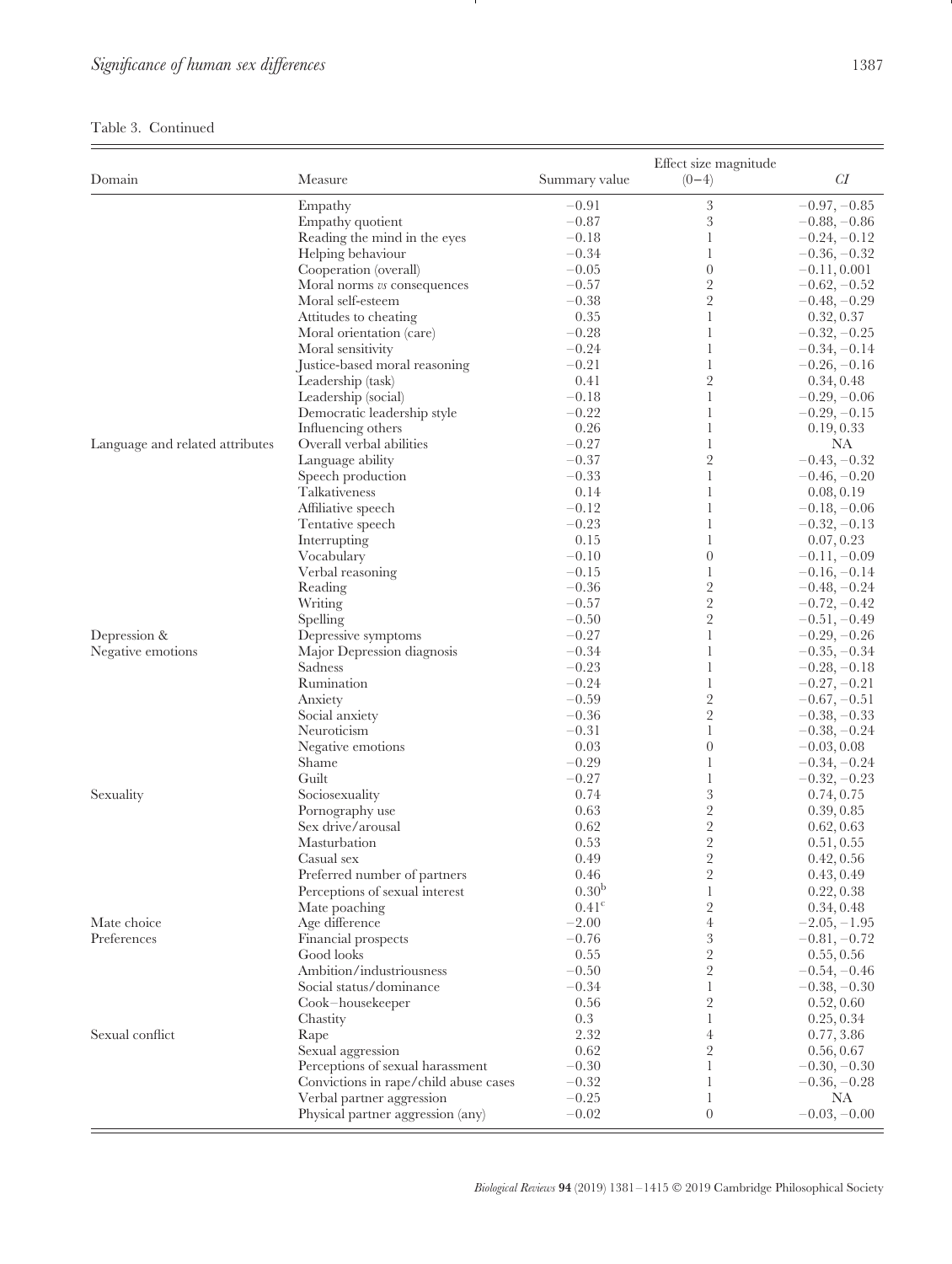## Table 3. Continued

| Domain           | Measure                              | Summary value     | Effect size magnitude<br>$(0-4)$ | CI             |
|------------------|--------------------------------------|-------------------|----------------------------------|----------------|
|                  | Physical partner aggression (severe) | 0.42 <sup>d</sup> | 2                                | 0.32, 0.52     |
|                  | Partner homicide                     | 1.06              | 4                                | <b>NA</b>      |
|                  | Sexual jealousy overall              | $-0.20$           |                                  | $-0.36, -0.04$ |
|                  | Sexual vs emotional jealousy         | 0.87              | 3                                | 0.83, 0.91     |
| Other attributes | Schizotypy: physical anhedonia       | 0.59              | $\overline{2}$                   | 0.52, 0.66     |
|                  | Schizotypy: social anhedonia         | 0.44              | $\overline{2}$                   | 0.37, 0.50     |
|                  | Schizotypy: magical ideation         | $-0.01$           | $\overline{0}$                   | $-0.08, 0.06$  |
|                  | Schizotypy: perceptual aberration    | $-0.08$           | $\theta$                         | $-0.17, -0.00$ |
|                  | Body image                           | 0.52              | $\overline{2}$                   | 0.51, 0.53     |
|                  | Physical attractiveness              | $-0.26$           |                                  | $-0.28, -0.24$ |
|                  | Simple reaction time                 | 0.35              |                                  | 0.31, 0.38     |
|                  | Positive emotions                    | $-0.20$           |                                  | $-0.29, -0.11$ |
|                  | Dream recall                         | $-0.24$           |                                  | $-0.29, -0.19$ |
| Other attributes | Nightmare frequency                  | $-0.26$           |                                  | $-0.32, -0.21$ |
| Contd.           | Narcissism                           | 0.26              |                                  | 0.23, 0.28     |
|                  | Wishful-thinking coping              | $-0.26$           |                                  | $-0.42, -0.10$ |
|                  | Problem-focussed coping              | $-0.26$           |                                  | $-0.29, -0.23$ |
|                  | Self-esteem physical appearance      | 0.41              | $\overline{2}$                   | 0.38, 0.45     |
|                  | Self-esteem                          | 0.18 <sup>f</sup> |                                  | 0.18, 0.19     |
|                  | Episodic memory                      | $-0.25^{\rm e}$   |                                  | $-0.48, -0.02$ |
|                  | Working memory (overall)             | 0.09              |                                  | 0.04, 0.14     |
|                  | Working memory (spatial)             | 0.26              |                                  | 0.21, 0.31     |
|                  | Learning orientation (achievement)   | 0.19              |                                  | NA             |
|                  | Vividness of visual imagery          | $-0.16$           |                                  | $-0.31, -0.02$ |
|                  | Scholastic achievement               | $-0.25$           |                                  | $-0.28, -0.23$ |
|                  | Abstract reasoning                   | 0.15              |                                  | 0.12, 0.18     |
|                  | General knowledge                    | 0.04              | $\theta$                         | $-0.12, 0.20$  |
|                  | Time judgment                        | $-0.06$           | $\Omega$                         | $-0.11, -0.01$ |
|                  | Occupational stress                  | $-0.02$           | 0                                | $-0.06, 0.02$  |
|                  | Morningness-eveningness              | $-0.08$           | $\Omega$                         | $-0.14, -0.03$ |

*Note*. Effect size (*d*) magnitudes are defined in Table 1. Effect sizes are taken from Tables S1–S12, as summary values.

In selecting the summary value, I chose the most recent large-scale meta-analysis or survey that used adult samples (identified using asterisks in Tables S1–S12). Where there are overall and specific subsets, the overall value was selected unless otherwise stated. Where frequency and intensity values were used, I chose frequency; where lifetime and the last 12 months were provided, I included values for the last 12 months. Where there was a choice between largely western or North American samples and cross-national samples, the cross-national one was chosen. Where there was more than one value fitting these criteria, the mean or median is shown here, and stated in a footnote. <sup>a</sup>Killing an adult member of the same-sex.

bMean of three values for flirtatiousness, seductiveness and promiscuousness.

cMean of values for short- and long-term mate poaching.

<sup>d</sup>Median of the three measures shown in Table S10. Note that these are different from the values in the source

efor reasons explained in footnotes and of Table S11.

 ${}^{\text{f}}$ Mean of two values shown with  ${}^*$  in Table S12.<br><sup>g</sup>Mean of five values shown with  ${}^*$  in Table S12.

## <span id="page-7-0"></span>**IV. EVOLUTIONARY THEORIES OF PSYCHOLOGICAL SEX DIFFERENCES**

Inter-male competition has been the prevailing evolutionary explanation for physical and psychological sex differences since Darwin (1871): human males show a range of features indicating an adaptive complex shaped by inter-male competition. These features include: greater male size and strength; facial and vocal features associated with aggressive displays; inter-male violence (particularly among young males); shorter average male than female life span, associated with a male-biased sex ratio at conception; and slower male maturation. All these are characteristic of sexually selected

species (Andersson, 1994), and are associated with greater male than female variation in reproductive success, which is apparent in humans (Brown, Laland, & Borgerhoff Mulder, 2009; Archer, 2009*a*; Betzig, 2012). It is clear that sex differences in features such as aggression, risk-taking, and fear fit this pattern. Other sex differences whose origin may be a consequence of inter-male competition include: (*i*) better performance by males than females on tests of visuospatial ability, which may result from selection for larger ranges among males; (*ii*) better performance by males than females in understanding physical systems, which as indicated in Section V.5, may result from selection in hominin evolution for achieving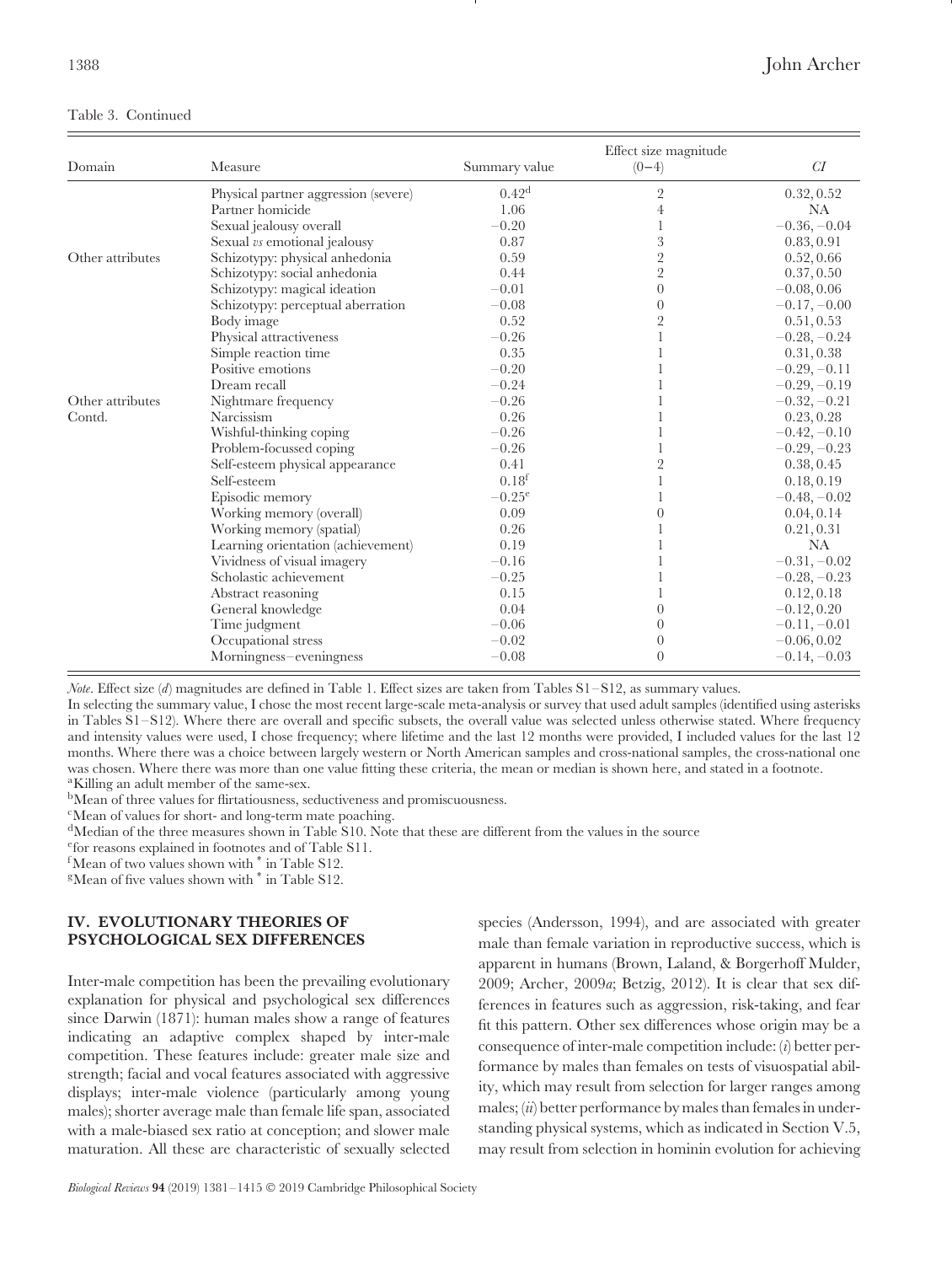status through more efficient understanding of the physical world.

The focus on inter-male competition has detracted from consideration of a parallel set of selection pressures arising from the part played by female mammals in reproduction. Campbell (1999) argued that greater female avoidance of escalated aggression, risk aversion, and fear evolved as a direct consequence of the importance of mothers not risking their lives, and thus those of their offspring.

Owing to viviparity and lactation, parental investment is necessarily female-biased during the early years of offspring life in mammals. At some stage in human evolution, the context of parental care became widened to include paternal care associated with pair-bonding (Geary, 2000), and shared or alloparenting with other women (Hrdy, 2009). It is within this context of the generally greater (and initially obligatory) parental investment by females that sex differences in a range of features associated with the social life of women have been considered (e.g. Baron-Cohen, 2003, pp. 126–130; Hrdy, 2009). These include sensitivity to social signals, the nature of friendship groups, and empathy. Alternative explanations involve adaptations for bonding with other women or with men.

Darwin (1871, p. 847) identified female choice as an important part of sexual selection: as a consequence of the typically greater female than male parental investment (Trivers, 1972), females are usually the more discriminating sex when choosing a mate. This has been applied to human sexuality, to explain the greater male than female preference for casual sex and for short-term relationships (Buss & Schmitt, 1993). Other predictions about criteria underlying mate choice arise from specifically human characteristics, such as the menopause and pair-bonding (Buss, 2012, pp. 103–162). When female choice is combined with greater male coercive power, it can lead to sexual coercion, and physical violence to female partners. Clutton-Brock & Parker (1995) considered this theoretically in animals, and their analysis forms the basis of the present consideration of human sex differences associated with sexual conflict. Thus conflict between the sexes in humans can be viewed as being derived from the diverging fitness interests of men and women, arising from their different roles in the reproductive process.

Although I have identified different evolutionary principles, in practice they are likely to operate together. Thus while men have evolved characteristics for inter-male competition leading to sex differences in escalated aggression, selection pressures on women may have led to sexual selection in the same direction: as Darwin (1871) noted, features such as strength and muscularity in men, which aid direct physical aggression, are also those chosen by women (Frederick & Haselton, 2007; Sell, Lukazsweski, & Townsley, 2017). Similarly, antler size in male red deer is attractive to female deer (Morina *et al.,* 2018).

In the following sections, I consider behavioural and psychological attributes in relation to evidence for sex differences and their magnitude, and I evaluate the evidence for an evolutionary origin in each case, based on the criteria in Table 2. These attributes are considered in three broad sections, according to the main evolutionary explanations outlined above: first the consequences of inter-male competition; second, social relations; and third, the consequences of female choice.

## <span id="page-8-0"></span>**V. INTER-MALE COMPETITION AND PARENTAL INVESTMENT**

#### <span id="page-8-2"></span><span id="page-8-1"></span>**(1) Within-sex aggression, violence and dominance**

#### (*a*) *Evolutionary rationale*

Following Darwin (1871), the main evolutionary explanation for greater male than female physical aggression to same-sex others is inter-male competition (Daly & Wilson, 1990; Archer, 2004, 2009*a*). This links sex differences in aggression to those in size and strength (Archer, 2009*a*; see also Sell *et al.,* 2009; Sell, Cosmides, & Tooby, 2014; Durkee, Gortz, & Lukaszewski, 2018). The avoidance of escalated physical aggression by females (Campbell, 1999), as a consequence of the greater importance of mothers in rearing their offspring, is likely to have co-evolved with inter-male competition. Inter-male competition is also likely to have produced secondary differences, for example the cognitive elaboration of violent fantasies, as assessed by measures of revenge (McCullough, Kurzban, & Tabek, 2013), and a belief in hierarchical social systems (Pratto *et al.,* 1994).

## <span id="page-8-3"></span>(*b*) *Sex differences*

Most studies involving general measures of direct aggression, where the target is unspecified, show sex differences in aggression in the male direction that are identical to those when the target is specified as someone of the same sex (Archer, 2004, 2009*a*). Table S1 presents findings for measures of aggression and for fights, weapon-carrying, violent crime, and homicide. Summarizing this evidence (see Table 3), there are: (*i*) no sex differences in anger (most  $d < 0.10$ ; see Table 1); *(ii)* no differences for forms that do not involve face-to-face confrontation (indirect or relational aggression: Archer & Coyne, 2005), although there is evidence for greater female involvement during adolescence (Archer, 2010); (*iii*) small differences in the male direction for direct verbal aggression; (*iv*) medium differences in the male direction for inclusive measures of physical aggression; (*v*) large or very large differences in the male direction for weapon-carrying and use, and violent crime; and (*vi*) very large differences for homicides involving adults of the same sex. From this sequence of increasing effect sizes, it can be inferred that there is a difference in the degree to which men and women escalate aggressive exchanges to dangerous levels. Consistent with this, Campbell & Muncer (2009) found that sex differences in verbal and physical aggression were mediated by risky impulsivity or the tendency to act without deliberation in situations that are likely to have dangerous consequences.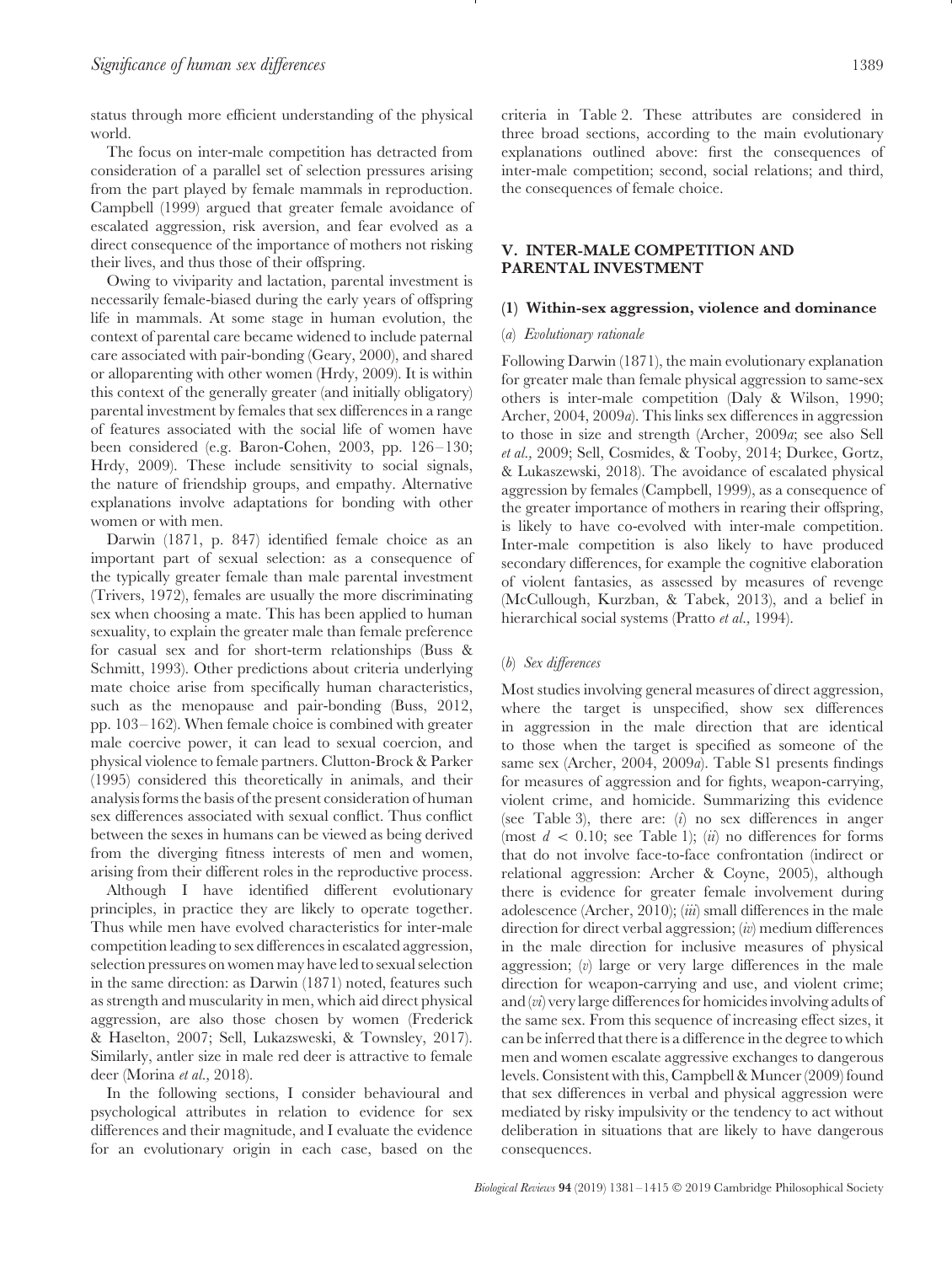Table S1 also shows attributes related to aggression. There is a very large difference in the male direction for violent computer-game use, and a large difference for revenge, which may be associated with masculine values such as honour and reputation (Archer, 1994); there was a small difference in the female direction for forgiveness. Men also showed higher values for 'social dominance orientation', indicating their greater approval of social hierarchies (a medium-sized difference). This measure mostly involves approval of dominance over other groups (rather than hierarchies within groups). Finally there were no differences for a measure of competitiveness: however, this meta-analysis was restricted to laboratory measures of dyadic interactions between North American students, involving negotiation and bargaining. This is very different from the concept of competition in an evolutionary sense, and from real-life competitiveness for status and for attracting a sexual partner: there are no meta-analyses or large surveys on such measures. However, there is evidence from an observational study of real-life dyadic conversations in a British city centre. Those between two males involved much more competitive communication, both verbal and non-verbal, than those between two females (Granger & Dunbar, 2009).

## <span id="page-9-0"></span>(*c*) *Evidence for evolutionary origins*

The highest levels of escalated physical contests take place among young males at the peak of their reproductive activity, i.e. during late-teenage and young adult years, conforming to predictions if male aggression evolved in response to inter-male competition. Men's fighting ability is linked with physical sexually dimorphic features, such as upper body strength (see Section V.1*a*), and (even in a modern western sample) this is related to mating success to a greater extent than is physical attractiveness (Kordsmeyer *et al.,* 2018).

Comparable sex differences in same-sex aggression are found in many other mammals, notably those with polygynous mating systems (Archer, 1988). Studies of primate aggression indicate that males typically show more ritualized threats than do females, and that the risk of injury is considerably higher in male than in female fights (Smuts, 1987). The effect size for the sex difference in the rates of aggression in a small sample of free-living chimpanzees was  $d = 1.02$  (from Fig. 9 in Zinner & Wheeler, 2013; data from Müller, 2002). Inter-male aggression is typically more intense and more prolonged than that between females. In humans, higher male physical aggression is found across several nations (Archer, 2004). A large sex difference  $(d = 0.86)$ was found for physical aggression in an observational study of hunter–gatherer children aged 4 to 5 years (Blurton Jones & Konner, 1973).

The sex difference in physical aggression occurs from early in life (Archer & Côté, 2005; Baillargeon *et al.*, 2007). The role of hormones in this is not straightforward in that there is no evidence for a direct effect of either prenatal or pubertal hormones on aggressive behaviour (Archer, 2006*b*). However, a longitudinal study covering ages 6 to 22 years (Nguyen *et al.,* 2016) found that testosterone modulates the covariance between the amygdala (a limbic structure associated with aggression) and the prefrontal cortex (associated with self-control). This covariance was associated with levels of aggression, and also modulated the relationship between testosterone and aggression. These findings suggest that testosterone is associated with the regulation of brain areas associated with aggression from childhood to young adulthood.

Testosterone administered at high doses to young women promotes more engagement with angry faces, i.e. those associated with social threat. Thus, testosterone considerably increased the cardiac defence reflex to subliminally presented angry faces (van Honk *et al.,* 2001); led to longer maintenance of eye contact with angry faces (Terburg, Aarts, & van Honk, 2012); and lessened avoidance of an angry face in approach–avoidance tests (Enter, Spinhoven, & Roelofs, 2014). There was more prolonged activation of brain regions associated with aggression, such as the amygdala and hypothalamus, in response to these angry faces (Hermans, Ramsay, & van Honk, 2008). Men's testosterone levels were highly correlated with amygdala and ventromedial prefrontal cortex responses to angry faces (Stanton *et al.,* 2009). Administering testosterone to young men decreased their approach distance to an angry person in a computerized task (Wagels *et al.,* 2017).

There is also evidence of a link between testosterone and measures of dominance. A meta-analysis of several correlational studies showed an overall medium-sized association between the two measures when outliers were removed (Archer, 2006*b*, pp. 332–333). Another study showed that testosterone administered to men increased their perceptions of their dominance, assessed by asking them to pick which face corresponded to their own from an array differing in facial masculinity (Welling *et al.,* 2016). A five-week longitudinal study of young women found an association between the level of competitiveness with other women and their testosterone levels (Hahn *et al.,* 2016).

The levels of aggression in both sexes vary in response to evolutionarily relevant cues. One such cue is the operational sex ratio (OSR) (Emlen & Oring, 1977): the ratio of males to females available for mating in the population. In non-humans, inter-male competition is accentuated when the OSR is male-biased. In humans, historical analyses show more individual and collective violence when there was a surplus of young men, i.e. the OSR was high (Hudson & den Boer, 2004). If the OSR is female-biased, female competition is accentuated. This occurs when young men have been removed from the local population, through mortality, imprisonment or migration (Campbell, 2013), and it results in more overt physical aggression between young women (Campbell, 1995).

Maternal aggression is a neglected form of aggression that has been found in a range of mammals and birds, and has been studied experimentally in rodents (Archer, 1988, pp. 69–104). Hahn-Holbrook *et al.* (2011) found that mothers who were breastfeeding had considerably higher levels of aggression than either formula-feeding mothers or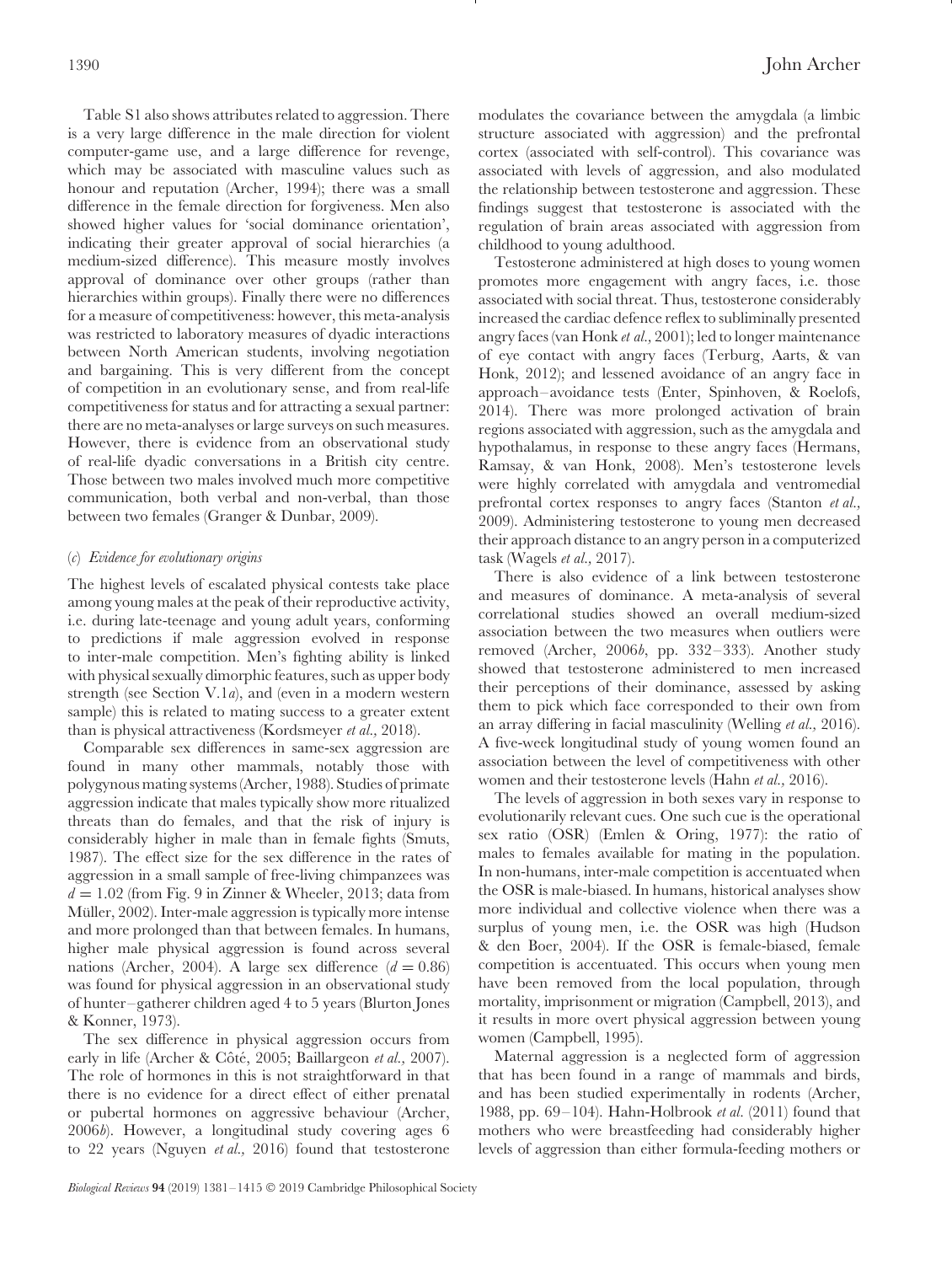nulliparous women, indicating that it is lactation rather than motherhood that is associated with greater aggression at this time. It is also likely that both sexes show additional protective adaptations to being a parent. For example, parents perceived a potential opponent to be more physically formidable than did non-parents (Fessler *et al.,* 2014). It is likely that such evaluations will make men less likely to engage in or escalate an aggressive encounter with such an opponent, and hence would tend to decrease the sex difference in escalated aggression.

#### <span id="page-10-1"></span><span id="page-10-0"></span>**(2) Impulsiveness and sensation-seeking**

#### (*a*) *Evolutionary rationale*

Sex differences in impulsiveness and sensation-seeking have – like those in same-sex aggression – been attributed both to inter-male competition (Daly & Wilson, 2001), and to the importance of females for offspring survival (Campbell, 1999). Thus the higher levels of male reproductive competition lead to selection for higher male risk-taking, and the greater importance of females for parental care produces selection for lower female risk-taking. This is likely to be reflected in measures of impulsiveness and sensation-seeking.

#### <span id="page-10-2"></span>(*b*) *Sex differences*

The broadly defined construct of impulsiveness can be divided into four categories (Cross, Copping, & Campbell, 2011): (*i*) reward sensitivity, a tendency for rewards to have a strong attraction; (*ii*) punishment sensitivity, the tendency for punishment to have a strong effect; (*iii*) sensation-seeking and risk-taking; and (*iv*) poor effortful control, a weakness of the higher-order control of impulses, often referred to as impulsivity or (lack of) self-control.

Table S2 shows and Table 3 summarizes the major findings regarding these four components and related attributes. There is no overall sex difference in reward sensitivity, although women show higher scores indicating a medium effect on a personality measure involving sociability (Miettunen *et al.,* 2007), on which women typically score more highly than men (Section VI), whereas men show higher scores on questionnaires containing items associated with ambition and success (Cross *et al.*, 2011). Thus sex differences in reward dependency reflect whether the domain is interpersonal or competitive.

Women score higher than men (to a small extent) on the second component, punishment sensitivity, which is represented as 'harm avoidance' in a measure of temperament (Table S2). Thus, women experience more negative feelings in response to punishment, or its anticipation. These are strongest for measures of the Behavioural Inhibition System (BIS), one of the three components of Gray's (1970, 1982) reinforcement-sensitivity theory of personality, related to anxiety-proneness (Table S2).

The third component is sensation-seeking and risk-taking. Men show moderately higher values than women on a variety of measures of sensation-seeking, and the related personality measure, excitement-seeking, which shows a small difference in the male direction (Table S2). Men are also higher on risk-taking, assessed by the Eysenck Venturesome Scale (EVS: Eysenck *et al.,* 1985) (Table S2). An earlier meta-analysis (Byrnes, Miller, & Schafer, 1999) found small sex differences (in the male direction) for specific measures of risk-taking, such as driving and gambling, and medium ones for physical risk-taking. Combining two studies of real-life risk-taking by pedestrians and cyclists (Pawlowski, Atwal, & Dunbar, 2008; Cobey *et al.,* 2013) produces a small overall difference in the male direction ( $d = 0.34$ ;  $\mathcal{N} = 1715$ ).

The fourth component is often assessed by a variety of measures labelled as impulsivity. Meta-analyses of general measures find no sex difference (Table S2), as is the case for delay of gratification and resistance to temptation. Sex differences in behavioural measures of impulsivity occur in both directions, depending on the task. There is a very large difference in the female direction for a cognitive measure related to impulsivity, effortful control, from ages 3 months to 13 years, based on six studies; inhibitory control shows a similar, but smaller, difference at the same ages. An online sample found a small sex difference for risky impulsivity in the male direction (Cross, 2010).

## <span id="page-10-3"></span>(*c*) *Evidence for evolutionary origins*

A large-sample study from 53 countries found consistent and large sex differences indicating that men are more likely to take risks for potential gain than are women (Rieger, Wang, & Hens, 2014). A further study showed sex differences in the male direction for risk preferences in two gambling contexts among Hadza hunter–gatherers, with small to medium effects (Apicella, Crittenden, & Tobolsky, 2017).

There is evidence for a sex difference in the female direction for inhibitory and effortful control early in life (Table S2). Correlational and experimental evidence shows a link between testosterone and risk-taking. Testosterone levels were associated with risk-taking in 14 year olds (Vermeersch *et al.,* 2008) and in 18 to 24 year olds (Dariotis, Schen, & Granger, 2016). Testosterone levels were correlated with a laboratory measure of impulsivity in samples of young women (Bjork *et al.,* 2001) and of both sexes (Stanton, Liening, & Schultheiss, 2011; Dariotis, *et al.*, 2016). Cerebrospinal fluid levels of testosterone were positively correlated with EVS rating in a sample of personality-disordered men (Coccaro *et al.,* 2007). Testosterone administered to young men increased their impulsivity (Goudriaan *et al.,* 2010), as assessed by the Balloon Analogue Risk Test (BART). Testosterone administered to young women lessened their sensitivity to punishment (van Honk *et al.,* 2004). Cortisol levels were found to modulate the association between testosterone and risk-taking, so that risk-taking was more prominent in individuals with low rather than high cortisol levels (Mehta *et al.,* 2015).

If higher male risk-taking and impulsivity are a result of inter-male competition, we would expect them to be most pronounced in young adulthood. An analysis of mortality rates in US statistics for 2000, at five-year intervals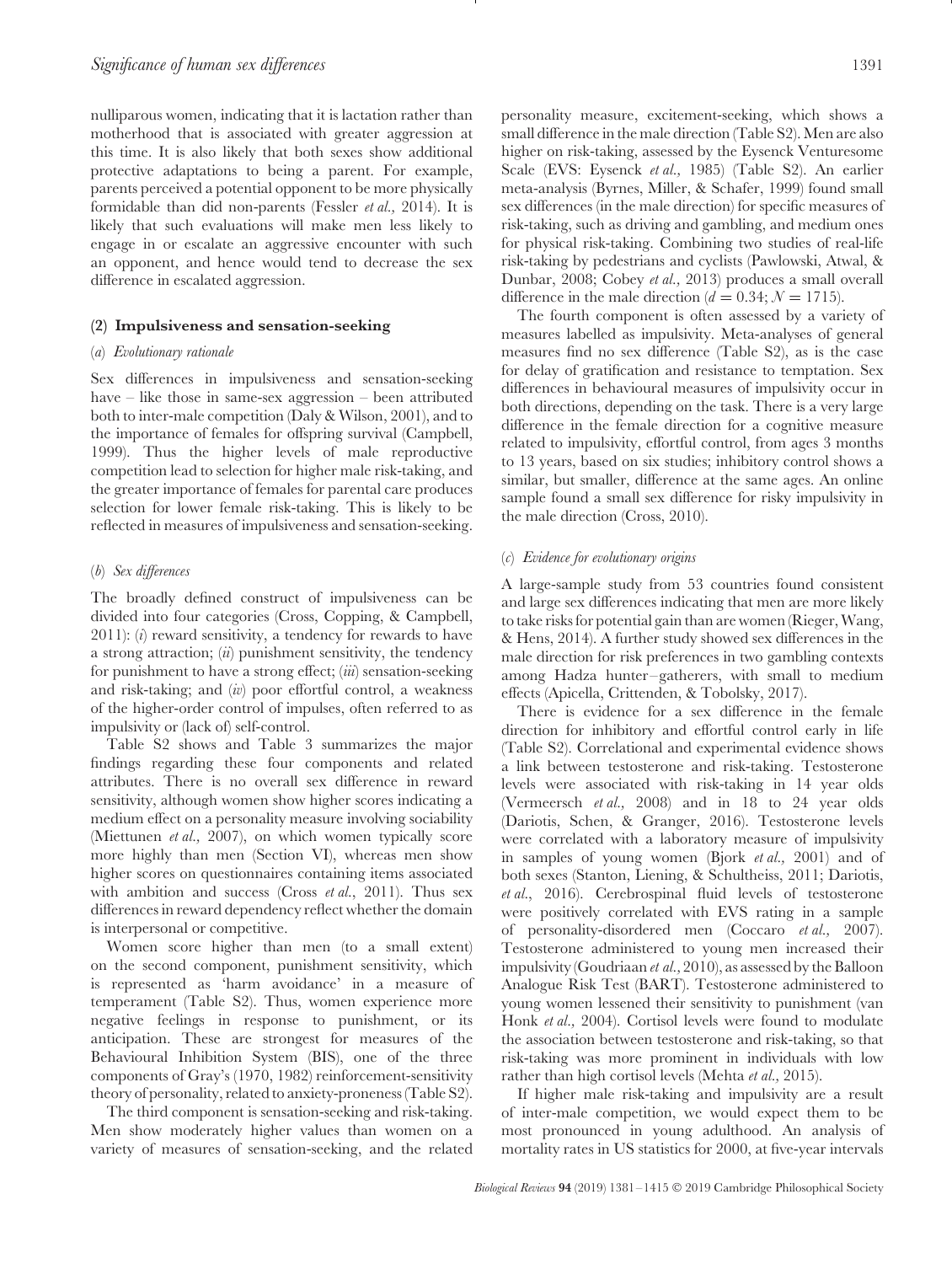throughout the lifespan, found that the peak male-to-female mortality ratio (M:F MR) from external causes was 4.03 and occurred in young adulthood (20–24 years), and that the ratio declined thereafter (Kruger & Nesse, 2006). Such deaths largely reflect the greater male than female engagement in risky activities at these ages (Kruger & Nesse, 2006). There is also experimental evidence that young men engaged in substantially higher risk-taking when they were paired with a young man than when alone  $(d = 0.87;$  Fischer & Hills, 2012); women showed substantially lower risk-taking when paired with an infant  $(d = 0.71)$  than when alone. Another study found that the presence of an attractive woman increased risk-taking by young male skateboarders, resulting in them having both more successes and more crash landings (Ronay & von Heppel, 2010). As has been noted previously (Section V.1*b*), the characteristic of 'risky impulsivity' (Campbell & Muncer, 2009) mediates the sex difference in physical and direct verbal aggression.

#### <span id="page-11-1"></span><span id="page-11-0"></span>**(3) Fearfulness**

#### (*a*) *Evolutionary rationale*

Courage – absence of fear – is an important component of successful inter-male competition and of willingness to pursue dangerous activities. There will therefore have been stronger selection for overcoming fear reactions in men than women, in particular in resisting fear of physical danger. The same selection pressures could have operated to raise the pain threshold in men and lower it in women, since pain has evolved to signal physical danger. Sex differences in fear have also been attributed to stronger selection on female than male mammals to avoid danger, given their greater role in parental care (Campbell, 1999, 2009; Cross & Campbell, 2011). Thus, women's greater fear reactions have been attributed to selection for harm avoidance.

## <span id="page-11-2"></span>(*b*) *Sex differences*

The results in Tables 3 and S3 show small to medium differences in the female direction for general measures of fear. The scales used in these studies over-represent phobic items, and conflate fear with anxiety: therefore Campbell *et al.* (2016) devised a scale avoiding these and other confounds, so that fear was assessed as 'a situated and short-lived emotional response to risky or potentially dangerous situations that might be encountered in the real world' (p. 212). This measure, the Situated Fear Questionnaire (Campbell *et al.,* 2016), showed very large sex differences in three samples from the UK and Romania (overall  $d = -1.16$ ;  $N = 869$ ). Men also show a moderately higher pain threshold and substantially greater pain tolerance than women (Table S3).

#### <span id="page-11-3"></span>(*c*) *Evidence for evolutionary origins*

The finding that there are large sex differences in measures of real-life fear suggests that the evolutionary explanations outlined above are plausible. In the nearest extant relative of humans, the chimpanzee, large sex differences were found in the female direction for ratings of timidity in a small-sample field study (Buirski, Plutchik, & Kellerman, 1978). Sex differences in fear show cross-national consistency (Brebner, 2003) and are found during childhood (Else-Quest *et al.,* 2006). Jacklin, Maccoby, & Doering (1983) found that, in boys, an absence of timidity at 6, 9, 12 and 18 months was correlated with higher levels of testosterone in umbilical cord blood. Testosterone has a fear-reducing effect in other mammals (Vandenheede & Bouissou, 1993; Boissy & Bouissou, 1994; Bouissou & Vandenheede, 1996; Aikey *et al.,* 2002). When administered to young women, it significantly reduced unconscious fear in response to an emotional face (van Honk, Peper, & Schutter, 2005), and fear-induced startle (Hermans *et al.,* 2006). Testosterone also lessened gaze avoidance in women who showed social anxiety (Enter *et al.,* 2016; Terburg *et al.,* 2016).

#### <span id="page-11-5"></span><span id="page-11-4"></span>**(4) Visuospatial ability and object-location memory**

#### (*a*) *Evolutionary rationale*

This section concerns differences in spatial abilities. The first is visuospatial ability, in particular mental rotation of spatial images, where men perform better than women. The second is object-location memory, remembering the spatial location of objects in an array, where women outperform men. The first has been attributed to inter-male competition and the second to selection for a low-risk female reproductive strategy (Ecuyer-Dab & Robert, 2004*a* following Campbell, 1999), involving a small home range and restricting attention to nearby spatial cues. Thus, the same underlying explanations apply as those offered for aggression, impulsivity and fear.

An alternative explanation for male visuospatial ability involves an advantage when ranging over larger and potentially unknown territories for hunting (Kolakowski & Malina, 1974; Wynn, Tierson, & Palmer, 1996). Although this may have been a selection pressure later in human evolution, a link between male polygynous mating, larger home ranges, and greater spatial skills has been found widely in mammals (Gaulin & Fitzgerald, 1986, 1989; Gaulin & Hoffman, 1988; Geary, 1995; Perdue *et al.,* 2011) suggesting that this sex difference is likely to be of earlier origin than hunter–gatherer specialization, i.e. that greater visuospatial ability arose from an advantage provided by larger ranges in inter-male competition. An explanation for the advantage to females of an enhanced object-location memory is that it is an adaptation for gathering plant food (Silverman & Eals, 1992); another possibility (Geary, 2010, p. 399) is that it is related to women having a better memory for personal experiences ('episodic memory'; Herlitz & Rehnman, 2008), which may be a consequence of their greater social skills (Herlitz, Nilsson, & Backman, 1997; Section VI). ¨

Sex differences in some mathematical abilities have been linked to visuospatial abilities, particularly mathematical problems that require such abilities, where there is a significant sex difference (Halpern *et al.,* 2007). Geary (1996) proposed an interactive model whereby sex differences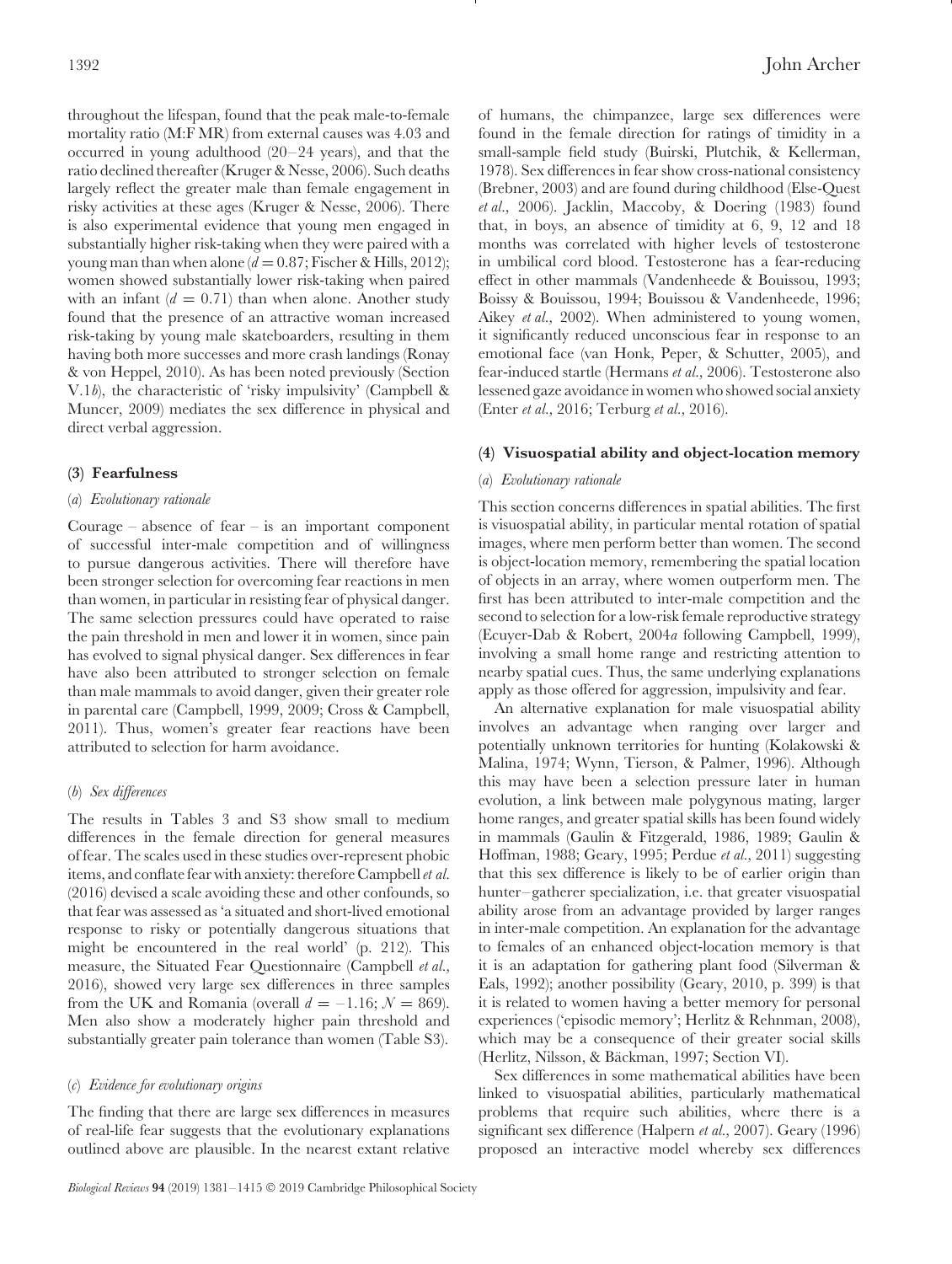in some mathematical abilities have arisen from sexually selected tasks being co-opted for new tasks in novel environments, such as the teaching of mathematics. On this view, certain latent abilities, originally adaptive in the context of spatial skills for route-finding, manifest themselves as mathematical skills. Another important part of Geary's (1996) model is the impact of sex differences in person-centred and object-centred orientations (see Sections V.5 and VI), which could bias males towards mechanical and abstract interests, and females towards social ones.

## <span id="page-12-0"></span>(*b*) *Sex differences*

Tables 3 and S4 show sex differences in tests involving the mental rotations of visual patterns, where *d* values are medium to large in the male direction. Mental rotation involves keeping a three-dimensional image in the working memory while making mental transformations (Halpern *et al.,* 2007), and is linked with navigation, route-finding, and performance in computerized labyrinth tests (Geary, 1996; Silverman *et al.,* 2000; Kimura, 2002). Table S4 also shows differences in visuospatial perception and line angle judgment, which are medium in size, and in spatial visualization, which is small in size. Again, these are in the male direction.

Tests of memory for objects involve showing drawings of an array of objects to participants, asking them first to remember the objects when further ones are added ('object identity memory task'), and second to identify which objects had been moved when shown an array of the same objects in different places ('object location memory task'). The first series of studies (Silverman & Eals, 1992; Eals & Silverman, 1994) reported a large female superiority in object-location memory in five adult samples (mean weighted  $d = -0.71$ , with more varied findings in object-identity memory. However, a meta-analysis of these and other studies (Voyer *et al.,* 2007), and a 40-nation survey (Silverman, Choi, & Peters, 2007) both found only small overall differences in the female direction for object-location memory (Table S4).

Table S4 also shows findings for mathematical abilities, which are variable but mostly show a small difference in the male direction if a difference is present. Concentrating on mean differences is likely to underestimate any more substantial differences at the ends of the distribution, since there is a wider variation in this ability among males than females (e.g. Feingold, 1992*b*; Hedges & Nowell, 1995). Studies of mathematically precocious pre-schoolers, and mathematical high-achievers find that males substantially outnumber females. Thus there is clear male superiority on more difficult mathematical problems (Geary, 1996; Kimura, 2002; Halpern *et al.,* 2007; Stoet & Geary, 2013). The issues surrounding sex differences in the distribution of mathematical abilities are beyond the scope of this review and readers are referred elsewhere (Geary, 1996; Stoet & Geary, 2012).

#### <span id="page-12-1"></span>(*c*) *Evidence for evolutionary origins*

In non-human mammals there is a link between male polygynous mating, larger home ranges, and greater spatial skills. Applying this to humans, it is predicted that men will have larger home ranges than women and that their range size will be linked to their spatial ability. Both predictions were supported in a modern western sample (Ecuyer-Dab & Robert, 2004*b*), and in two samples of traditional cultures in Namibia (Vashro & Cashdan, 2015). Larger male than female ranges have also been found for extant hunter–gatherers (Ecuyer-Dab & Robert, 2004*b*, p. 235). From several hunter–gatherer data sets, it was concluded that 'for all societies with appropriate data, males, on average, travel considerably farther than females in a lifetime but especially in young adulthood, when competition for mates is greatest' (MacDonald & Hewlett, 1999, p. 513).

If object-location memory is an adaptation for gathering plant food, we would expect it to co-vary with plant-gathering ability and thus predict a female-biased sex difference. For object-location memory, there were sex differences in the female direction in a study of 40 nations (Silverman *et al.*, 2007), and in 35 cases the difference was statistically significant. Evidence from other western samples is conflicting (Neave *et al.,* 2005; Stoet, 2011). A study of Hadza hunter–gatherers (Cashdan *et al.,* 2012), and one of two other traditional African cultures (Vashro & Cashdan, 2015) found that men were better at object-location memory than women. Cashdan *et al.* (2012) found plant-gathering ability and object-location memory to be unrelated in women. Consistent with this, Stoet (2011) argued that it is unnecessary for women to have specific adaptations for gathering, or for them to be more efficient than men at such tasks: their role in gathering plant food in many societies may simply result from adaptations to child care and their lesser size and strength that would make gathering convenient for women, rather than something for which they possess specific skills (see also Wood & Eagly, 2002, 2012 for a similar view of behavioural sex differences in general).

A male-biased sex difference in visuospatial ability has been found in a range of nations and cultures, including Australia, India, Indonesia, Japan, Norway, Sierra Leone, South Africa, Sweden and the UK (e.g. Berry, 1966; Lynn, 1994; Silverman & Phillips, 1998). Berry (1966) found no sex difference among the Inuit of Baffin Island, and subsequently among several other subsistence-level people (Berry, 1971). However, there was a medium-sized difference in the male direction for visuospatial ability  $(d = 0.50)$  in the Hadza hunter–gatherers studied by Cashdan *et al.* (2012), and in a subsequent study (Vashro & Cashdan, 2015) of traditional people in Namibia (*d* = 0.44). Two cross-national studies, of 53 (Lippa, Collaer, & Peters, 2010) and 40 nations (Silverman *et al.*, 2007), both found a consistent sex difference in mental rotation.

Sex differences in spatial abilities such as mental rotation are found early in life. Two studies found substantial sex differences for two types of mental rotation task, at 3 to 4 months (Quinn & Liben, 2008;  $d = 1.33$ , calculated from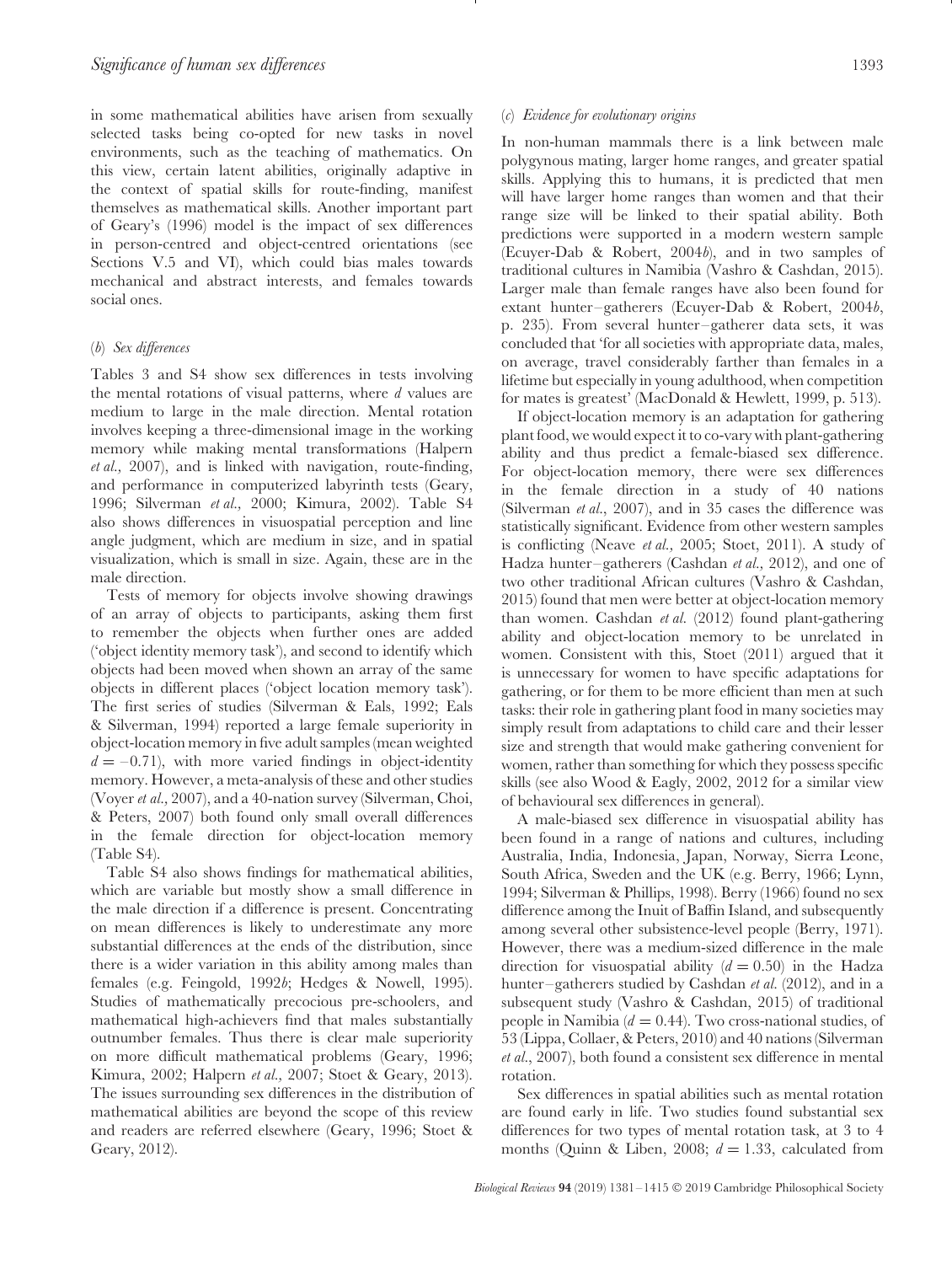their *t* values using CMA) and at 5 months (Moore & Johnson, 2008;  $d = 0.66$ ). Very large sex differences were found in spatially related play in 7 year olds (Grimshaw, Sitarenios, & Finegan, 1995;  $d = 1.31$ , calculated from their one-way *F* values using DSTAT: Johnson, 1989), and in two types of spatial tasks at 7 to 10 years of age (Auyeung *et al.,* 2012;  $d = 0.60$  and 1.15). However, small differences were found from 4 to 7 years of age in another study  $(d = 0.25)$ ; Levine *et al.,* 1999), and a meta-analysis (Voyer *et al.,* 2007) found no significant sex differences before puberty.

There is mixed evidence for an influence of prenatal androgens on visuospatial ability, (Kimura, 1996). Girls who had experienced high androgen levels prenatally (from congenital adrenal hyperplasia) showed better visuospatial performance than their unaffected siblings  $(d = 0.80 - 0.94,$ calculated from means and standard deviations in the source, using CMA), when measured between 13 and 23 years of age (Resnick *et al.,* 1986). A study involving girls subject to excess androgens *via* exposure to diethylstilbestrol found no influence on spatial performance (Hines & Sandberg, 1996). Both studies involved small samples, and involved assessment at one time point only. Two longitudinal studies (Grimshaw *et al.*, 1995; Auyeung *et al.,* 2012) measured foetal testosterone levels in non-clinical samples. The first found a positive association for one spatial task (the Embedded Figures Test), but not another (mental rotation); the second found a positive association among girls for mental rotation. There is therefore mixed evidence for an organizational effect of androgens on visuospatial ability.

Evidence for the effects of activational hormones – both testosterone and oestrogen – comes from clinical and non-clinical samples. A substantial increase in visuospatial performance occurred among female-to-male transsexuals treated with androgens for 3 months (van Goozen *et al.,* 1994, 1995) and for longer periods (Slabbekoorn *et al.,* 1999). A summary of 13 correlational studies in non-clinical populations up to the mid-2000s indicated mixed results (see Table 1 in Thilers, MacDonald, & Herlitz, 2006), although three of five male samples that exceeded 100 participants showed a positive association between testosterone and spatial performance. In their empirical study, Thilers *et al.* (2006) found a positive association between visuospatial ability and testosterone that became larger with age in a Swedish sample of men  $(N = 1107)$  aged 35 to 90 years. Dettenborn *et al.* (2013) also found a positive association in a small sample of middle-aged men. Overall, there is reasonable evidence for a positive association between testosterone and visuospatial performance in men.

Consistent with these findings, a double-blind placebo-controlled cross-over study found that women's spatial performance improved following testosterone administration (Aleman *et al.,* 2004). By contrast, visuospatial performance decreased following high doses of testosterone (O'Connor *et al.,* 2001) in a community sample of men. These and other conflicting findings could be reconciled if there is a curvilinear relationship between testosterone levels and spatial ability across the whole range for both sexes (Shute *et al.,* 1983; Moffat & Hampson, 1996): thus in women and older men, higher testosterone levels will be associated with better spatial performance, whereas among younger men, where circulating levels are higher, higher testosterone levels will be associated with lower performance. However, this hypothesis is contradicted by findings of a positive association among younger men (e.g. Christiansen & Knussmann, 1987; Silverman *et al.,* 1999; Hooven *et al.,* 2004) and a lack of association between testosterone and visuospatial performance in several studies [those tabulated by Thilers *et al.* (2006)].

Two studies have reported a negative association between spatial performance and oestrogen levels (Hausmann *et al.,* 2000; Hampson, Levy-Cooperman, & Korman, 2014), with performance better during menses than during the mid-luteal phase when oestrogen levels are higher (e.g. Kimura, 1996; Phillips & Silverman, 1997).

#### <span id="page-13-1"></span><span id="page-13-0"></span>**(5) Object-centred orientation**

## (*a*) *Evolutionary rationale*

An interest in objects or things, and how physical systems work, which underlies an interest in science and technology is more pronounced in males than in females (McGuinness & Pribram, 1979; Su, Rounds, & Armstrong, 2009). Baron-Cohen (2003, 2011) characterized the essential psychological sex difference as 'systemizing', contrasting it with the ability to empathize (see Section VI). Systemizing is defined as the ability to see patterns in systems and to understand how they work, and Baron-Cohen argues that this has formed a key aspect of the human ability to modify the natural world in an adaptive manner. There are several ways in which systemizing could have conferred a selective advantage to males during hominin evolution (Baron-Cohen, 2003, pp. 118–126): (*i*) making and using tools; (*ii*) hunting and tracking; (*iii*) trading; and (*iv*) achieving and maintaining power or status. These attributes would all affect reproductive success, and therefore would have been additional traits on which inter-male competition could act.

#### <span id="page-13-2"></span>(*b*) *Sex differences*

All four variables assessing object-centred orientation show very large differences in the male direction (Tables 3 and S5). The measures are: (*i*) systemizing, measured by the Systemizing Quotient Questionnaire (Baron-Cohen *et al.,* 2003), which is strongly related to an interest in technology and science (Nettle, 2007); (*ii*) occupational interests (from a list that were mostly object or person-centred; Lippa, 2010); (*iii*) engineering interests; and (*iv*) 'Thing Orientation' (from the people–things scale: Su *et al.,* 2009).

#### <span id="page-13-3"></span>(*c*) *Evidence for evolutionary origins*

In a study of 53 nations, men consistently scored much higher than women on systemizing (Manning *et al.,* 2010). There is also evidence for early sex differences in attributes associated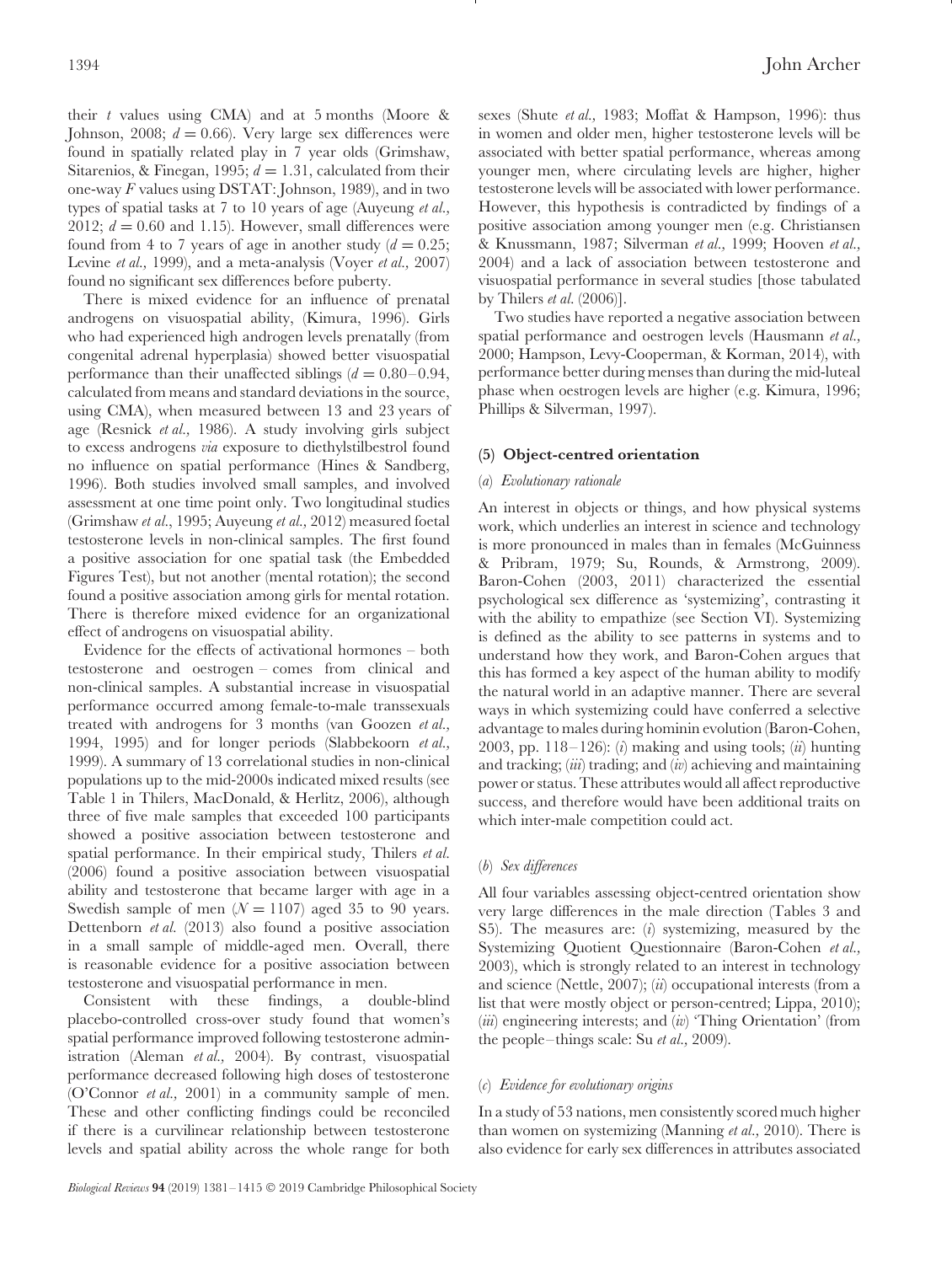with object-centred orientation, when this is contrasted with person-centred orientation (Section VI). Twelve-month-old infant boys showed a greater relative preference than infant girls for a car than for a moving face  $(d = 0.64$ : Lutchmaya & Baron-Cohen, 2002). At 4 years of age, boys scored higher than girls  $(d = 0.64)$  on restricted interests, an attribute related to systemizing (Knickmeyer *et al.,* 2005). When these children were 6 to 9 years of age, boys also scored higher than girls  $(d = 0.69)$  on a measure of systemizing designed for children (Auyeung *et al.,* 2006). In the same longitudinal study, foetal testosterone level was a strong predictor of restricted interests at 4 years of age, and of systemizing at 6 to 9 years, independent of other variables, including the child's sex (Chapman *et al.,* 2006). A further study (Belz, Swanson, & Berenbaum, 2011) found that androgenized girls showed more interest in things  $(d = 0.75)$ , systemizing  $(d = 0.64)$  and scientific occupations  $(d = 0.56)$  than their unaffected siblings.

## <span id="page-14-0"></span>**VI. SOCIAL RELATIONS AND RELATED ATTRIBUTES**

## <span id="page-14-1"></span>**(1) Characteristics directly associated with social relations**

#### <span id="page-14-2"></span>(*a*) *Evolutionary rationale*

Women are viewed as being more interested in, and having better skills for, social relations. There are three main ways of characterizing these differences, and their evolutionary origins. One is that women tend to show interdependence in their construals of social relations, whereas men tend to show independence in their self-construals (Cross & Madson, 1997). This follows earlier characterization of women and men was being 'communal' and 'agentic', respectively, in their behaviour (e.g. Eagly, 1987). An alternative view is that the characteristic of 'empathy' is central to sex differences in personal relations (Baron-Cohen, 2003, 2011), and that it contrasts with the male characteristic of 'systemizing' (see Section V.5): Baron-Cohen (2003) regarded this as the ''essential difference'' between the brains of women and men.

A radically different view (Baumeister & Sommer, 1997) is that men and women are equally social, but in different ways: women have a small number of close relationships whereas men relate to other men in larger groups. Women's social relations involve skills such as empathy and decoding non-verbal signals, whereas men's social relations involve skills for negotiating status and power relations. This characterization follows earlier accounts of boys' and girls' social relations (Archer, 1992), and more recent findings supporting the view that the sex difference lies in social styles rather than in greater or lesser degrees of engagement in social relations (Benenson, Morganstein, & Roy, 1998; Benenson, 2009; Benenson *et al.,* 2009).

This section investigates how women are adapted for different types of social relations relative to those of men.

viewed in relation to male–male coalitional competition. A general difference in the degree of sociability may reflect greater female than male parental investment (a general mammalian feature), whereas the detailed differences could have originated during hominin evolution when men became specialized for operating in larger groups and women for fewer closer relationships. One suggestion is that women's adaptations to form close relationships arose as an adaptation for relating to other women (Baron-Cohen, 2003, pp. 126–130; Hrdy, 2009). This has been attributed to patrilocal dispersal in humans, which would have led to women having to negotiate social relations with unrelated individuals (e.g. Smuts, 1995; Geary *et al.,* 2003). Others have doubted this origin, citing evidence for a mixed and flexible pattern of dispersal among modern hunter–gatherers (Alvarez, 2004; Hrdy, 2009, pp. 239–250; Marlowe, 2004). However, genetic analyses do suggest patrilocal dispersal in modern hunter–gatherers (Destro-Bisol *et al.,* 2004), and in Neanderthals (Lalueza-Fox *et al.,* 2011).

of leadership style, such as task-oriented leadership, can be

An emphasis on bonding with other women can be questioned on the grounds that a meta-analysis of cooperation (Balliet *et al.,* 2011) found that women cooperate well in mixed-sex settings but show very low levels of cooperation with other women. Thus, men cooperate with both sexes, whereas women cooperate with men, but not well with other women. One evolutionary scenario that can be derived from such findings (R.F. Baumeister, personal communication) is that following the evolution of pair-bonding and paternal care in the hominin line, initially in the form of defence and carrying (Gettler, 2010), women developed interpersonal skills so as to be able to relate to, and bond with, male providers of paternal care and of resources. Men, on the other hand, obtained their resources partly from group hunting, and they had to defend their resources in group fighting: thus, male sociality is more oriented towards large groups. In this scenario, female social skills are derived from the need to form an attachment to a male provider rather than from adaptations for bonding with other women.

Baron-Cohen (2003) also argued that men's comparative lack of empathy would be advantageous in the violent power struggles that have been common throughout human history (Betzig, 1986, 1992; Pinker, 2011), and that possibly have their origins in pre-human evolution in the light of violent inter-group attacks by chimpanzee males (Wrangham, 1999; see also Geary, 1996, p. 235). Such conflict would have arisen due to the involvement of men in larger social groups involving hierarchies, and in the hostile interactions between such groups.

#### <span id="page-14-3"></span>(*b*) *Sex differences*

The first section of Table S6 (summarized in Table 3) shows sex differences in social interests and social skills. Women show higher values than men for all of these measures. Those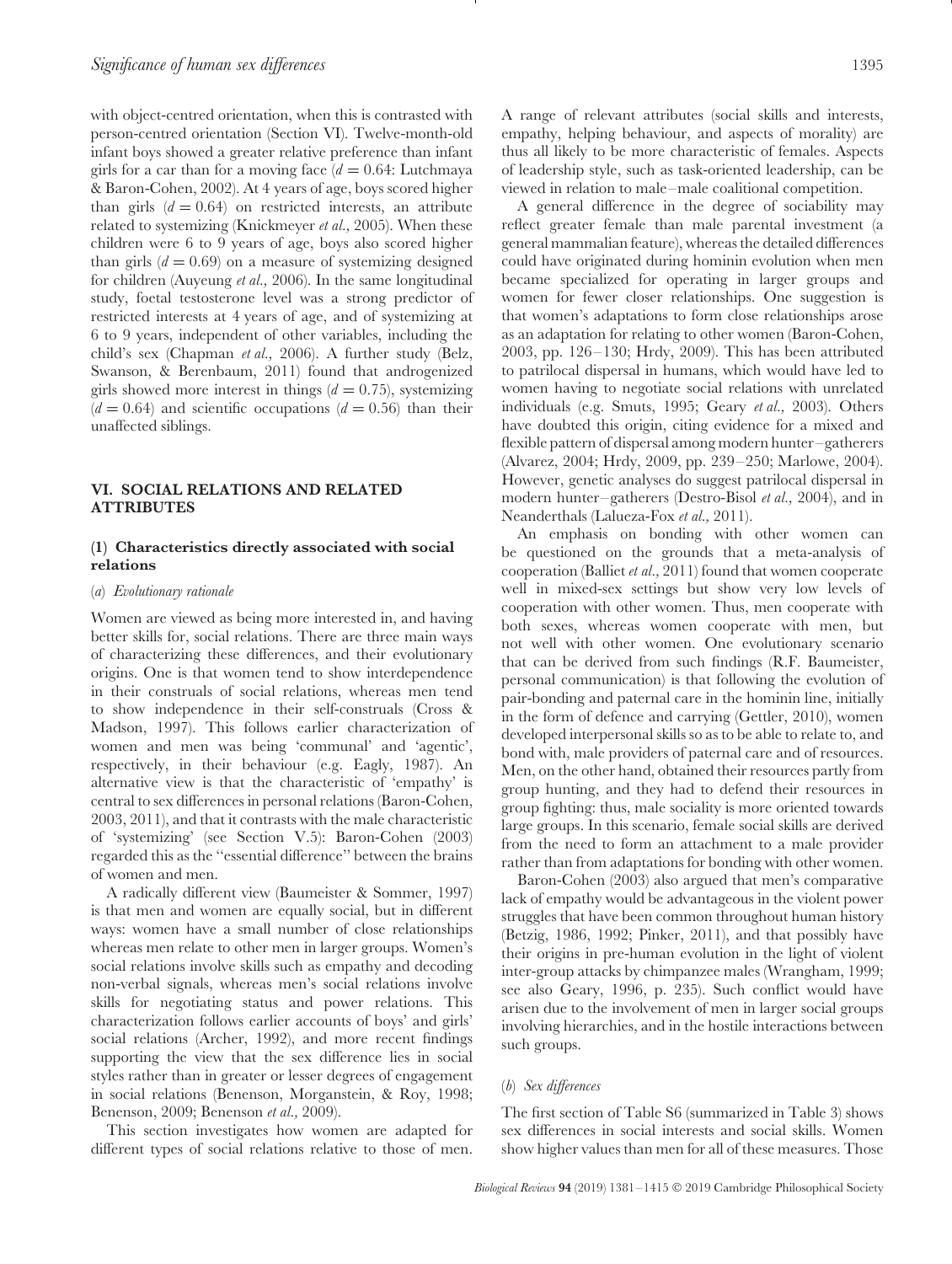for the people-things dimension and social interests are in the large range, and those for skills (i.e. face recognition, emotional intelligence, and decoding non-verbal cues) are mostly in the medium range. The measures in the second section of Table S6 concern social interactions in dyads or small groups: there are higher female scores, in the medium range, for the following: (*i*) degree of peer attachment; (*ii*) affiliation motivation; (*iii*) smiling; (*iv*) seeking emotional support; and (*v*) disclosure to same-sex others. Differences for agreeableness, friendship expectations, and intimacy in relationships are in the small range, again higher in women. Measures of touch initiation, personal space and adult attachment style showed no differences.

The third section of Table S6 includes a measure of emphasizing, the Empathizing Quotient (EQ) (Baron-Cohen *et al.,* 2003), for which a cross-national survey showed a large female advantage. An ability measure of empathizing provided by the 'Reading the Mind in the Eyes' test (Baron-Cohen *et al.,* 2001), involving inferring emotional states from depictions of a person's eyes, showed only a small difference in the female direction.

From Table S6, women show more helping behaviour, to a small degree. There is practically no difference in cooperation, as measured in social dilemma tests. As posited in Section VI.1*a*, men are likely to cooperate in same-sex interactions whereas women are more cooperative in mixed-sex interactions: the entries in Table S6 support this, although both differences are small in magnitude. Table S6 also shows differences in measures related to morality. There were medium differences in the female direction for basing moral judgments on norms rather than consequences, and for moral self-esteem; men had more positive attitudes to cheating (a small effect). There were small differences for moral orientation (women showing more care-orientation), and for moral sensitivity, and justice-based moral reasoning, again in the female direction.

Measures of emergence of leaders in a group mostly show small differences: when there is a specific task, men lead to a greater extent than women (to a medium extent), whereas when groups have no structured task, women tend to become leaders (to a small extent). Differences in measures of leadership effectiveness depend on who is rating the effectiveness. Women tend to adopt more democratic leadership styles than men. Finer-grained distinctions in leadership style yield differences in both directions (Table S6). Negotiation outcome yields conflicting findings for sex differences (Table S6). Men influence others more than women do, to a small extent (Table S6).

#### <span id="page-15-0"></span>(*c*) *Evidence for evolutionary origins*

Two large-scale studies of captive chimpanzees (King, Weiss, & Sisco, 2008; Latzman *et al.,* 2015) found medium-sized differences for agreeableness, both in the female direction. The smaller human sex difference in agreeableness (women scoring higher than men) is consistent across nations (Costa & McCrae, 1992; Lippa, 2008; Schmitt *et al.,* 2008). In a study of 53 nations, women consistently scored much higher than men on empathizing (Manning *et al.,* 2010).

There are early sex differences in attributes associated with a person-centred orientation, when this is contrasted with an object-centred measure. Thus, 12-month-old infants showed a substantial sex difference  $(d = -0.64)$  in their relative preference for a moving face over a moving car (Lutchmaya & Baron-Cohen, 2002). At the same age, there was a sex difference in the female direction  $(d = -0.53)$ for eye contact with parents (Lutchmaya, Baron-Cohen, & Raggatt, 2002). In the same sample, at 4 years of age, early signs of understanding others' mental processes were assessed by asking the children to describe cartoon depictions of moving triangles which interacted in a way that suggested psychological motives and emotions (Knickmeyer *et al.*, 2006). Girls used more mental ( $d = -0.50$ ) and affective  $(d = -0.82)$  terms to describe the cartoons, and more intentional propositions  $(d = -0.62)$ , whereas boys used more neutral terms  $(d = 0.63)$ . When the children were 6 to 9 years of age, there was a large sex difference  $(d = -0.76)$ in a child's version of the EQ, and a smaller one  $(d = -0.31)$ in the Reading the Mind in the Eyes test (Chapman *et al.,* 2006).

These comparisons involving children should have the caveat that girls grow up faster than boys, a characteristic of sexual selection (Andersson, 1994), so that in theory any female advantages may not reflect real sex differences. However, in these studies, boys showed advantages in other domains (reflecting their orientation to objects), and there is evidence that the measures used are related to testosterone levels. For example, in the same longitudinal study, there was an association between eye contact and foetal testosterone levels at 12 months of age (Lutchmaya *et al.,* 2002), which was negative in the lower testosterone range and positive in the higher range. In the cartoon-description study (Knickmeyer *et al.,* 2006), foetal testosterone level was negatively correlated with the use of intentional propositions, and positively with the use of neutral propositions, at 4 years of age. At 6 to 9 years, both the EQ and the reading-the-eyes tests showed a negative association with foetal testosterone levels (Chapman *et al.,* 2006), although for the EQ this was restricted to boys.

It has long been known that male primates show a surge in testosterone during the first few months of postnatal life, after which there is a return to low levels until puberty (Forest *et al.,* 1974; Winter *et al.,* 1976), and that this applies to humans (Dixson, Brown, & Nevison, 1998). Urinary testosterone levels, measured during the first 6 months of postnatal life in boys, were positively correlated (rho  $= 0.54$ ) with a measure of gender-typed activities at 14 months (Lamminmäki et al., 2012). Playing with a doll or a train showed the expected sex differences; playing with the doll was negatively correlated with testosterone levels (rho  $=$  -0.48) in boys, and playing with the train was positively correlated with testosterone levels (rho  $= 0.43$ ) in girls, whose levels are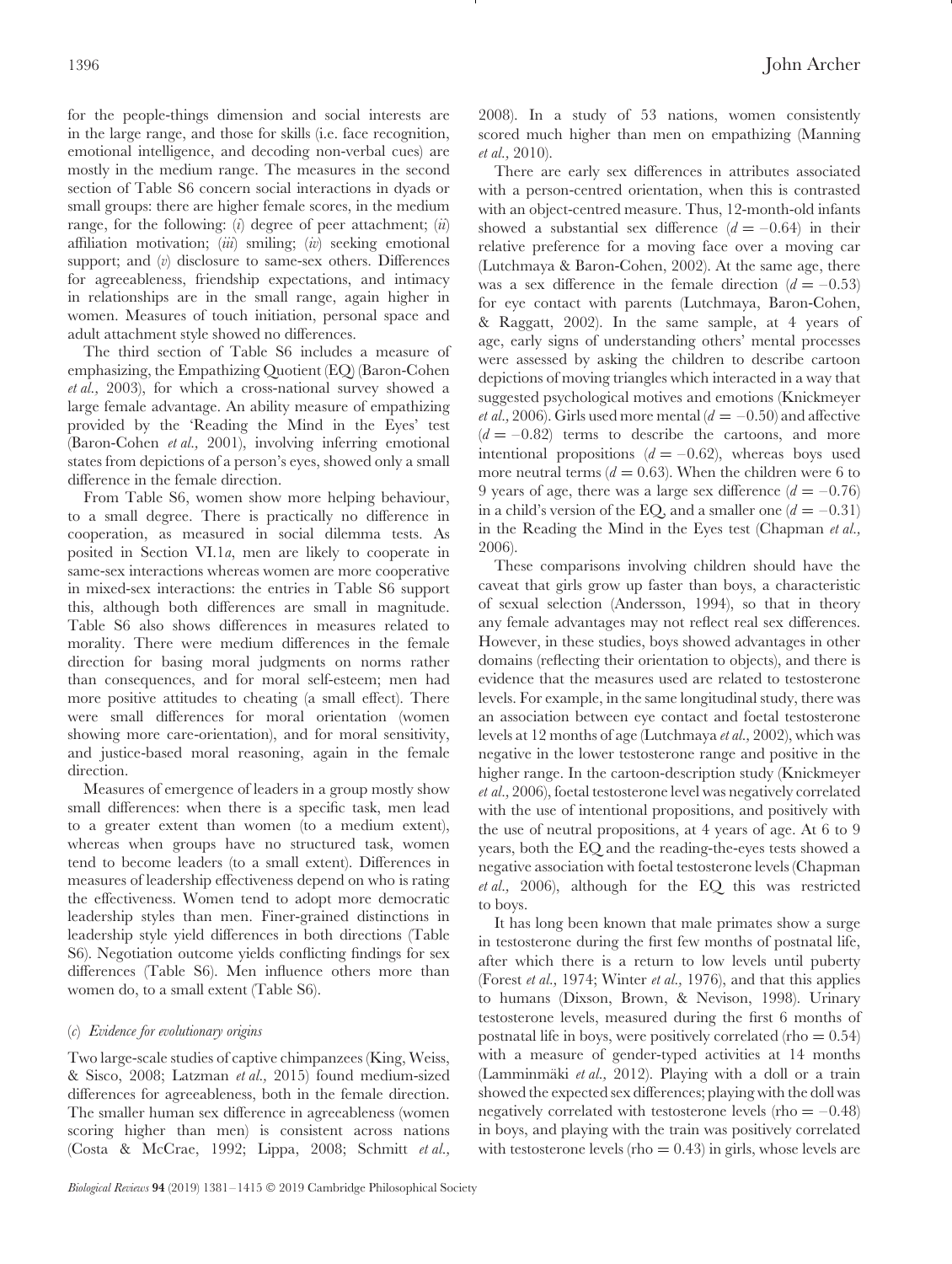much lower than those of boys during the early postnatal months.

There is both correlational and experimental evidence for a link between testosterone and measures of empathy later than this early postnatal stage. Nine-year-old girls showed a negative correlation between circulating testosterone levels and cognitive empathy (Pascual-Sagastizabal *et al.,* 2013). In a laboratory task designed to foster self-disclosure, lower basal testosterone and decreases in testosterone levels during the task were both associated with greater perceived closeness (Ketay, Welker, & Slatcher, 2017). In an experimental study, young women administered with testosterone showed less unconscious facial mimicry in a masked Stroop test than did controls, a finding attributed to lowered empathy (Hermans, Putman, & van Honk, 2006).

#### <span id="page-16-1"></span><span id="page-16-0"></span>**(2) Language and related attributes**

#### (*a*) *Evolutionary rationale*

Language skills presumably evolved much later than non-verbal skills: sex differences have been attributed to the central importance of language for female social relations (Geary, 2010, pp. 362–264), although we should add the caveat that this is for small-group or dyadic relations. Widespread reading and writing obviously arose in recent historical times. Here too there are sex differences in the female direction and they are likely to be linked with differences in language ability, which in turn arose from social skills. It is useful to distinguish in an evolutionary context between the primary results of selection, such as sex differences in size and fighting ability, and secondary effects, such as mathematical ability, and skills in reading or writing (Geary, 1996), which are presumably expressions of primary effects visible in modern environments such as schools.

## <span id="page-16-2"></span>(*b*) *Sex differences*

Tables 3 and S7 show evidence for sex differences in overall verbal abilities, and for language ability, speech, vocabulary, verbal reasoning, reading, writing, and spelling. There are variable findings for overall verbal abilities, a medium difference in the female direction for language ability, and a small one for speech production, or the ability to put thoughts into words. There are variable differences in aspects of conversation. Women show more affiliative and tentative speech, whereas men are more talkative and interrupt more, although all these differences are small. There is little sign that either sex is more talkative than the other. Medium-sized differences in the female direction are found for reading, writing, and spelling. Reading showed a medium difference in a large-scale study of 15-year-olds from 75 nations (Table S7), and a small difference in representative US samples of 17-year-olds (Table S7). Two large international surveys found that the sex difference in reading occurs from around 8 years (Halpern *et al.,* 2007), and that there are more girls at the higher end of the distribution (Halpern *et al.,* 2007; Stoet & Geary, 2013).

#### <span id="page-16-3"></span>(*c*) *Evidence for evolutionary origins*

Kung *et al.* (2016) found that salivary testosterone levels measured at 1 to 3 months of age were negatively correlated with expressive vocabulary at 16 to 30 months, and that they mediated the higher values in girls than in boys at this age, suggesting that any differences cannot be attributed to the slower development of boys than girls. There is some evidence from adults that verbal fluency is lower when circulating testosterone levels are higher: for example, a negative correlation in a large sample  $(N = 1276)$  of women aged 35 to 90 years (Table 1 in Thilers *et al.,* 2006); a decline following 3-months of testosterone administration in female-to-male transsexuals (van Goozen *et al.,* 1994, 1995); and an improvement when women's testosterone levels were reduced in a small clinical sample (Schattmann & Sherwin, 2007). In apparent contrast, another study found greater verbal fluency following injections of supra-physiological levels of testosterone in a non-clinical sample of men (O'Connor *et al.,* 2001). As in the case of visuospatial ability (Section V.4), it is possible that circulating testosterone has a curvilinear effect, so that there would be lower verbal fluency at both low and high hormone levels. At present this is highly speculative, particularly in view of evidence against such a pattern for visuospatial performance. Studies involving female hormones have produced mixed results for verbal fluency (Geary, 2010, p. 367).

#### <span id="page-16-5"></span><span id="page-16-4"></span>**(3) Depression and anxiety**

#### (*a*) *Evolutionary rationale*

Women's higher rates of depression and anxiety, in both sub-clinical and clinical ranges, have been attributed to their different approach to personal relationships, in this case their greater sensitivity in such relationships (Geary, 2010, p. 416). Increased depression in teenage girls has also been linked to indirect aggression, which is pronounced in groups of girls of this age (Geary, 2010, p. 416), operates in the context of their social groups, and may be linked to avoidance of escalated aggression (see Section V.1). It is likely that both selection pressures are in operation.

#### <span id="page-16-6"></span>(*b*) *Sex differences*

Women show more depression, anxiety, and related attributes, than do men, to a small to medium extent (Tables 3 and S8). Earlier narrative reviews (Weissman & Klerman, 1977; Nolen-Hoeksema, 1987), covering studies from the US and other geographical regions, found a mean ratio of two women to every one man for depressive disorders, suggesting a larger difference than for depressive symptoms, or alternatively a larger difference in the tails of the distribution despite a more modest mean difference. The most recent meta-analysis of representative samples from 90 nations (Salk, Hyde, & Abramson, 2017) confirms these earlier findings, with an overall effect size in the small range. There are also small or medium-sized differences in the female direction for sadness, and for rumination, the coping style associated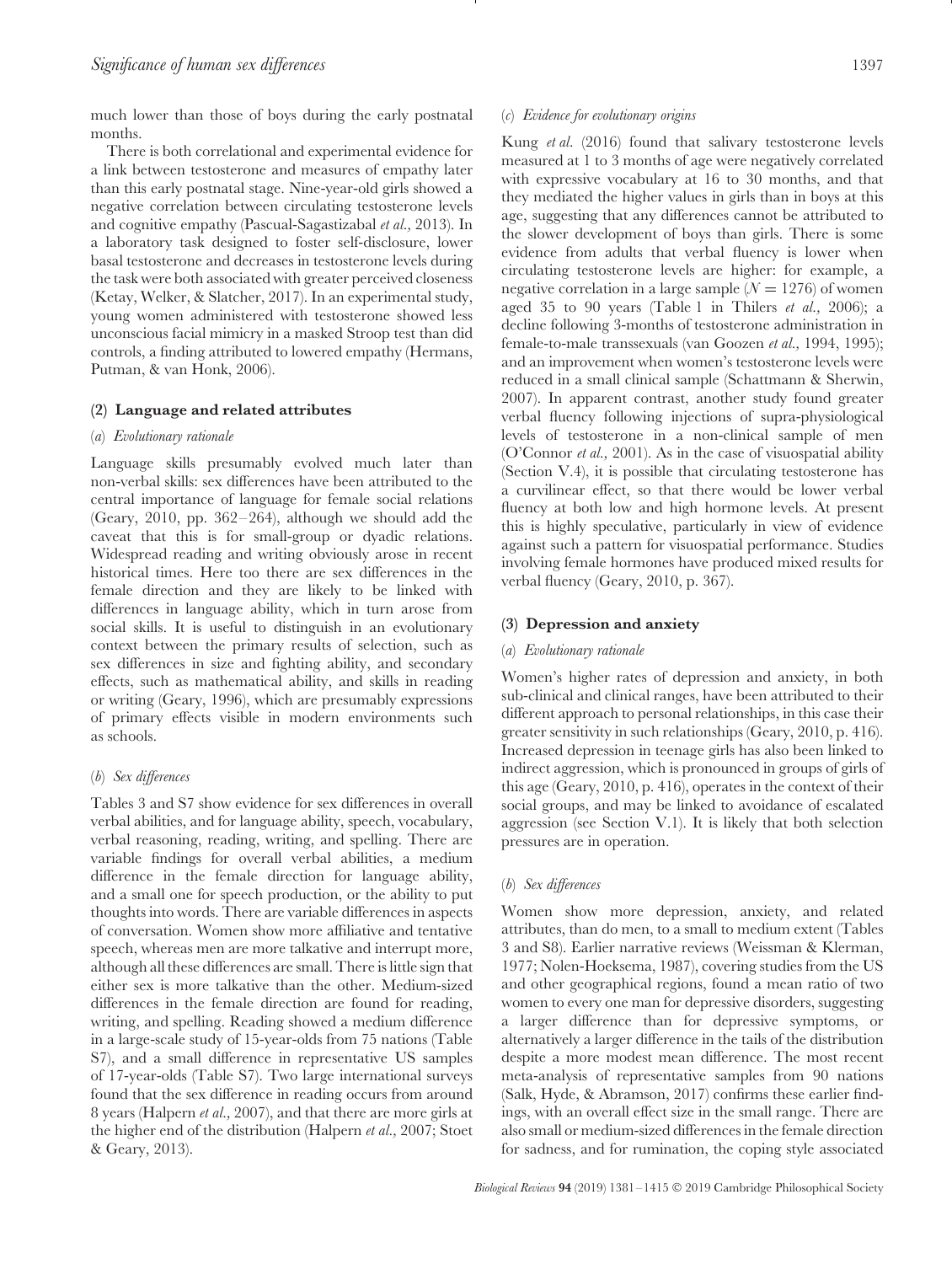with depression (Table S8). Anxiety and social anxiety show medium-sized differences in the female direction. There is a small difference in neuroticism, one of the 'Big Five' personality measures related to anxiety and depression [e.g. the Revised NEO Personality Inventory (NEO-PI-R); Costa & McCrae, 1992]: the value shown in Table S8 is the weighted mean from a combination of one meta-analysis and nine large-scale surveys including two of over 50 nations. Details of these studies, together with the other four personality measures are provided in Table S13). There are small differences in the female direction for shame and guilt.

#### <span id="page-17-0"></span>(*c*) *Evidence for evolutionary origins*

Two large-scale studies of captive chimpanzees (King *et al.,* 2008; Latzman *et al.,* 2015) found small differences in the female direction for neuroticism, corresponding with the small differences reported for humans. There is cross-national consistency in the sex differences for depressive symptoms (Gater *et al.,* 1998; Salk *et al.,* 2017), anxiety (Abdel-Khalek & Alansari, 2004), social anxiety (Caballo et al., 2014), anxiety disorders (Lindal & Stefánsson, 1993), and neuroticism and its facets anxiety and depression (Costa & McCrae, 1992; Lippa, 2008; Schmitt *et al.,* 2008). A large-sample multi-nation meta-analysis of depressive symptoms (Salk *et al.,* 2017) showed a peak at age 16  $(d = -0.47)$ , followed by a small decline and then stability in adulthood, confirming a pattern found in other studies (Twenge & Nolen-Hoeksema, 2002; Patten *et al.,* 2016). Sex differences in anxiety disorders are also found during childhood (Lewinsohn *et al.,* 1998; McLean & Anderson, 2009; Salk *et al.,* 2017). Testosterone administration was found to increase functional connectivity in cortical regions of the brain where low connectivity has been found in depressed patients (Schutter *et al.,* 2005).

## <span id="page-17-1"></span>**VII. THE CONSEQUENCES OF FEMALE CHOICE**

#### <span id="page-17-3"></span><span id="page-17-2"></span>**(1) Sexuality**

#### (*a*) *Evolutionary rationale*

One consequence of unequal parental investment (Trivers, 1972) is greater discrimination by females when choosing a mate, and a male preference for more sexual partners. Although this has been to some extent mitigated in humans by the evolution of male parental care (Geary, 2000), males of many monogamous species retain traits associated with polygynous mating (Andersson, 1994, pp. 157–158; Trivers, 1972). This is possibly reflected in human males by a greater liking for impersonal sex, and its substitutes, such as pornography use and masturbation.

#### <span id="page-17-4"></span>(*b*) *Sex differences*

In the pre-AIDS homosexual communities of the US, gay men had far more sexual partners than heterosexual men, whereas lesbians had a similar number to women in heterosexual relationships, leading Symons (1979) to conclude that a male preference for a greater variety of sexual partners is constrained by a female preference for exclusive longer-term relationships. Subsequently, an individual-difference measure of the degree to which people are willing to engage in uncommitted sex was designed (the sociosexuality index, SOI; Simpson & Gangestad, 1991). The SOI shows wide individual variation in both sexes, but overall men show higher scores on this measure, with medium or large effect sizes (Tables 3 and S9). In a revised version of the SOI (Penke & Asendorpf, 2008), there are three components: behaviour, attitude and desire. Consistent with Symons' (1979) argument, the sex difference in the male direction was large for desire but close to zero for behaviour (for details, see footnote d in Table S9).

The following sex differences were identified in a systematic review of whether men have a stronger sex drive than women (Baumeister, Catanese, & Vohs, 2001): (*i*) men masturbate more than women; (*ii*) they have more permissive sexual attitudes; (*iii*) they think and fantasize more about sex than women do; (*iv*) they use pornography more; (*v*) they desire sex more frequently; (*vi*) they want sex earlier in a relationship; (*vii*) they want and report having more partners; (*viii*) they prefer more varied sexual activities; (*ix*) they are more likely than their heterosexual partners to want more sex; and (*x*0) they adapt less readily to periods of abstinence.

Many of these differences are reflected in the measures of sexuality found in meta-analyses and surveys (Table S9). Men showed more frequent pornography use, greater sex drive, and masturbation, typically to a medium or large extent. Men report a greater interest in casual sex, and desiring more partners over specific time periods, effects typically medium or large, with some studies showing smaller values (Table S9). Men also perceive young women to be more seductive, promiscuous and flirtatious, than women do (to a small or medium degree), indicating that men tend to view young women in a sexualized way. Men also show more mate poaching, again to a medium extent, and this is consistent with their greater interest in sexual variety (Table S9).

#### <span id="page-17-5"></span>(*c*) *Evidence for evolutionary origins*

Men's greater preference for casual relationships is found across more than 50 different nations (Schmitt & ISDP, 2003; Lippa, 2009). Since sexuality is characteristic of adults, the criterion of early appearance in development does not apply. Sexuality develops at puberty in both sexes, following rises in gonadal hormones (Tanner, 1989). Testosterone facilitates sexual behaviour in boys (Halpern, Udry, & Suchindran, 1998). Androgens administered to surgically menopausal women increase the intensity of their desire and arousal, and the number of sexual fantasies they experience (Sherwin, Gelfand, & Brender, 1985). In men, higher testosterone levels are associated with lower marital satisfaction (Julian & McHenry, 1989), lower investment in spouses (Gray *et al.,* 2002), more partners (van Anders, Hamilton, & Watson,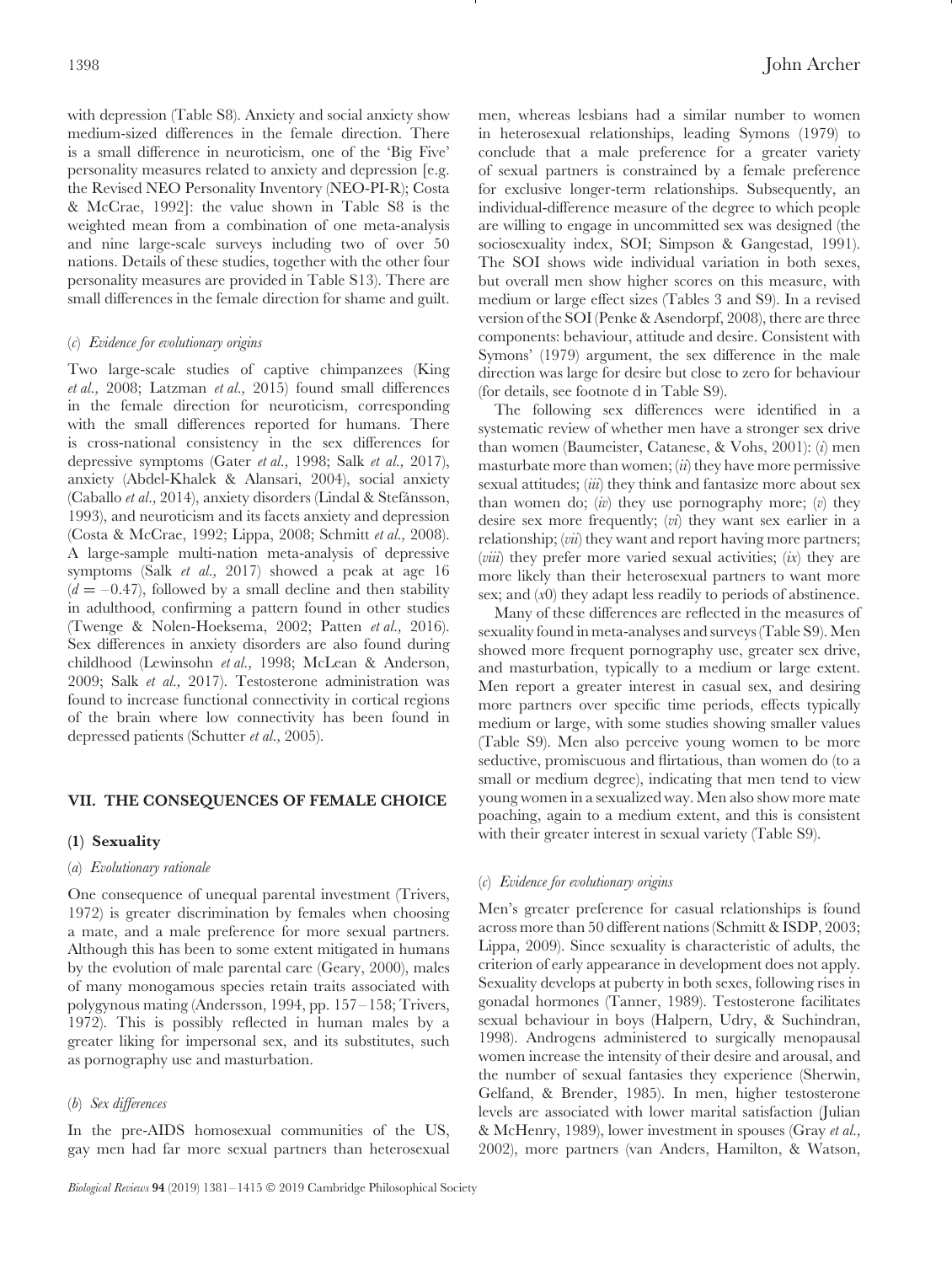2007), and a greater interest in erotic stimuli (Daitzman & Zuckerman, 1980).

Baumeister & Twenge (2002) reviewed evidence to show that where there is an unequal OSR (see Section V.1*c*), the majority sex modifies their behaviour in the direction of the minority's preferences: thus, when there are fewer men, women's mate choices become less discerning and more short term; when there are fewer women, men's mate choices becomes more restrained and long term. Both situations lead to a reduction in sex differences in sexual behaviour for these measures. Thomas & Stewart-Williams (2017) investigated the possibility of changes in preferences for short- and long-term mates in an experimental study. When a prime for parental care was present, in the form of a video of men and women caring for infants, preference for a long-term relationship was enhanced in women. When a prime for wealth was used, both sexes showed an enhanced preference for short-term mates. Using a prime for danger increased both long-term mating interest (as predicted) but also short-term mating interest.

#### <span id="page-18-1"></span><span id="page-18-0"></span>**(2) Mate-choice criteria**

#### (*a*) *Evolutionary rationale*

Men and women differ in their reproductive capacity throughout life: men's ability to fertilize women shows only a gradual decline with age whereas women's ability to bear children ceases at the menopause. In addition, a mother's youth and health are more important than a father's for the developing offspring. These considerations, and the importance for offspring survival of having a father who can provide for and protect the family, have led to predictions about sex differences in preferred mate-choice attributes (Buss, 1987, 1989, 2012, pp. 105–173): thus, when choosing a long-term mate, men should regard youth and good looks as important and women should regard financial prospects, industriousness and social status as important. These predictions are specific to humans as they are based on the presence of the menopause and on the need for long-term relationships, both of which are absent in humans' nearest primate relatives.

#### <span id="page-18-2"></span>(*b*) *Sex differences*

Tables 3 and S10 show sex differences in mate-choice preferences. These range from small to very large for most of the attributes studied. Women show a much greater preference for an age difference than men do, a medium or high preference for good financial prospects and ambition/industriousness, and a small preference for dominance/social status. Men show a medium preference for looks and cook–housekeeper skills, and a small preference for chastity. These preferences were present in a 37-cultures study (Buss, 1989), but more restricted samples often show smaller differences for some characteristics, such as 'cook–housekeeper', but not for others, such as age difference (Table S10). A re-analysis of the 37-cultures data showed that when viewed as a coherent set of related attributes (see Section II), the resulting sex difference is in the very large range (Conroy-Beam *et al.,* 2015).

#### <span id="page-18-3"></span>(*c*) *Evidence for evolutionary origins*

The sex differences in preferred mate-choice characteristics are found cross-nationally: Buss's (1989) study involved 37 nations, and the subsequent BBC internet study 53 nations (Lippa, 2007, 2008, 2009). Although sex differences in mate-choice criteria occur consistently across nations, their magnitude varies considerably, and is related to a national measure of women's societal power (Eagly & Wood, 1999; see Zentner & Mitura, 2012 and Schmitt, 2012 for qualifications). Mate choice is characteristic of adults, so presumably develops after puberty, although there are no studies of possible hormonal influences.

#### <span id="page-18-5"></span><span id="page-18-4"></span>**(3) Sexual conflict**

#### (*a*) *Evolutionary rationale*

Greater female discrimination in choosing mates leads to a conflict between the sexes' fitness interests. This, together with greater male size and strength, has led to male sexual coercion being widespread in mammals. Coercion can occur at all stages of the reproductive cycle, from copulation through to relations between parents in bi-parental species. Clutton-Brock & Parker (1995) described three forms of sexual coercion in animals: (*i*) forced copulation; (*ii*) harassment: repeated attempts to copulate with an unreceptive female; and (*iii*) physical intimidation and punishment. The equivalents of these in humans are: (*i*) rape and sexual aggression; (*ii*) sexual harassment (persistent unwanted sexual advances); and (*iii*) male violence to partners.

Sexual coercion is not an area where there has been much interest in measuring sex differences since it is assumed (consistent with the evolutionary analyses) that male victimization is generally negligible. Evolutionary accounts of rape and sexual coercion have concentrated on the adaptive significance and motivational basis of coercive sex by males to females (Thornhill & Thornhill, 1992; Malamuth *et al.,* 1995; Malamuth, 1996). These accounts have identified individuals prone to sexual coercion as possessing two characteristics more common among men than women: an interest in impersonal sex and a willingness to use force to obtain what they want (Wilson & Daly, 1992*b;* Malamuth, 1996). Another male-typical characteristic, lack of empathy (Baron-Cohen, 2011), is also likely to be involved.

Physical aggression to partners has been viewed as equivalent to male mate-guarding in non-human animals (Wilson & Daly, 1992*a*); sexual jealousy has been viewed similarly to mate-guarding, i.e. the emotional consequence of paternity uncertainty (Wilson & Daly, 1992*a*, 1998) and thus as a male characteristic. An alternative view (Buss *et al.,* 1992) involves the different circumstances evoking sexual jealousy in the two sexes: whereas men (as a result of paternity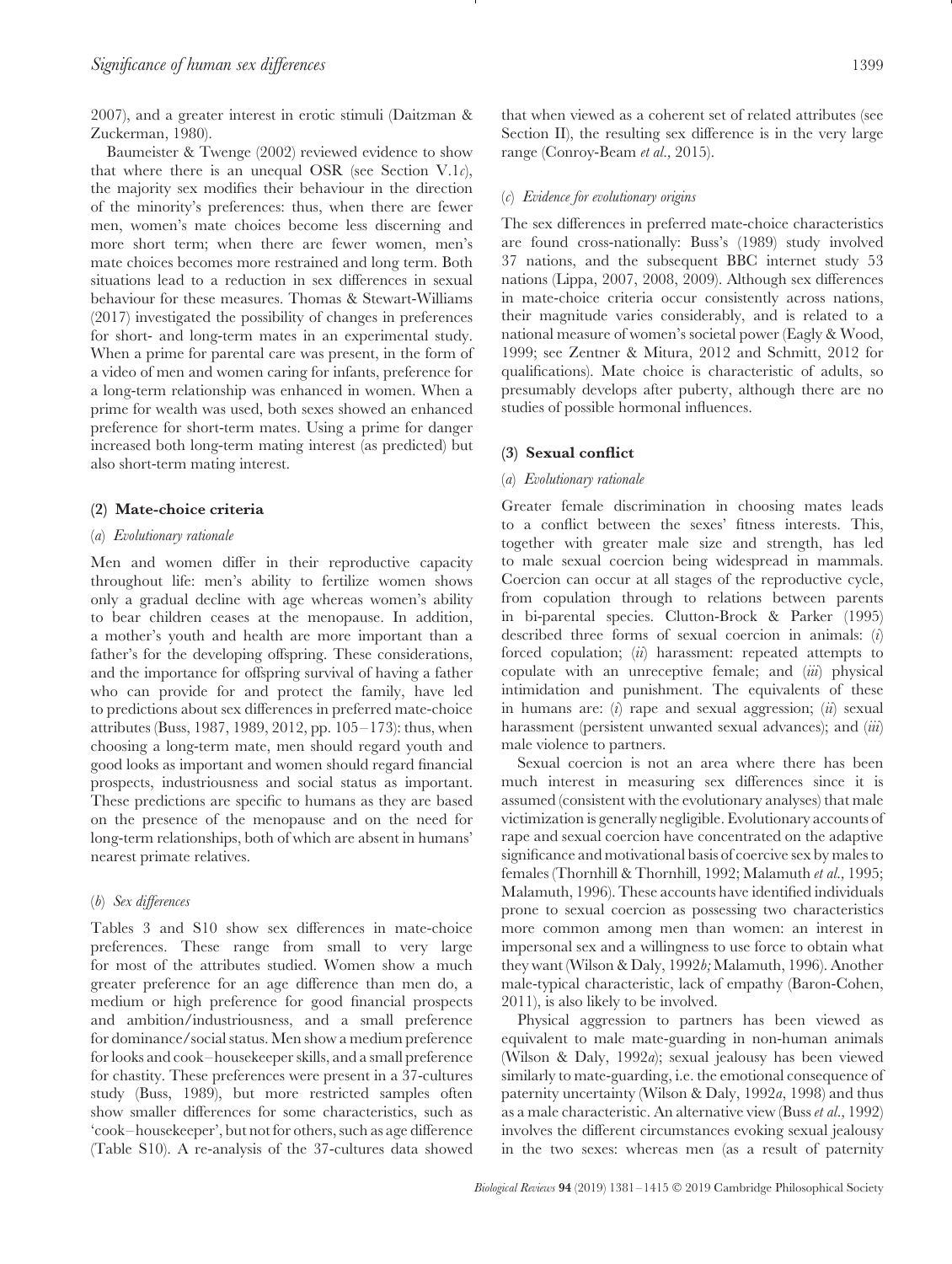uncertainty) show more jealousy when their partners are sexually unfaithful, women show more when their partners are emotionally unfaithful (and hence likely to divert time and resources to another woman).

## <span id="page-19-0"></span>(*b*) *Sex differences*

Evolutionary theory and common sense indicate that male victimization from sexual coercion is likely to be minimal. Consistent with this, women form the majority of victims of rape and other forms of sexual coercion (Tables 3 and S11), producing very large effect sizes for sex differences. Nevertheless, several large-scale surveys indicate that men form a sizeable minority of victims of sexual aggression, including rape (Table S11), leading to a reduction in the effect size for sexual victimization. However, most incidences of sexual coercion, including rape, involve male perpetrators whether the victim is male or female (Tjaden & Thoennes, 1998; Basile *et al.,* 2007; Black *et al.,* 2011). A study of German students (Krahe & Berger, 2013) ´ reporting their experiences since they were 14 years old found only a medium-sized sex difference in sexual coercion for heterosexual sexual encounters  $(OR = 0.41; d = -0.49)$ when these were distinguished from homosexual encounters. In the case of heterosexual partners, the recipients of male sexual victimization will of course be female, and here sex differences are large or very large (Table S11). Consistent with women's greater likelihood of victimization, women also perceive a wider range of sexual behaviour as more harassing than do men, and they are more likely than men to opt for conviction in simulated sex-abuse cases (Table S11): these are both small differences.

Table S11 also shows effect sizes for verbal and physical aggression to partners, from meta-analyses and homicide data. A large number of studies in western settings find either no sex difference, or a small one in the female direction, for inclusive measures of physical aggression (Archer, 2000). A cross-cultural analysis (Archer, 2006*a*) found a high correlation between the sex difference in partner violence and a national-level measure of women's relative societal power, such that sex differences were in the male direction in nations with lower gender empowerment (e.g. Papua New Guinea:  $d = 0.53$ , and slightly in the female direction in nations with higher empowerment (e.g. Finland:  $d = -0.06$ ). The greater size and strength of men means that even where women have more societal power, they are still subject to more severe injuries in response to male aggression than *vice versa*; consistent with this is the increasing effect size with escalating forms of physical aggression to a partner (Table S11), albeit smaller than expected from size and strength differences (Archer, 2013, 2018).

A meta-analysis of sex differences in sexual jealousy found a small overall difference in the female direction (Table S11), which is inconsistent with predictions from the paternity uncertainty theory (Archer, 2013). There is better support for the hypothesis that men are more upset by physical infidelity and women by emotional infidelity. An earlier meta-analysis (Harris, 2003) found the sex difference (a medium effect in the male direction) to be restricted to studies using forced choices rather than continuous measures of the degree of upset to each possible scenario. Subsequent meta-analyses (Table S11) found a large difference for forced-choice measures. In one (Carpenter, 2012), it was concluded that the evolutionary prediction was unsupported, because both sexes were more upset by emotional than sexual infidelity. However, Table 2 of that study shows medium to very large differences [effect sizes ranged from  $d = 0.36$  to 1.29 depending on the comparison in the scenario (calculated from the author's *r* values using formula 2.21 in Rosenthal, 1984)] in the degree to which men show relatively greater upset to sexual stimuli than women do to emotional stimuli: the large effect size in the male direction shown in Table S11 is the value for the overall sample of 54 studies involving forced-choice measures of upset to sexual *versus* emotional stimuli (the value in the first line of Table 2 from the source).

In the only meta-analysis of studies using continuous measures (Sagarin *et al.,* 2012), the single effect-size metric, taken from an interaction term, indicated the difference between (*i*) the degree to which men showed greater upset when confronted by sexual than emotional infidelity, and (*ii*) the degree to which women showed the reverse. The difference was small but reliable. In a recent empirical study (Bendixen, Kennair, & Buss, 2015), sex differences in the large range were found across four samples of Norwegian students, for both forced choice and continuous measures (Table S11). The interpretation of such findings continues to be controversial (Carpenter, 2012; Sagarin *et al.,* 2012), although a recent careful analysis of the evidence over 25 years concluded that the meta-analyses do support the predicted sex difference both in hypothetical and in real-life situations (Edlund & Sagarin, 2017).

#### <span id="page-19-1"></span>(*c*) *Evidence for evolutionary origins*

In many nations, and throughout history, there are circumstances in which rape was perpetrated by a wide range of the male population; in situations involving dehumanizing members of an out-group, peer-pressure, and with no prospect of retribution. This has been documented in the contexts of warfare and conquest from ancient times to the present day (e.g. Brownmiller, 1975; Beevor, 2002). Sanday's (1981) cross-cultural analysis concluded that rape is not universal. However, it is clear that rape did occur in many of the 47% of societies she identified as 'rape-free': in one, men were fined for rape; in another, rape was viewed as a sin; and in a third, men stated that 'our women never resist'. More realistically, Brown (1991) included rape as a human universal.

From an evolutionary view, why surveys in western nations show evidence of sexual assaults in which males are the victims is puzzling. However, the majority of these record male-to-male sexual assault, particularly for rape, where in one survey only 7% of male victims reported a female perpetrator (Black *et al.,* 2011). Some of these surveys included a substantial number of cases where the rape occurred while the respondents were children.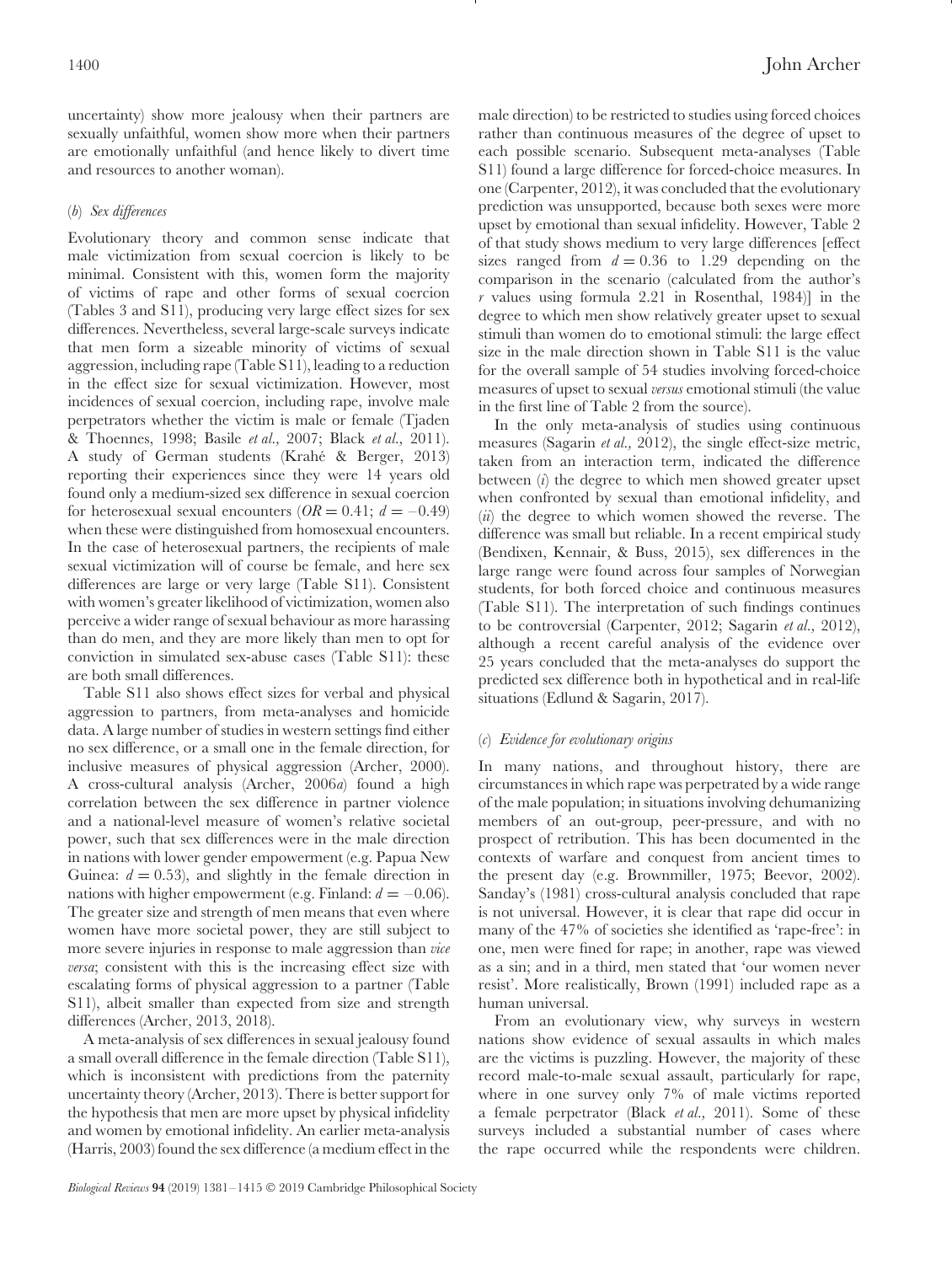Such indiscriminate targets suggest that the male liking for impersonal sex goes beyond the evolutionarily appropriate target of male sexual desire, i.e. young women. Nevertheless, the preference of most rapists does reflect the reproductive potential of the victim, the peak age being older teenagers (Felson & Cundiff, 2012, 2014).

Physical coercion of females by males is well known in other animals, including many primates (e.g. Smuts, 1992, 1995; Clutton-Brock & Parker, 1995). Likewise, it is known from historical accounts and cross-national studies (Archer, 2006*a*) that physical aggression between spouses is widespread, and that in traditional societies, wife-beating is far more common than husband-beating (Levinson, 1989). It appears that it is only in modern technologically advanced nations that women show a comparable level of physical aggression to men, and even here men commit the more damaging acts. The pattern of differences across cultures today may be attributable to marked differences in societal roles and attitudes among nations (Archer, 2006*a*).

In one meta-analysis (Archer, 2013), sex differences in sexual jealousy did not fit predictions from paternity uncertainty theory of a large sex difference in the male direction. Nevertheless, it is clear that despotic rulers throughout history showed pronounced mate-guarding, often going to great lengths to avoid the possibility of paternity uncertainty (Betzig, 1986). Studies concerning the hypothesis that men are more upset by sexual infidelity and women by emotional infidelity have generally supported this prediction Table S11)

## <span id="page-20-0"></span>**VIII. OTHER ATTRIBUTES**

#### <span id="page-20-1"></span>**(1) Sex differences**

The present review involved all sex differences for which there are meta-analyses or large-sample studies, and thus includes a number of measures that do not fit easily within an evolutionarily driven classification. Tables 3 and S12 show these attributes: there are no large differences, 10 (13.5%) in the medium range, and the remainder showing small or no differences. The largest difference is for two components of schizotypy (proneness to schizophrenia-like symptoms): men showed physical and social anhedonia (the inability to feel pleasure in positive activities) to a greater extent than women, with medium-sized effects. There were no differences in two other aspects of schizotypy, magical ideation and perceptual aberration. Body image showed a medium-sized difference in the male direction, whereas physical attractiveness showed a small difference in the female direction.

There was likewise a small difference for simple reaction-time tasks, men being faster, and studies of positive emotions identifying a small difference in the female direction or no effect. Women reported more dream recall (a small effect) from adolescence to old age, and female adolescents and young adults reported more nightmares than their male counterparts (again a small effect). These differences are hard to explain from any theoretical viewpoint. There was a small difference in the male direction for narcissism. The coping styles of rumination (Table S8) and seeking social support (Table S6) were considered previously (they showed a small and medium difference, respectively, in the female direction). Three other coping styles are listed in Table S12, two of which (wishful thinking and active problem-focussed coping) showed small differences in the female direction. Men reported slightly higher self-esteem than women (Table S12), although this declined with age, and varied across ethnic groups (Zuckerman, Li, & Hall, 2016). Men showed higher physical self-esteem and body self-image (Table S12).

There were small sex differences in the female direction in episodic memory. Differences in working memory were related to the material involved (Table S12) in that there was a small effect in the male direction for a spatial task. Word recall also showed a small difference in the female direction. Men were slightly more achievement-oriented in their learning style, and women showed slightly more vivid mental imagery than men.

A large-sample meta-analysis of scholastic achievement showed a small difference in the female direction (Table S12), although there were indications of higher male scores in more difficult tests. Early intelligence tests were constructed so as to balance items favouring men with those favouring women: by definition, there should be no sex difference in such tests. From the 1930s onwards, Raven's Progressive Matrices (Raven, 1939) were regarded as the best test of abstract, non-verbal reasoning, which corresponds to Spearman's *g*, the general factor underlying all cognitive abilities. Two meta-analyses of general-population (Lynn & Irwing, 2004) and student (Irwing & Lynn, 2005) samples found a small overall male advantage on the advanced version of this test. Tests of general knowledge show no differences, as do time judgement, reaction to occupational stress, and the extent to which people feel more effective in the morning or evening.

#### <span id="page-20-2"></span>**(2) Measures for which there are limited data**

The present review covers sex differences for which there are meta-analyses and large-sample surveys. There are other attributes that are relevant to an evolutionary analysis, for which these sorts of studies are unavailable. They are mentioned here briefly for future reference. One is rough-and-tumble play, an energetic form of play with bodily contact, which mimics fighting, but in a playful context. It is more common among boys than girls, a sex difference found in children from non-western (including hunter–gatherer) samples (e.g. Blurton Jones & Konner, 1973; Whiting & Whiting, 1975; DiPietro, 1981; Peterson & Flanders, 2005). The sex difference is maintained into young adulthood (Gergen, 1990). Comparable differences are found in other mammals, especially those with high levels of inter-male competition (Smith, 1982; Pellis, Pellis, & Foroud, 2005). There is evidence for the involvement of prenatal androgens in facilitating rough-and-tumble play in non-human mammals (e.g. Olioff & Stewart, 1978; Wallen, 1996), and possibly in humans, although this is based on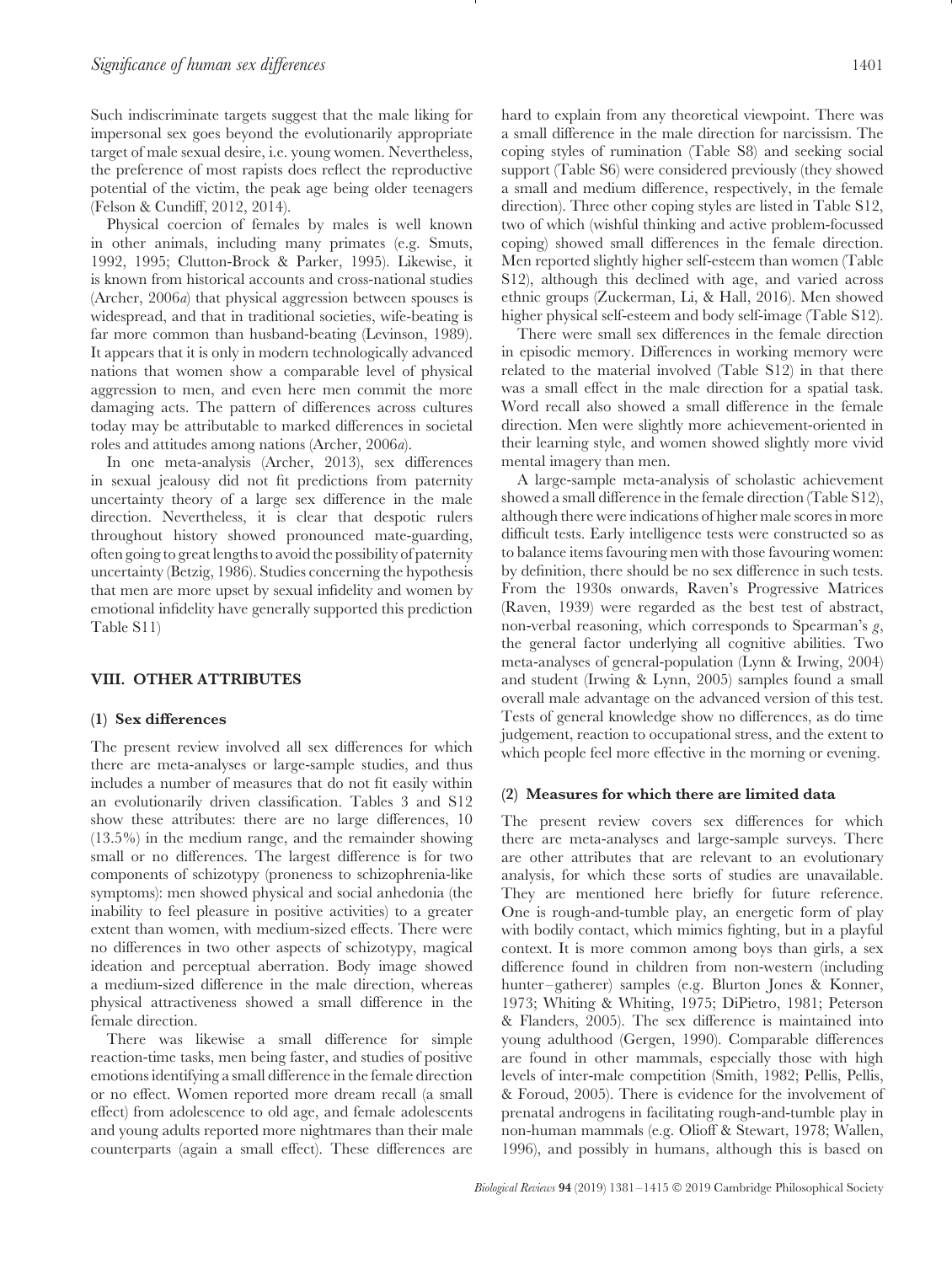clinical evidence that is open to other interpretations (Hines & Kaufman, 1994).

Interest in infants tends not to be covered in summaries of psychological sex differences, but it is clearly of evolutionary relevance in light of the greater female investment in the reproductive process and women typically having a major role in child care. Women show greater interest than men in stimuli associated with infants (Berman, 1980; Maestripieri & Spelka, 2002; Charles, Alexander, & Saenz, 2013). Sex differences for self-reports of interest in infants are medium to very large in the female direction (Maestripieri & Spelka, 2002; Cárdenas, Harris, & Becker, 2013; Charles et al., 2013). There is some evidence that this difference develops at puberty and that it is influenced by female gonadal hormones, although female socialization clearly plays an important part as well. Further evidence for a hormonal involvement comes from studies measuring ratings of the cuteness of baby faces (Sprengelmeyer *et al.,* 2009), on which there is also a sex difference (Archer & Monton, 2011).

Several studies have found that women are more distracted than men by task-irrelevant information (Bayliss, di Pellegrino, & Tipper, 2005; Merritt *et al.,* 2007; Stoet, 2010; Judge & Taylor, 2012). Testosterone decreases distractibility by task-irrelevant stimuli in birds (Andrew & Rogers, 1972; Archer, 1974; Klein & Andrew, 1986) and rodents (Archer, 1977; Thompson & Wright, 1979). Evolutionary explanations for this effect involve the greater need for males to avoid distraction when engaged in aggressive (Andrew & Rogers, 1972; Archer, 1976, p. 267) or sexual (Andrew, 1978) encounters. Whether the human sex difference is testosterone dependent awaits future study.

Both sexes underestimate the time of arrival of a rapidly approaching stimulus, whether it is visual or auditory. Two articles describe five experiments where sex differences were measured under different conditions (Schiff & Oldak, 1990; Neuhoff, Planisek, & Seifritz, 2009). The overall effect size is in the large range ( $d = -0.68$ ,  $N = 320$ ; calculated from *t* and *F* values and then aggregated, using CMA), indicating that women allow more margin of safety. Neuhoff (2001) suggested that underestimating the time of arrival of a rapidly approaching object evolved in both sexes to maximize safety, since the cost of making a false negative is greater than that for making a false positive response. There are two possible reasons why this occurs to a greater extent in women than men: the first is their lesser size and strength, and hence greater vulnerability to predation or assault (Neuhoff *et al.*, 2009); the second is their greater aversion to physical danger, a consequence of the mammalian maternal role (Campbell, 1999).

## <span id="page-21-0"></span>**IX. GENERAL CONCLUSIONS**

#### <span id="page-21-1"></span>**(1) The extent of psychological sex differences**

The present review extends considerably the database for psychological sex differences used in previous accounts (Hyde, 2005, 2014; Geary, 2010; Zell *et al.,* 2015), and

organizes it within an evolutionary framework. This should direct researchers towards areas where differences are more likely to be found. Theory and comparisons with other mammals suggest that: (*i*) differences that can be attributed directly to inter-male competition are escalated aggression, impulsiveness and risk-taking, fearfulness, spatial abilities, and object-centred orientation; (*ii*) differences that arose from selection for fewer closer social relationships in women and more extensive but less-close relationships in men include a variety of social abilities such as greater decoding of non-verbal cues, empathy, language abilities, and depression and anxiety, and (*iii*) differences that arose from female choice are more restricted female sexuality, different mate-choice criteria, sexual aggression, partner violence, and sexual jealousy.

Summarizing the evidence collated here (Table 3), there are no overall differences in anger and indirect aggression, a small difference in the male direction for verbal aggression, a medium difference for general physical aggression, and larger differences for measures involving use of weapons and violent crime, culminating in very large differences in homicides. All these measures concern conflicts between adults of the same sex. Clearly, the sex difference in aggression does not arise from men having more angry episodes than women, or scoring higher on all forms of aggression. Rather, the sex difference increases as the physical risk of the aggressive encounter increases. Males also show more violent computer game use (a very large difference), more revenge feelings (a large difference), and greater approval of social hierarchies (a medium difference).

Sex differences in impulsiveness were considered in terms of four categories (Cross *et al.,* 2011). The first of these, reward sensitivity, showed no difference for a composite measure, although women scored higher on a personality measure that reflected social contexts. Women scored higher for harm avoidance, a measure of punishment sensitivity, to a small extent. Although there was no difference on a composite measure of impulsivity, men did show more sensation-seeking and risk-taking (medium effects) and risky impulsivity (a small effect) than women. Measures associated with self-control showed a small difference in the female direction (delayed gratification), or no difference (resisting temptation). It appears that sex differences are most pronounced for sensation-seeking, risk-taking and a personality measure of reward sensitivity.

Sex differences were found in the female direction for fearfulness. When confounds were removed to produce a purer measure of fear reactions to dangerous real-world situations, a very large sex difference was found in the female direction. This supports the view that it is fear of physical danger, rather than fear in general or specific phobias or anxiety, that differs between the sexes. There were also differences in pain threshold (medium effect) and pain tolerance (very large effect), with men showing higher thresholds and greater tolerance.

Men scored higher than women on visuospatial tests involving the mental rotation of objects (a large difference),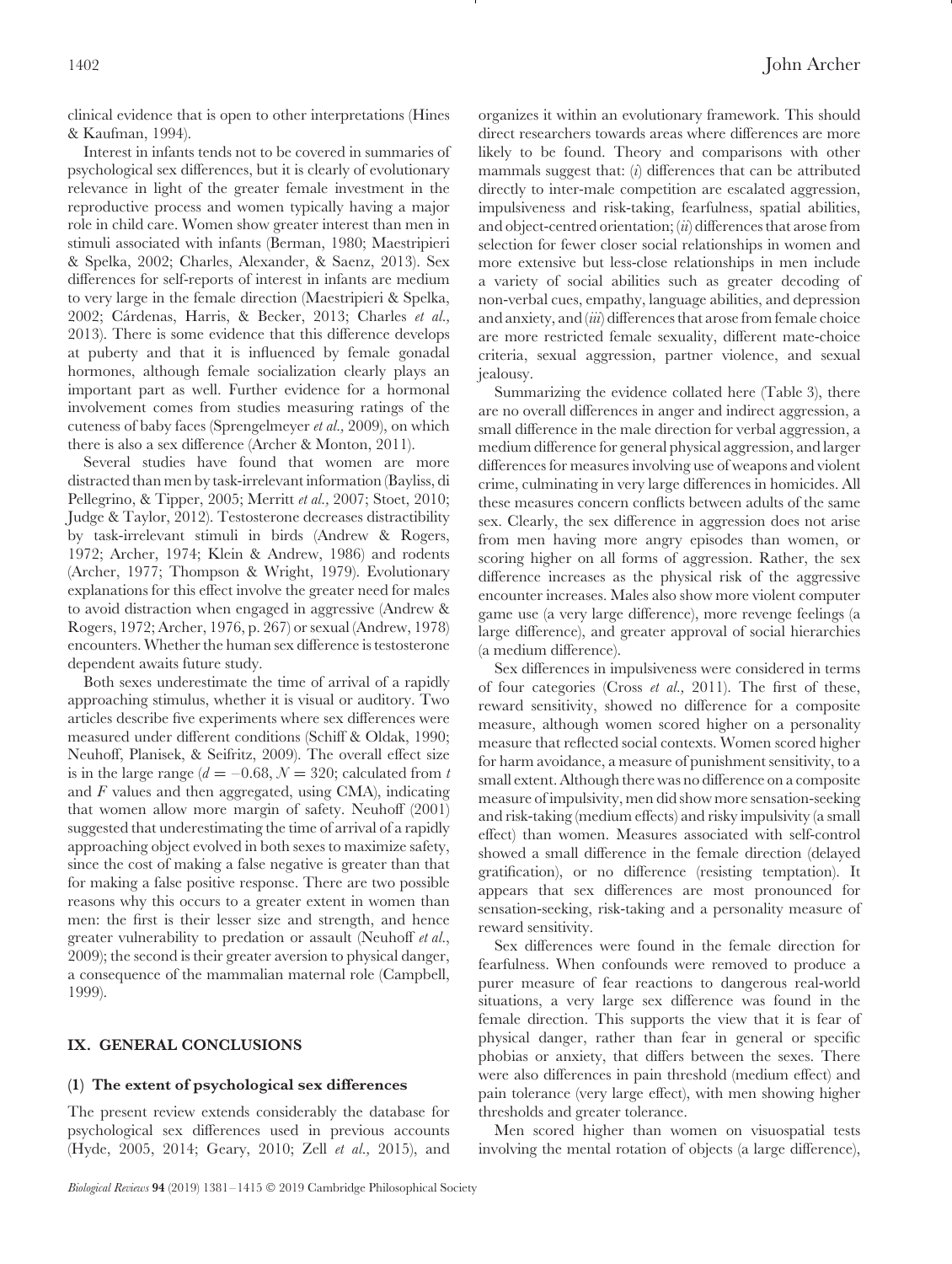and women performed better than men (to a small extent) on tests of object-location memory. There was a large or very large difference in the male direction in the ability to understand how systems work (systemizing), interest in engineering and interest in things.

Women showed higher scores on measures related to social skills. Social interests in general showed a large difference in the female direction. Emotional intelligence and face recognition showed medium-sized differences, and there was a small difference for decoding non-verbal cues. Women showed stronger peer attachment, affiliation motivation, and more smiling and disclosure to the same sex, all medium-sized effects. Small differences were found for agreeableness, and intimacy in relationships. There was a large difference in the ability to empathize with others, which is crucial for social relations in small groups. Women are also more inclined to help others, and showed medium to small differences in measures of moral reasoning. Men emerged as leaders more frequently than women when there was a specific task, whereas women were more likely to be influenced than men were, to a small extent.

Women show better language ability than men (medium-sized effect), and greater speech production (small effect), the ability to put thoughts into words. These differences are consistent with women's greater social skills for close relationships. Women also showed better reading, writing and spelling than men (all medium in magnitude).

It has been suggested that women's higher rates of depression and anxiety are a negative aspect of their greater engagement in fewer closer relationships compared to men's engagement in larger groups. Consistent with this, there were small differences for depressive symptoms and depressive disorders, and also for rumination. Measures of anxiety showed medium differences. Neuroticism showed small differences in the female direction, as did guilt and shame.

Several aspects of sexuality show differences in the male direction: men show a greater willingness to engage in uncommitted sex than do women, to large extent. There were medium-sized differences for pornography use, sex drive, masturbation, interest in casual sex, and preference for a larger number of partners. Men also showed more mate poaching and perceptions of sexual interest. Features people seek out when choosing a mate also showed sex differences: these were very large (female preference for an older age), large (female preference for good financial prospects), medium (male preference for good looks and cook–housekeeper skills; female preference for ambitiousness), and small (female preference for social status; male preference for chastity).

As expected there were large sex differences in the male direction for rape but only medium-sized differences for sexual aggression, based on victims' reports from large-scale surveys. The larger than expected number of male victims is to some extent the result of men targeting other men and boys as their victims, but also because men can be victims of women's sexual coercion, even the most serious forms, in heterosexual relationships, particularly in modern

western societies. Physical aggression between partners from western nations showed little overall difference between the sexes, a likely consequence of strong negative attitudes in western societies regarding male aggression to their female partners, which override or replace beliefs associated with honour, and considerations of size and strength. Severe physically aggressive acts to a partner, however, are in the male direction, a likely reflection of male physical superiority, with a very large difference in the male direction for partner homicide. Sexual conflict also encompasses sexual jealousy, where women show more jealousy than men, to a small extent, again mainly from western samples. However, men show more sexual than emotional jealousy, and women the reverse, and this difference is large.

For attributes that were more difficult to explain in an evolutionary context, there were mainly small or no sex differences.

#### <span id="page-22-0"></span>**(2) Evolutionary origins of sex differences**

The evolutionary principles underlying psychological sex differences are – like those for physical differences – to be found ultimately in the sexual method of reproduction and its manifestation in female mammals. Some differences can be traced to the impact of this on reproductive competition, principally inter-male aggression, risk-taking and impulsiveness, fearfulness and spatial abilities. Others are likely to reflect its impact on the types of social relations shown by men and women: this includes adaptations specifically for a smaller number of close relationships, such as empathizing, but also women's greater language ability and higher rates of depression. Female choice is reflected directly in women's preference for more restricted sexuality, in men's greater interest in casual sex, and in the preferred mate-choice characteristics of both sexes. With the exception of adaptations for social relationships, few sex differences can be traced to the more recent human division of labour into hunters and gatherers, although there may have been enhanced selection on pre-existing male attributes, such as visuospatial ability, with the advent of hunting. For object-location memory, the evidence does not support the explanation that it evolved to enhance plant-gathering skills in women.

Table 4 summarizes the evolutionary explanations for the sex differences included in this review. Some sex differences, such as same-sex physical aggression, visuospatial ability, variables related to sexuality and sexual coercion, are comparable to sex differences observed in other mammals. Attributes such as language ability, systemizing, and empathizing, are only found in humans.

Large-scale multinational surveys indicated a degree of cross-national consistency for same-sex physical aggression, visuospatial ability, object location memory, systemizing, emphasizing, sexuality, mate choice, sexual aggression, and (with some qualifications) partner violence. Most sex differences showed an origin early in life, or developed at puberty. There are direct links with neonatal gonadal hormones (principally testosterone) for fearfulness,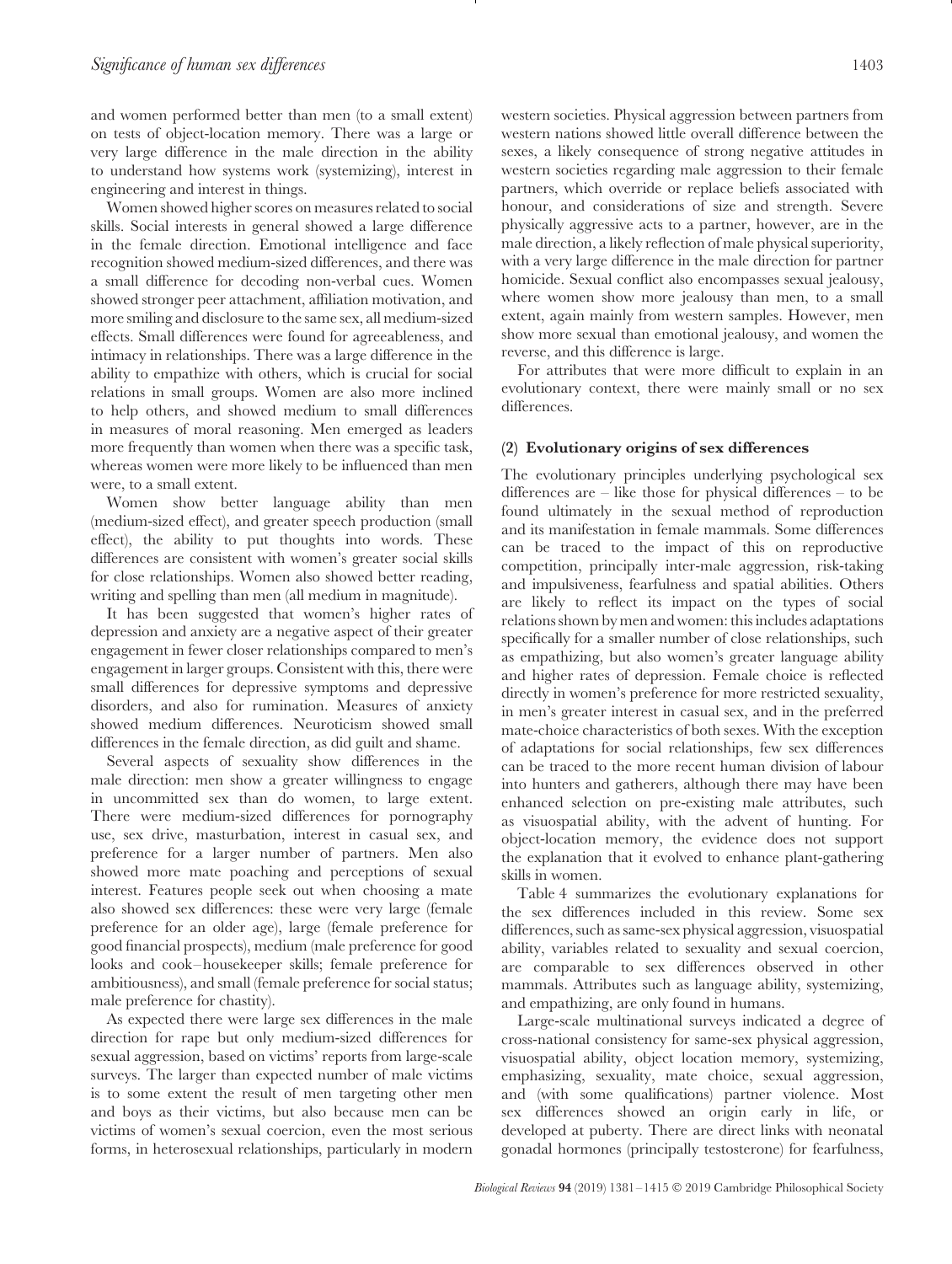|                                                    |                         | Evidence         |                    |                    |                 |           |
|----------------------------------------------------|-------------------------|------------------|--------------------|--------------------|-----------------|-----------|
| Attribute/measure                                  | Adaptive<br>explanation | Other<br>mammals | Cross-<br>cultural | Develop-<br>origin | Hormones        | Mechanism |
| Escalated aggression to same sex                   | 1,2                     | 1,2,3            | 1,3                |                    |                 |           |
| Risky impulsivity, sensation-seeking & impulsivity | 1,2                     |                  |                    |                    |                 |           |
| Fearfulness                                        | 1,2                     |                  |                    |                    |                 |           |
| Visuospatial ability                               | 1,2(6)                  |                  | 2,3                |                    | 1M <sub>2</sub> |           |
| Object location memory                             | 2 (7)                   |                  | 2,3C               |                    |                 |           |
| Object-centred orientation                         | 8                       |                  |                    |                    |                 |           |
| Social relations and related attributes            | 3,7,8,2                 |                  |                    |                    | 1, 4            |           |
| Language                                           |                         | NA               |                    |                    | 1, 4            |           |
| Depression & anxiety                               |                         |                  |                    |                    |                 |           |
| Uncommitted sex                                    |                         |                  |                    |                    |                 |           |
| Mate-choice preferences                            |                         | NA               |                    |                    |                 |           |
| Rape & sexual aggression                           | 4,5                     | 1,2,3            |                    |                    |                 |           |
| Partner violence                                   | .h                      | 1,2,3            |                    |                    |                 |           |

Table 4. Summary of evolutionary explanations advanced for psychological sex differences and a summary of the evidence for features associated with an evolutionary origin.

*Notes*. Adaptive explanation.  $1 =$  direct inter-male competition;  $2 =$  greater parental investment of females;  $3 =$  greater importance of social relations for women than men, probably as adaptations for small close-knit groups *versus* larger cooperative groups, respectively; 4 = female choice;  $5 =$  sexual conflict;  $6 =$  hunting by men;  $7 =$  plant gathering by women;  $8 =$  extensions of inter-male competition in specifically human environments (Baron-Cohen, 2003), such as tool-use, hunting and tracking, trading, and achieving status; 9 = menopause and prolonged parental care. Parentheses indicate that for reasons discussed in the text this explanation is regarded as unlikely. Evidence: **other mammals** i.e. comparable sex difference in other mammals  $(1 = \text{mammals}; 2 = \text{non-human primates}; 3 = \text{chimpances});$ 

**cross-cultural** i.e. cross-cultural consistency  $(1 =$  evidence from at least one non-western sample;  $2 =$  evidence from over 30 diverse nations;  $3 =$  evidence from surviving hunter–gatherers); **develop-origin** – evidence of an early  $(= 1)$  or pubertal  $(= 2)$  developmental origin; **hormones** – evidence for organizational  $(= 1)$  or activational hormonal effects  $(= 2)$ ; **mechanism** – evidence for adaptive flexibility in mechanism underlying one or more of these features  $(= 1 \text{ if present})$ . O indicates no evidence on a specific topic; NA is not applicable, M indicates mixed evidence; C indicates contrary evidence.

empathizing and systemizing, although there are few longitudinal studies. There was more evidence for the involvement of gonadal hormones at and after puberty: testosterone is likely to be involved in risky impulsivity, (lack of) fear, empathizing, visuospatial skill, and uncommitted sex.

## <span id="page-23-0"></span>**(3) Limitations: within-sex variations**

The coverage of psychological attributes was based on available meta-analyses, supplemented by large-sample surveys. As noted in Section VIII.2, there are also attributes on which the sexes differ, and which have plausible evolutionary explanations, for which there are currently no meta-analytic summaries. There are also large differences in the interests and activities of the two sexes (e.g. Ellis, 2008; Carothers & Reis, 2013), many or most of which are related to the psychological differences considered here

As indicated above, men and women may not differ on all, or even the majority, of psychological and behavioural attributes. Both sexes have been subject to common selection pressures in terms of their ability to counteract diseases, find food and shelter, and avoid predators and other dangers. Selection pressures will only differ when the adaptive norm differs for men and women as a consequence of their different roles in the reproductive process. These features have been highlighted herein, as have been those measures on which there are no, or only minimal differences. For example, there is little or no difference for anger, or for indirect aggression during adulthood; these findings are consistent with a sex difference being located only in more risky forms of aggression. For fearfulness, the difference was only large for fears associated with physical danger. For verbal abilities, there was no overall difference in vocabulary, and only a small one for verbal reasoning. For mathematical abilities, differences were related to those associated with mechanical reasoning or found only at higher ability levels.

Concentrating on mean differences between the sexes can lead to neglect of their overlap. However, it is possible to use the common metric of effect size to acknowledge this degree of overlap, in terms of the extent to which the measure enables a person to be correctly classified as male or female. Thus, as shown in Table 1, a small difference means that 56% of people would be correctly classified – a relatively small increase from chance level; by contrast, a *d* value of 2.00 would enable 91% to be classified correctly.

Carothers & Reis (2013) distinguished between differences that are dimensional, in which men and women differ to a degree, and those that are categorical, i.e. can be used to classify men and women correctly in most cases. Primary sexual characteristics – the reproductive organs – and some secondary sexual characteristics – such as beards, or voice pitch – are of the latter sort. Most of the attributes covered herein show at least some overlap. Using several statistical methods to determine whether sex differences were categorical or dimensional, Carothers &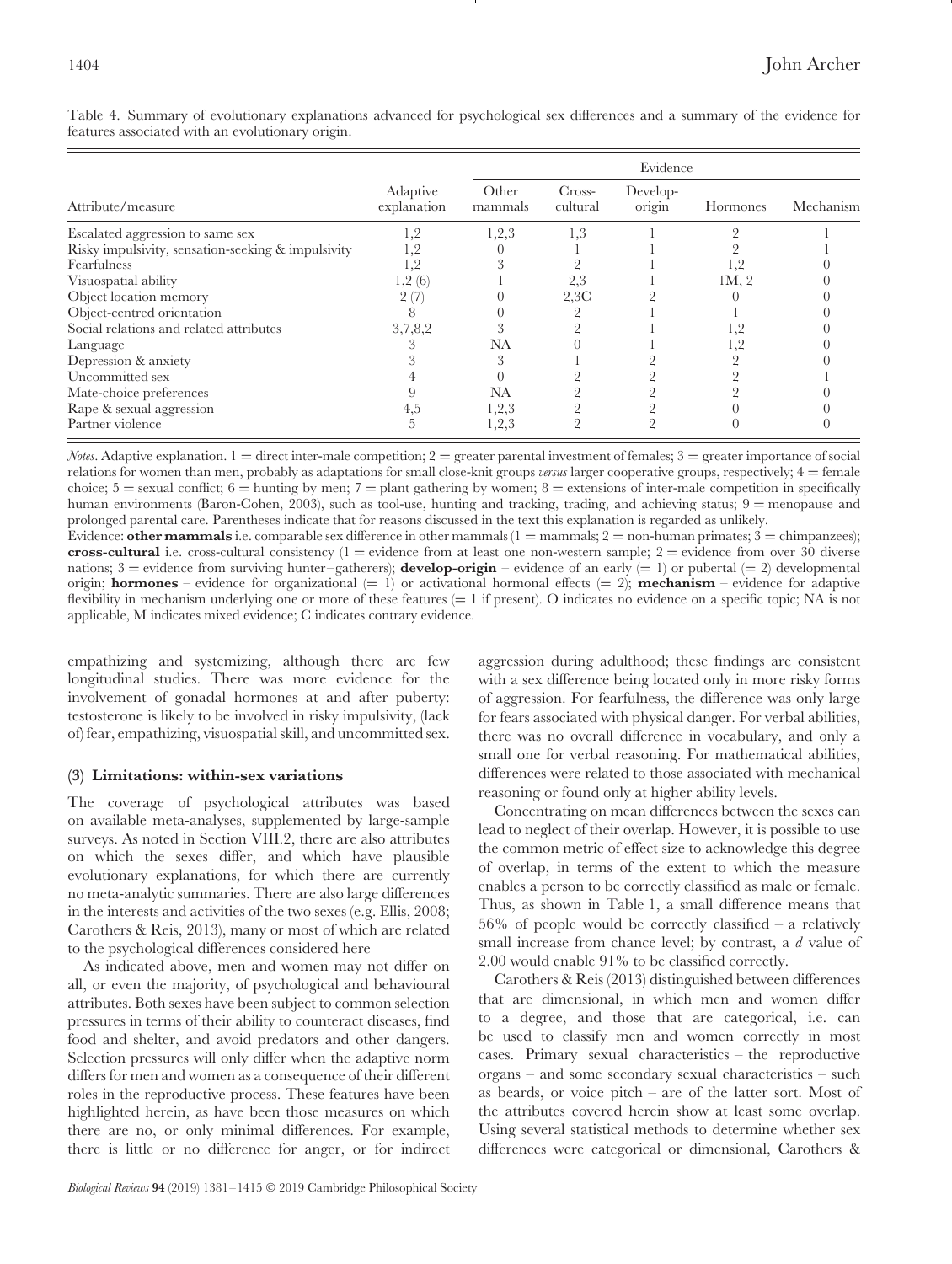Reis (2013) found a categorical grouping for a composite measure of sex-typed activities: these involved an interest in construction, pornography, boxing, talking on the phone, golf, taking a bath, and cosmetics. In these cases, the distribution of men and women formed two categories, so that it is possible to use the measure to classify most people correctly into male or female. Many other sex differences were found to be dimensional, i.e. continuously distributed, with the means for men and women positioned differently along the dimension. This applied to intimacy in relationships, empathy, interest in science, and sexual attitudes and behaviour, all covered herein. It should be noted, however, that according to the metric used most often in psychology, the effect size, there is no distinction between dimensional and categorical differences, since effect size is a continuous metric.

Nevertheless, the categorical–dimensional distinction does highlight the overlap between the sexes as well as their mean differences, the topic of interest here. It also draws attention to a number of other issues. These include the distribution of individual men and women at different points along the dimension, within-sex variability, and moderator variables that influence the magnitude of sex differences. Considering the first, we would expect – if there is a normal distribution – that both sexes would be well represented around the mean value for the whole sample. At the higher and lower tails of the distribution, there will be considerably more of one sex than the other. If the particular attribute is of practical importance, for example a cognitive ability, possessing a high score on this attribute will be valued if it underlies a specific skill. This applies even when the effect size is relatively small (Feingold, 1995). In addition, if one sex has greater variability than the other, there will be even more of that sex at the tails of the distribution. In practice, it is usually males who show more variability (Feingold, 1992*b*), and if the male mean is higher than the female mean, males will be over-represented at the higher end, even if the mean effect size is small. This applies particularly to mathematical ability (Feingold, 1992*b*; Halpern *et al.,* 2007) but also to physical aggression, mate-choice criteria (Archer & Mehdikhani, 2003), and physical attributes (Lehr *et al.,* 2009).

Greater male than female variability, particularly in aggression and mate choice, has been linked to an aspect of sexual selection, alternative reproductive strategies, particularly among males (Archer & Mehdikhani, 2003). One such distinction is between mating and parental strategies: males may pursue an uncommitted sexual strategy or alternatively be more committed to a female and their offspring. In human males, such differences are associated with stable individual differences in testosterone levels (Archer, 2006*b*). The extent to which psychological sex differences found in a particular sample reflect such individual differences among males (and females) is an interesting question for future studies.

Sex differences may also be influenced by the same individuals showing variable characteristics under different circumstances. Daly & Wilson (2001) found lower levels of homicide in married men than in those who were divorced, single or widowed. Although this analysis was cross-sectional, Norwegian archival data (Skarôhamer & Lyngstad, 2009) showed that criminal offending declined when men married or cohabited, and when they became a father. There is also evidence from longitudinal studies that men's testosterone levels decline when they become fathers (e.g. Archer, 2006*b*; Gettler *et al.,* 2011).

Other analyses have conceptualized life-history strategies as adaptations found in both sexes for particular environments, especially those experienced early in life (e.g. Draper & Harpending, 1988; Chisholm, 1996; Geary, 2002). These life-history strategies may affect the two sexes differently: for example a high-risk short-term strategy may be associated with escalated aggression in males, thus increasing the typical sex difference; in females, it may produce more interest in short-term mating, hence decreasing the typical sex difference. Thus, some forms of adaptive alternative reproductive strategies may apply to both sexes, but result in different sex differences.

The occurrence and magnitude of sex differences are likely to be influenced by other environmental circumstances. In animals, heightened inter-male competition, leading to polygynous mating, occurs when certain males obtain a higher proportion of the resources necessary for reproduction (Orians, 1969). Throughout human history, despotic rulers have been able to obtain a greater monopoly of material resources, including women, than is possible for non-humans (Betzig, 1986, 1992, 2012). A number of studies link rates of violent crime (which principally involves young males) with greater inequality, at a neighbourhood (Wilson & Daly, 1997), state, and national level (Wilkinson & Pickett, 2009). A study of homicide figures in post-World-War 2 Japan (Hiraiwa-Hasegawa, 2005) showed a decreased rate from 1960 to 1996, which was partly predicted by a measure of equality that increased during these years. The point about such analyses for escalated aggression is that since it is characteristic of conflicts between young males, we would expect larger sex differences among young adults in areas with greater resource inequality.

This is an illustrative rather than an exhaustive list of environmental influences that are likely to affect the magnitude of psychological sex differences, and it is intended to make the point that an evolutionary approach to psychological sex differences incorporates variability and flexibility. Indeed, it goes beyond this to enable variability and flexibility to be understood in terms of ecological variables. This perspective on within-sex variability indicates ways in which an evolutionary approach can explain such variability. Some critics of evolutionary analyses of sex differences do not appreciate this point, regarding evolutionary analyses as only being concerned with consistencies across cultures and contexts (e.g. Hyde, 2014).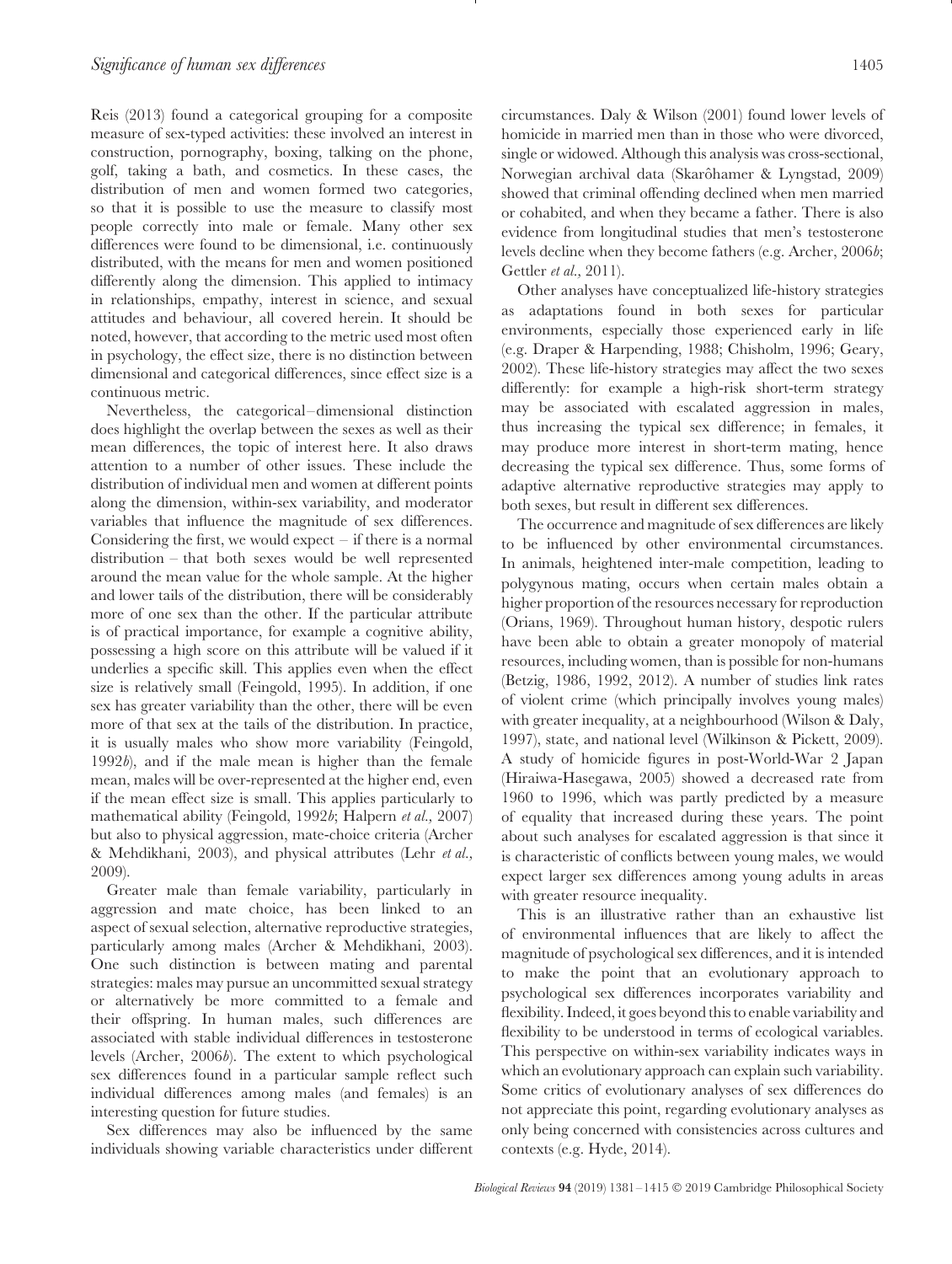## <span id="page-25-0"></span>**X. CONCLUSIONS**

(1) Although men and women share many psychological features, they also differ in important ways that can be understood in terms of evolutionary principles, primarily as a consequence of mammalian reproduction. The present article involved a systematic review of the evidence from meta-analyses and surveys of psychological sex differences, which are expressed in terms of Cohen's *d*, ranging from 0 (no difference) to over 1.0 (very large difference).

(2) Measures of intra-sex aggression showed an increase in effect size in the male direction with increasing physical risk of the aggressive encounter, so that measures of anger showed no difference, whereas those involving weapons and homicide showed large or very large differences.

(3) Components of risky impulsivity, risk-taking and sensation-seeking showed small or medium-sized effects in the male direction; there were medium differences in the female direction for fears in general, and very large differences in reactions to danger in real-world situations. There was a very large difference in the male direction for pain tolerance.

(4) Men scored higher (to a large extent) than women on visuospatial tests involving the mental rotation of objects, and women performed better (to a small extent) on tests of object-location memory.

(5) Men showed higher scores (to a very large extent) in the ability to understand how systems work (systemizing). There were comparable differences for interest in engineering and in things rather than people.

(6) Social interests in general showed a large difference in the female direction, as did the ability to empathize with others, which is crucial for small-group interactions. Women showed greater emotional intelligence and face recognition, and there was a smaller difference for decoding non-verbal cues. Women showed stronger peer attachment, affiliation motivation, and more smiling and disclosure to same-sex others. Smaller differences were found for agreeableness, and intimacy in relationships. Women were more inclined to help others. Men emerged as leaders more frequently when there was a specific task, and men were more likely to influence others.

(7) Women showed better language ability than men, and greater speech production (the ability to put thoughts into words), differences that are consistent with their greater social skills.

(8) Men showed a greater interest than women in uncommitted sex, to a large extent. More specific measures, such as pornography use, sex drive, masturbation, preferred number of partners, and mate poaching, showed medium-sized differences in the male direction. Features people seek when choosing a mate also showed sex differences, ranging from small (female preference for social status) to very large (female preference for an age difference).

(9) Evolutionary analyses of sexual conflict in animals provided a framework for considering sexual aggression, physical aggression between partners, and sexual jealousy. As expected, there were very large differences in the male direction for rape, and for escalated forms of physical aggression to a partner. The current evidence indicates that men are more upset by sexual than emotional jealousy, and the reverse is the case for women.

(10) There were mostly small or no sex differences for attributes where no sex difference would be expected from evolutionary analyses.

(11) Sources of variation that produce degrees of overlap between the sexes were considered within an evolutionary framework, namely alternative reproductive strategies and flexible responses to environmental conditions.

(12) For each psychological attribute, the evidence for an evolutionary basis was considered in terms of the following criteria: (*i*) comparable sex differences in other mammals; (*ii*) cross-cultural consistency; (*iii*) whether the difference develops early in life or at puberty; (*iv*) whether there is evidence for links with neonatal gonadal hormones (principally testosterone); (*v*) the involvement of gonadal hormones at and after puberty; (*vi*) in some cases, whether evolutionarily derived design features were apparent. For each attribute considered, there was considerable evidence that the range of psychological sex differences covered did show indications of an evolutionary background.

(13) The evidence reviewed here shows that although men and women share many psychological features, they also differ in important ways that can be understood in terms of evolutionary principles, primarily sexual selection and extensions of this. The present-day consequences of this evolutionary process are that men and women are, on average and to varying degrees, psychologically as well as physically different in aspects that are primarily or secondarily related to their role in the reproductive process.

## <span id="page-25-1"></span>**XI. ACKNOWLEDGEMENTS**

I thank Kate Cross, Richard Lippa and Gijsbert Stoet for helpful comments on earlier drafts, David C. Geary for alerting me to some sources I had overlooked; Paul Costa for answering queries; and Alan Feingold for statistical advice.

#### <span id="page-25-2"></span>**XII. REFERENCES**

- References marked with an asterisk are cited only within the supporting information. \*Abdel-Khalek, A. M. (2000). The Kuwait University Anxiety Scale: psychometric properties. *Psychological Reports* **87**, 478–492.
- Abdel-Khalek, A. M. & Alansari, B. M. (2004). Gender differences in anxiety among undergraduates from ten Arab countries. *Social Behavior and Personality* **32**, 649–656.
- \*Ahlgren, A. & Johnson, D. W. (1979). Sex differences in cooperative and competitive attitudes from the 2nd through the 12th grades. *Developmental Psychology* **15**, 45–49.
- Aikey, J. L., Nyby, J. G., Anmuth, D. M. & James, P. J. (2002). Testosterone rapidly reduces anxiety in male house mice (*Mus musculus*). *Hormones and Behavior* **42**, 448–460.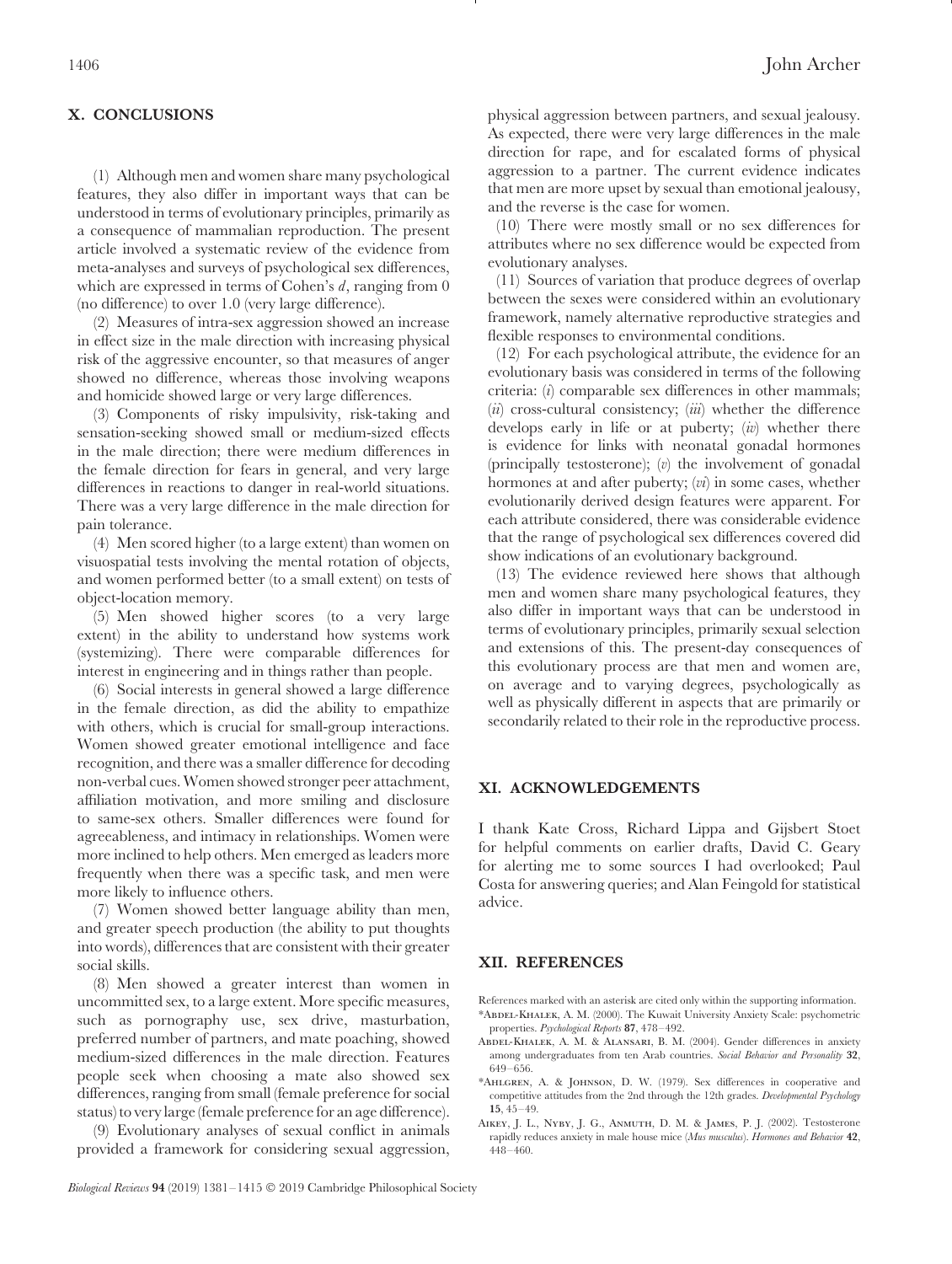- Aleman, A., Bronk, E., Kessels, R. P. C., Koppeschaar, H. P. F. & Van Honk, J. (2004). A single administration of testosterone improves visuospatial ability in young women. *Psychoneuroendocrinology* **29**, 612–617.
- Alvarez, H. P. (2004). Residence groups among hunter-gatherers: a view of the claims and evidence for patrilocal bands. In *Kinship and Behavior in Primates* (eds B. Chapais and C. M. Berman), pp. 420–442. Oxford University Press, Oxford.
- \*Anderson, K. J. & Leaper, C. (1998). Meta-analysis of gender effects on conservational interruption: who, what, when, where, and how. *Sex Roles* **39**, 225–252.
- Andersson, M. (1994). *Sexual Selection*. Princeton University Press, Princeton.
- ANDREW, R. J. (1978). Increased persistence of attention produced by testosterone, and its implications for the study of sexual behavior. In *Biological Determinants of Sexual Behavior* (ed. J. B. Hutchison), pp. 255–275. Wiley, New York.
- Andrew, R. J. & Rogers, L. (1972). Testosterone, search behaviour and persistence. *Nature* **237**, 343–346.
- Apicella, C. L., Crittenden, A. N. & Tobolsky, V. A. (2017). Hunter-gatherer males are more risk-seeking than females, even in late childhood. *Evolution and Human Behavior* **38**, 592–603.
- Archer, J. (1974). The effects of testosterone on the distractibility of chicks by irrelevant and relevant novel stimuli. *Animal Behaviour* **22**, 397–404.
- Archer, J. (1976). The organization of aggression and fear in vertebrates. In *Perspectives in Ethology* (Volume 2, eds P. P. G. BATESON and P. KLOPFER), pp. 231-298. Plenum, New York.
- Archer, J. (1977). Testosterone and persistence in mice. *Animal Behaviour* **25**, 479–488.
- Archer, J. (1988). *The Behavioural Biology of Aggression*. Cambridge University Press, Cambridge.
- Archer, J. (1992). Childhood gender roles: social context and organisation. In *Childhood Social Development: Contemporary Perspectives* (ed. H. McGurk), pp. 31–65. Erlbaum, London & Hillsdale.
- Archer, J. (1994). Violence between men. In *Male Violence* (ed. J. Archer), pp. 121–140. Routledge, London.
- Archer, J. (2000). Sex differences in aggression between heterosexual partners: a meta-analytic review. *Psychological Bulletin* **126**, 651–680.
- \*Archer, J. (2002). Sex differences in physically aggressive acts between heterosexual partners: a meta-analytic review. *Aggression and Violent Behavior* **7**, 313–351.
- Archer, J. (2004). Sex differences in aggression in real-world settings: a meta-analytic review. *Review of General Psychology* **8**, 291–322.
- Archer, J. (2006*a*). Cross-cultural differences in physical aggression between partners: a social-role analysis. *Personality and Social Psychology Review* **10**, 133–153.
- Archer, J. (2006*b*). Testosterone and human aggression: An evaluation of the challenge hypothesis. *Neuroscience and Biobehavioral Reviews* **30**, 319–335.
- ARCHER, J. (2006*c*). The importance of theory for evaluating evidence on sex differences. *American Psychologist* **60**, 638–639.
- Archer, J. (2009*a*). Does sexual selection explain human sex differences in aggression? *Behavioral and Brain Sciences* **32**, 249–311.
- Archer, J. (2009*b*). The nature of human aggression. *International Journal of Law and Psychiatry* **32**, 302–308.
- Archer, J. (2010). What is indirect aggression in adults? In *Indirect and Direct Aggression* (ed. K. ÖSTERMAN), pp. 3–16. Peter Lang, Frankfurt.
- Archer, J. (2013). Can evolutionary principles explain patterns of family violence? *Psychological Bulletin* **138**, 403–440.
- Archer, J. (2018). Violence to partners: gender symmetry revisited. In *International Handbook on Aggression* (eds J. L. IRELAND, C. A. IRELAND and P. BURCH), pp. 155–169. Routledge, London.
- ARCHER, J. & CÔTÉ, S. (2005). Sex differences in aggressive behavior: a developmental and evolutionary perspective. In *Developmental Origins of Aggression* (eds R. Tremblay, W. W. Hartup and J. Archer), pp. 425–443. Guilford, New York.
- Archer, J. & Coyne, S. M. (2005). An integrated review of indirect, relational, and social aggression. *Personality and Social Psychology Review* **9**, 212–230.
- ARCHER, J. & LLOYD, B. B. (2002). Sex and Gender, Second Edition. Cambridge University Press, Cambridge.
- ARCHER, J. & MEHDIKHANI, M. (2003). Variability among males in sexually-selected attributes. *Review of General Psychology* **7**, 219–236.
- ARCHER, J. & MONTON, S. (2011). Preferences for infant facial features in pet dogs and cats. *Ethology* **117**, 217–226.
- Auyeung, B., Baron-Cohen, S., Chapman, E., Knickmeyer, R., Taylor, K. & HACKETT, G. (2006). Fetal testosterone and the child systemizing quotient. *European Journal of Endocrinology* **155**, S123–S130.
- Auyeung, B., Knickmeyer, R., Ashwin, E., Taylor, K., Hackett, G. & Baron-Cohen, S. (2012). Effects of fetal testosterone on visuospatial ability. *Archives of Sexual Behavior* **41**, 571–581.
- BAILLARGEON, R. H., ZOCCOLILLO, M., KEENAN, K., CÔTÉ, S., PÉRUSSE, D., WU, H.-X., Boivin, M. & Tremblay, R. E. (2007). Gender differences in physical aggression: a prospective population-based survey of children before and after 2 years of age. *Developmental Psychology* **43**, 13–26.
- \*Ball, L. C., Cribbie, R. A. & Steele, J. R. (2013). Beyond gender differences: using tests of equivalence to evaluate gender similarities. *Psychology of Women Quarterly* **37**, 147–154.
- \*Ball, S. A. & Zuckerman, M. (1990). Sensation seeking, Eysenck's personality dimensions and reinforcement sensitivity in concept formation. *Personality and Individual Differences* **11**, 343–353.
- BALLIET, D., LI, N. P., MACFARLAN, S. J. & VAN VUGT, M. (2011). Sex differences in cooperation: a meta-analytic review of social dilemmas. *Psychological Bulletin* **137**, 881–909.
- \*Barlett, C. & Coyne, S. M. (2014). A meta-analysis of sex differences in cyber-bullying behavior: the moderating effect of age. *Aggressive Behavior* **40**, 474–488.
- Baron-Cohen, S. (2003). *The Essential Difference: Men, Women and the Extreme Male Brain*. Penguin/Basic Books, New York & London.
- Baron-Cohen, S. (2011). *Zero Degrees of Empathy: A New Theory of Human Cruelty and Kindness*. Allen Lane, London.
- Baron-Cohen, S., Richler, J., Bisarya, D., Gurunathan, N. & Wheelwright, S. (2003). The Systemizing Quotient: an investigation of adults with Asperger syndrome or high functioning autism, and normal sex differences. *Philosophical Transactions of the Royal Society B* **358**, 361–374.
- \*Baron-Cohen, S. & Wheelwright, S. (2004). The empathy quotient: an investigation of adults with Asperger syndrome or high functioning autism, and normal sex differences. *Journal of Autism and Developmental Disorders* **34**, 163–175.
- BARON-COHEN, S., WHEELWRIGHT, S., HILL, J., RASTE, Y. & PLUMB, I. (2001). The ''Reading the Mind in the Eyes'' Test revised version: a study with normal adults, and adults with Asperger syndrome or high-functioning autism. *Journal of Child Psychology and Psychiatry* **42**, 241–251.
- Basile, K. C., Chen, J., Black, M. C. & Saltzman, L. E. (2007). Prevalence and characteristics of sexual violence victimization among US adults, 2002-2003. *Violence and Victims* **22**, 437–448.
- Baumeister, R. F. (1988). Should we stop studying sex differences altogether? *American Psychologist* **43**, 1092–1095.
- BAUMEISTER, R. F., CATANESE, K. R. & VOHS, K. D. (2001). Is there a gender difference in the strength of the sex drive? Theoretical views, conceptual distinctions, and a review of relevant evidence. *Personality and Social Psychology Review* **5**, 242–273.
- Baumeister, R. F. & Sommer, K. L. (1997). What do men want? Gender differences in two spheres of belongingness: comment on Cross and Madson (1997). *Psychological Bulletin* **122**, 38–40.
- Baumeister, R. F. & Twenge, J. M. (2002). Cultural suppression of female sexuality. *Review of General Psychology* **6**, 166–203.
- Bayliss, A. P., di Pellegrino, G. & Tipper, S. P. (2005). Sex differences in eye gaze and symbolic cueing of attention. *Quarterly Journal of Experimental Psychology A* **58**, 631–650.
- Beevor, A. (2002). *Berlin: The Downfall, 1945*. Penguin books, London.
- \*Belk, S. S. (1991). A meta-analysis of gender differences in self-disclosure. *Dissertation Abstracts International: Section B. Sciences and Engineering* **52**(4), 2349.
- BELZ, A. M., SWANSON, J. L. & BERENBAUM, S. A. (2011). Gendered occupational interests: prenatal androgen effects on psychological orientation to things versus People. *Hormones and Behavior* **60**, 313–317.
- BENDIXEN, M., KENNAIR, L. E. O. & BUSS, D. M. (2015). Jealousy: evidence of strong sex differences using both forced choice and continuous measures paradigms. *Personality and Individual Differences* **86**, 212–216.
- Benenson, J. F. (2009). Dominating versus eliminating the competition: sex differences in human intrasexual aggression. *Behavioral and Brain Sciences* **32**, 268–269.
- BENENSON, J. F., MARKOVITS, H., FITZGERALD, C., GEOFFROY, D., FLEMING, J., KAHLENBERG, S. & WRANGHAM, R. W. (2009). Males' greater tolerance of same-sex peers. *Psychological Science* **20**, 184–190.
- Benenson, J. F., Morganstein, T. & Roy, R. (1998). Sex differences in children's investment in peers. *Human Nature* **9**, 369–390.
- Berman, P. W. (1980). Are women more responsive than men to the young? A review of developmental and situational variables. *Psychological Bulletin* **88**, 668–695.
- Berry, J. W. (1966). Temne and Eskimo perceptual skills. *International Journal of Psychology* **1**, 207–229.
- Berry, J. W. (1971). Ecological and cultural factors in spatial perceptual development. *Canadian Journal of Behavioural Science* **3**, 324–326.
- \*Bettencourt, B. A. & Kernahan, C. (1997). A meta-analysis of aggression in the presence of violent cues: effects of gender differences and aversive provocation. *Aggressive Behavior* **23**, 447–456.
- \*Bettencourt, B. A. & Miller, N. (1996). Gender differences in aggression as a function of provocation: a meta-analysis. *Psychological Bulletin* **119**, 422–447.
- BETZIG, L. (1986). *Despotism and Differential Reproduction: A Darwinian View of History*. Aldine, Hawthorne.
- BETZIG, L. (1992). Roman polygyny. *Ethology and Sociobiology* 13, 309-349.
- BETZIG, L. (2012). Means, variances, and ranges in reproductive success: comparative evidence. *Evolution and Human Behavior* **33**, 309–317.
- Bjork, J. M., Moeller, F. G., Dougherty, D. M. & Swann, A. C. (2001). Endogenous plasma testosterone levels and commission errors in women: a preliminary report. *Physiology and Behavior* **73**, 217–221.
- Black, M.C., Basile, K.C., Breiding, M.J., Smith, S.G., Walters, M.L., Merrick, M.T., Chen, J. & Stevens, M.R. (2011). *The National Intimate Partner and Sexual Violence Survey (NISVS): 2010 Summary Report*, pp. 1–108. National Center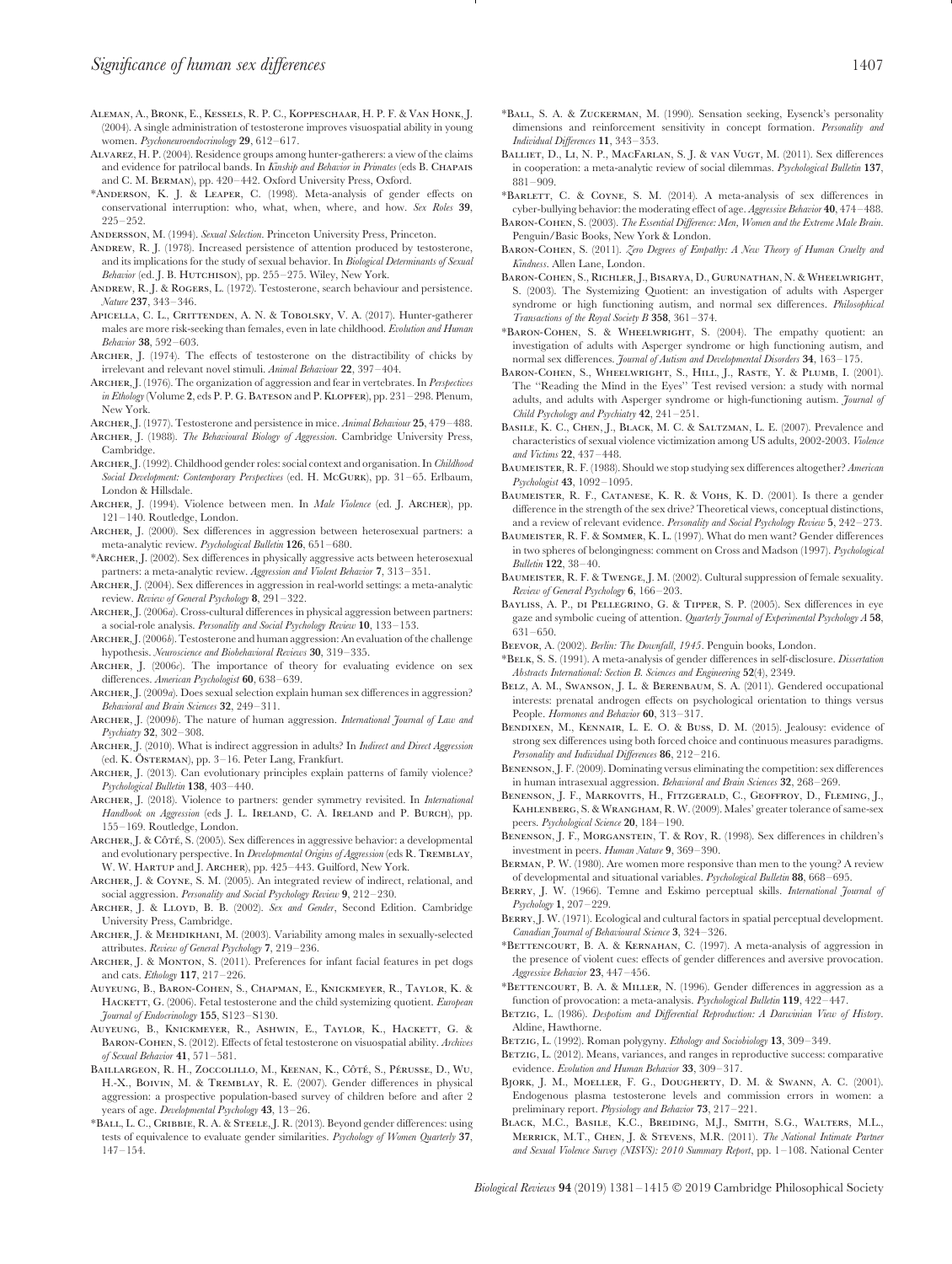for Injury Prevention and Control, Centers for Disease Control and Prevention, Atlanta, GA.

- \*Bleidorn, W., Arslan, R. C., Denissen, J. J. A., Rentfrow, P. J., Gebauer, J. E., POTTER, J. & GOSLING, S. D. (2016). Age and gender differences in self-esteem – A cross-cultural window. *Journal of Personality and Social Psychology* **111**, 396–410.
- Block, J. H. (1976). Issues, problems, and pitfalls in assessing sex differences: a critical review of ''The Psychology of Sex Differences''. *Merrill-Palmer Quarterly* **22**, 283–308.
- \*Block, R. A., Hancock, P. A. & Zakay, D. (2000). Sex differences in duration judgments: a meta-analytic review. *Memory and Cognition* **28**, 1333–1346.
- Blurton Jones, N. G. & Konner, M. J. (1973). Sex differences in the behaviour of London and Bushman children. In *Comparative Ecology and Behaviour of Primates* (eds R. P. MICHAEL and J. H. CROOK), pp. 689-750. Academic Press, London & New York.
- Boissy, A. & Bouissou, M. F. (1994). Effects of androgen treatment on behavioral and physiological responses of heifers to fear-eliciting situations. *Hormones and Behavior* **28**, 66–83.
- BORENSTEIN, M., EDGES, L. V., HIGGINS, J. P. T. & ROTHSTEIN, H. R. (2009). *Introduction to Meta-analysis*. Wiley, Chichester.
- BOUISSOU, M. F. & VANDENHEEDE, M. (1996). Long-term effects of androgen treatment on fear reactions in ewes. *Hormones and Behavior* **30**, 93–99.
- BREBNER, J. (2003). Gender and emotions. *Personality and Individual Differences* 34, 387–394.
- \*Brener, N. D., Simon, T. R., Krug, E. G. & Lowry, R. (1999). Recent trends in violence-related behaviors among high school students in the United States. *Journal of the American Medical Association* **282**, 440–446.
- Brown, D. E. (1991). *Human Universals*. Temple University Press, Philadelphia.
- Brown, G. R., Laland, K. N. & Borgerhoff Mulder, M. (2009). Bateman's principles and human sex roles. *Trends in Ecology and Evolution* **254**, 297–304.
- Brownmiller, S. (1975). *Against Our Will: Men, Women and Rape*. Fawcett Columbine, New York.
- Buirski, P., Plutchik, R. & Kellerman, H. (1978). Sex differences, dominance and personality in the chimpanzee. *Animal Behaviour* **26**, 123–129.
- \*Burnham, J. T., Lomax, R. G. & Hooper, L. M. (2013). Gender, age, and racial differences in self-reported fears among school-aged youth. *Journal of Child and Family Studies* **22**, 268–278.
- Buss, D. M. (1987). Sex differences in human mate selection criteria: an evolutionary perspective. In *Sociobiology and Psychology: Ideas, Issues, and Applications* (eds C. Crawford, D. Krebs and M. Smith), pp. 335–352. Erlbaum, Hillsdale.
- Buss, D. M. (1989). Sex differences in human mate preferences: evolutionary hypotheses tested in 37 cultures. *Behavioral and Brain Sciences* **12**, 1–49.
- Buss, D. M. (1995). Psychological sex differences: Origins through sexual selection. *American Psychologist* **50**, 164–168.
- Buss, D. M. (2012). *Evolutionary Psychology: The New Science of the Mind*, Fourth Edition (). Allyn & Bacon, Boston.
- \*Buss, D. M., Abbott, M., Angleitner, A., Asherian, A., Biaggio, A., Blanco-Villasenor, A., Bruchon-Schweitzer, M., Ch'u, H.-Y., Czapinski, J., Deraad, B., Ekehammar, B., el Lohamy, N., Fioravanti, M., Georgas, J., GJERDE, P., et al. (1990). International preferences in selecting mates: a study of 37 cultures. *Journal of Cross-Cultural Psychology* **21**, 5–47.
- Buss, D. M., Larsen, R. J., Westen, D. & Semmelroth, J. (1992). Sex differences in jealousy: evolution, physiology and psychology. *Psychological Science* **3**, 251–255.
- Buss, D. M. & SCHMITT, D. P. (1993). Sexual strategies theory: an evolutionary perspective of human mating. *Psychological Review* **100**, 204–232.
- \*Byrnes, J. P., Miller, D. C. & Schafer, W. D. (1999). Gender differences in risk taking: a meta-analysis. *Psychological Bulletin* **125**, 367–383.
- Caballo, V. E., Salazar, I. C., Arias, B., Irurtia, M. J., Calderero, M. & Research Team, C. I. S. O.-A. (2010). Validation of the Social Anxiety Questionnaire for Adults (SAQ-A30) with Spanish university students: similarities and differences among degree subjects and regions. *Psicologia Conductal (Behavioral Psychology)* **18**, 5–34.
- \*Caballo, V. E., Salazar, I. C., Irurtia, M. J., Arias, B., Hofmann, S. G. & CISO-A Research Team (2014). Differences in social anxiety between men and women across 18 countries. *Personality and Individual Differences* **64**, 35–40.
- CAMPBELL, A. (1995). A few good men: evolutionary psychology and female adolescent aggression. *Ethology and Sociobiology* **16**, 99–123.
- Campbell, A. (1999). Staying alive: evolution, culture and women's intra-sexual aggression. *Behavioral and Brain Sciences* **22**, 203–252.
- Campbell, A. (2009). What kind of selection? *Behavioral and Brain Sciences* **32**, 272–273.

Campbell, A. (2013). The evolutionary psychology of women's aggression. *Philosophical Transactions of the Royal Society B* **368**, 20130078.

- Campbell, A., Coombes, C., David, R., Opre, A., Grayson, L. & Muncer, S. (2016). Sex differences are not attenuated by a sex-invariant measure of fear: the situated fear questionnaire. *Personality and Individual Differences* **97**, 210–219.
- Campbell, A. & Muncer, S. (2009). Can 'risky' impulsivity explain sex differences in aggression? *Personality and Individual Differences* **47**, 402–406.
- \*Card, N. A., Stuckey, B. D., Sawalani, G. M. & Little, T. D. (2008). Direct and indirect aggression during childhood and adolescence: a meta-analytic

review of gender differences, intercorrelations, and relations to maladjustment. *Child Development* **79**, 1185–1229.

- CÁRDENAS, R. A., HARRIS, L. J. & BECKER, M. W. (2013). Sex differences in visual attention toward infant faces. *Evolution and Human Behavior* **34**, 280–287.
- Carothers, B. J. & Reis, H. T. (2013). Men and women are from earth: examining the latent structure of gender. *Journal of Personality and Social Psychology* **104**, 385–407.
- Carpenter, C. (2012). Meta-analysis of sex differences in responses to sexual versus emotional infidelity: men and women are more similar than different. *Psychology of Women Quarterly* **36**, 25–37.
- \*Carver, C. S. & White, T. L. (1994). Behavioral inhibition, behavioral activation, and affective responses to impending reward and punishment: the BIS/BAS scales. *Journal of Personality and Social Psychology* **81**, 322–331.
- Cashdan, E., Marlowe, F. W., Crittenden, A., Porter, C. & Wood, B. M. (2012). Sex differences in spatial cognition among Hadza foragers. *Evolution and Human Behavior* **33**, 274–284.
- \*Chaplin, T. M. & Aldao, A. (2013). Gender differences in emotion expression in children: a meta-analytic review. *Psychological Bulletin* **139**, 735–765.
- Chapman, E., Baron-Cohen, S., Auyeung, B., Knickmeyer, R., Taylor, K. & HACKETT, G. (2006). Fetal testosterone and empathy: evidence from the empathy quotient and the ''reading the mind in the eyes'' test. *Social Neuroscience* **1**, 135–148.
- Charles, N. E., Alexander, G. M. & Saenz, J. (2013). Motivational value and salience of images of infants. *Evolution and Human Behavior* **34**, 373–381.
- Chisholm, J. S. (1996). The evolutionary ecology of attachment organization. *Human Nature* **7**, 1–38.
- Christiansen, K. &Knussmann, R. (1987). Sex hormones and cognitive functioning in men. *Neuropsychobiology* **18**, 27–36.
- \*Cloninger, C. R. (1986). A unified biosocial theory of personality and its role in the development of anxiety states. *Psychiatric Developments* **4**, 167–226.
- \*CLONINGER, C. R., PRZYBECK, T. R., ŠVRAKIĆ, D. M. & WETZEL, R. D. (1994). *The Temperament and Character Inventory (TCI): A Guide to its Development and Use*. Washington University Center for Psychobiology of Personality, St. Louis.
- Clutton-Brock, T. H. & Parker, G. A. (1995). Sexual coercion in animal societies. *Animal Behaviour* **49**, 1345–1365.
- Clutton-Brock, T. H. &Vincent, A. C. J. (1991). Sexual selection and the potential reproductive rates of males and females. *Nature* **351**, 58–60.
- Cobey, K. D., Stulp, G., Laan, F. & Buunk, A. P. (2013). Sex differences in risk taking behaviour among Dutch cyclists. *Evolutionary Psychology* **11**, 350–364.
- Coccaro, E. F., Beresford, B., Minar, P., Kaskow, J. & Geracioti, T. (2007). CSF testosterone: relationship to aggression, impulsivity, and venturesomeness in adult males with personality disorder. *Journal of Psychiatric Research* **41**, 488–492.
- \*Coe, R. (2002) *It's the effect size, stupid: what effect size is and why it is important*. Paper presented at the Annual Conference of the British Educational Research Association, University of Exeter, England, 12–14 September 2002. [Available from [http://www](http://www.leeds.ac.uk/educol/) [.leeds.ac.uk/educol/\]](http://www.leeds.ac.uk/educol/)
- Cohen, J. (1988). *Statistical Power Analysis for the Behavioral Sciences*, Second Edition (). Academic Press, New York.
- Conroy-Beam, D., Buss, D. M., Pham, M. N. & Shackelford, T. K. (2015). How sexually dimorphic are human mate preferences? *Personality and Social Psychology Bulletin* **41**, 1082–1093.
- \*Costa, P. T. Jr., Terracciano, A. & Mccrae, R. R. (2001). Gender differences in personality traits across cultures: robust and surprising findings. *Journal of Personality and Social Psychology* **81**, 322–331.
- Costa, P.T. & Mccrae, R.R. (1992). *NEO PI-R Professional Manual: Revised NEO Personality Inventory (NEO PI-R) and NEO Five-Factor Inventory (NEO-FFI)*. Psychological Assessment Resources, Odessa, FL.
- Cross, C. P. (2010). Sex differences in same-sex direct aggression and sociosexuality: the roles of risky impulsivity. *Evolutionary Psychology* **8**, 779–792.
- Cross, C. P. & Campbell, A. (2011). Women's aggression. *Aggression and Violent Behavior* **16**, 390–398.
- Cross, C. P., Copping, L. T. & Campbell, A. (2011). Sex differences in impulsivity: a meta-analysis. *Psychological Bulletin* **137**, 976–130.
- \*Cross, C. P., Cyrenne, D. L. M. & Brown, G. R. (2013). Sex differences in sensation-seeking: a meta-analysis. *Scientific Reports* **3**, 2486.
- Cross, S. E. & MADSON, L. (1997). Models of the self: self-construals and gender. *Psychological Bulletin* **122**, 5–37.
- \*Daigle, V.L. (1996). *Sex Differences in Personal Space: A Meta-analysis of the Sex Effect Literature*, pp. 58. Doctoral Dissertation. Available from ProQuest Dissertations and Theses database. (UMI No. 1434728)
- DAITZMAN, R. & ZUCKERMAN, M. (1980). Disinhibitory sensation, personality and gonadal hormones. *Personality and Individual Differences* **1**, 103–110.
- Daly, M. & Wilson, M. (1988). In *Homicide* (eds M. Daly and M. Wilson). Aldine de Gruyter, New York.
- \*Daly, M. & Wilson, M. (1990). Killing the competition: female/female and male/male homicide. *Human Nature* **1**, 81–107.
- Daly, M. & Wilson, M. (2001). Risk-taking, intrasexual competition, and homicide. *Nebraska Symposium on Motivation* **47**, 1–36.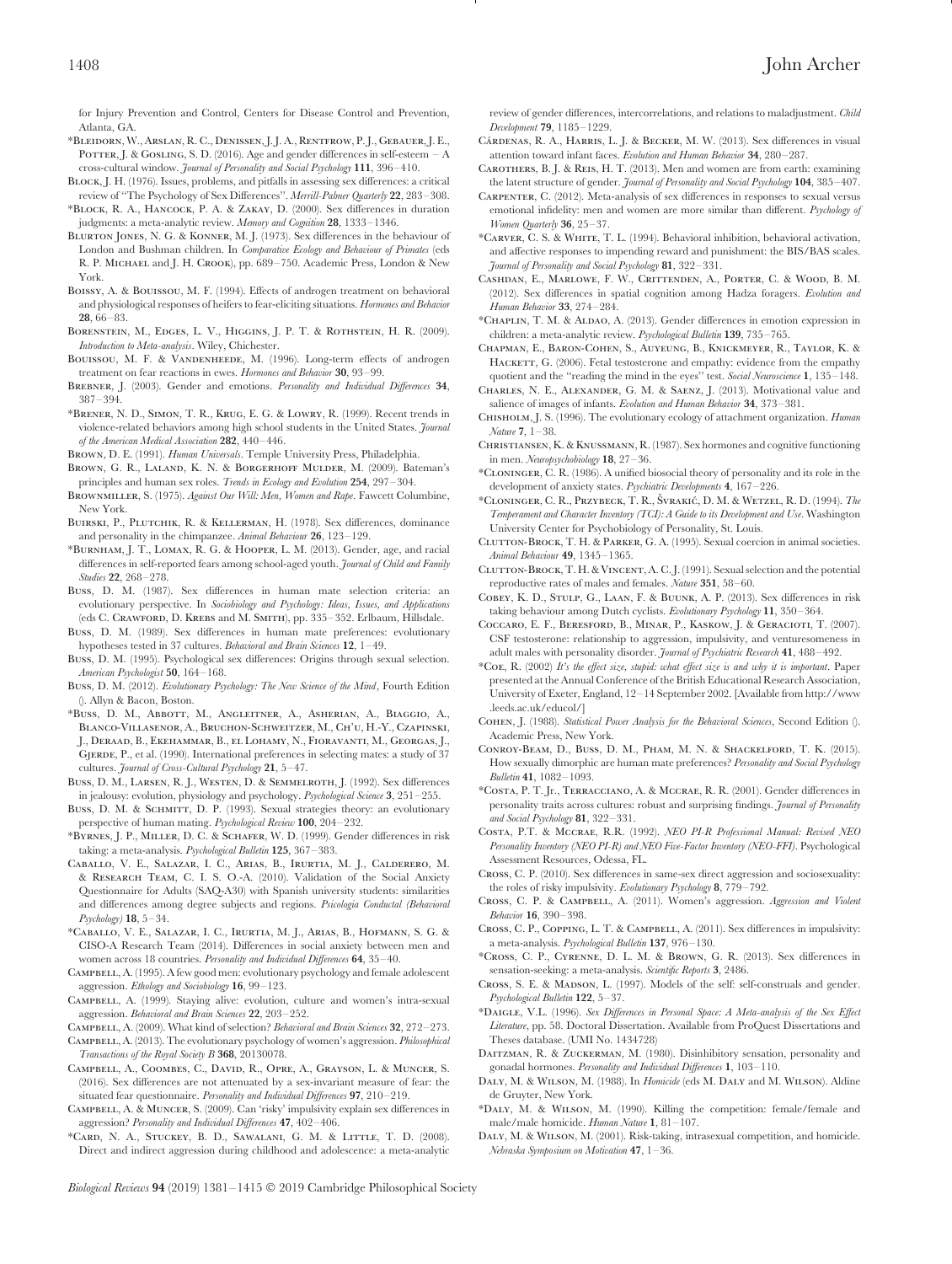- \*Daradkeh, T. K., Ghubash, R. & Abou-Saleh, M. (2002). Al Ain community survey of psychiatric morbidity II. Sex differences in the prevalence of depressive symptoms. *Journal of Affective Disorders* **72**, 167–176.
- DARIOTIS, J. K., SCHEN, F. R. & GRANGER, D. A. (2016). Latent trait testosterone among 18–24 year olds: methodological considerations and risk associations. *Psychoneuroendocrinology* **67**, 1–9.
- Darwin, C. (1871/1901). *The Descent of Man and Selection in Relation to Sex*. Murray, London.
- \*Davidson, J., Perrone, P., Haro, F., Yanagida, E. & Choi-Misailidis, S. (2004). *Sexual Assault Victims in Honolulu: A Statistical Profile*. Department of the Attorney General Crime Prevention and Justice Assistance Division, State of Hawaii. Retreived from: [www.cpja.ag.state.hi.us](http://www.cpja.ag.state.hi.us)
- DEL GIUDICE, M. (2009). On the real magnitude of psychological sex differences. *Evolutionary Psychology* **7**, 264–279.
- DEL GIUDICE, M. (2011). Sex differences in romantic attachment: a meta-analysis. *Personality and Social Psychology Bulletin* **37**, 193–214.
- \*DEL GIUDICE, M. (2013). Multivariate misgivings: is *D* a valid measure of group and sex differences? *Evolutionary Psychology* **11**, 1067–1076.
- \*DEL GIUDICE, M. (2016). Sex differences in romantic attachment: a facet-level analysis. *Personality and Individual Differences* **88**, 125–128.
- DEL GIUDICE, M., BOOTH, T. & IRWING, P. (2012). The distance between Mars and Venus: measuring sex differences in personality. *PLoS ONE* **7**, e29265.
- Destro-Bisol, G., Donati, F., Coia, V., Boschi, I., Verginelli, F., Caglia, A., TOFANELI, S., SPEDINI, G. & CAPELLI, C. (2004). Variation in female and male lineages in sub-Saharan populations: the importance of sociocultural factors. *Molecular Biology and Evolution* **21**, 1673–1682.
- Dettenborn, L., Hinkelmann, K., Muhtz, C., Gao, W., Wingenfeld, K., SPITZER, C., MORITZ, S., KIRSCHBAUM, C. & OTTE, C. (2013). Hair testosterone and visuospatial memory in middle-aged men and women with and without depressive symptoms. *Psychoneuroendocrinology* **38**, 2373–2377.
- \*Dindia, K. & Allen, M. (1992). Sex differences in self-disclosure: a meta-analysis. *Psychological Bulletin* **112**, 106–123.
- Dipietro, J. A. (1981). Rough and tumble play: a function of gender. *Developmental Psychology* **17**, 50–58.
- Dixson, A. F., Brown, G. R. & Nevison, C. M. (1998). Developmental significance of the postnatal testosterone ''surge'' in male primates. In *Males, Females, and Behavior: Toward Biological Understanding* (eds L. ELLIS and L. EBERTZ), pp. 129-145. Praeger, Westport.
- Draper, P. & Harpending, H. (1988). A sociobiological perspective on the development of human reproductive strategies. In *Sociobiological Perspectives on Human Development* (ed. K. B. MacDonald), pp. 340–372. Springer-Verlag, New York & Berlin.
- \*Drescher, A. & Schultheiss, O. C. (2016). Meta-analytic evidence for higher implicit affiliation and intimacy motivation scores in women, compared to men. *Journal of Research in Personality* **64**, 1–10.
- \*Dreznick, M.T. (2003). *Sexual and Emotional Infidelity: A Meta-analysis* (Doctoral Dissertation), pp. 116. Retreived from ProQuest Dissertations and Theses database. (Order No. AA13063957).
- \*Druva-Roush, C. A. & Wu, Z.J. (1989). *Gender differences in visual spatial skills: A Meta-analysis of Doctoral Theses*. Paper presented at the meeting of the American Psychological Association, New Orleans.
- \*Durant, R. H. (1999). Weapon carrying on school property among middle school students. *Archives of Pediatrics and Adolescent Medicine* **153**, 21–26.
- Durkee, P. K., Gortz, A. T. &Lukaszewski, A. W. (2018). Formidability assessment mechanisms: examining their speed and automaticity. *Evolution and Human Behavior* **39**, 170–178.
- Eagly, A. H. (1987). *Sex Differences in Social Behavior: A Social Role Interpretation*. Lawrence Erlbaum, Hillsdale.
- Eagly, A. H. (1990). On the advantages of reporting sex comparisons. *American Psychologist* **45**, 560–562.
- \*Eagly, A. H. &Carli, L. L. (1981). Sex of researchers and sex-typed communications as determinants of sex differences in influenceability: a meta-analysis of social influence studies. *Psychological Bulletin* **90**, 1–20.
- \*Eagly, A. H. &Crowley, M. (1986). Gender and helping behaviour: a meta-analytic review of the social psychological literature. *Psychological Bulletin* **100**, 283–308.
- \*Eagly, A., Johannesen-Schmidt, M. C. & van Engen, M. L. (2003). Transformational, transactional, and laissez-faire leadership styles: a meta-analysis comparing women and men. *Psychological Bulletin* **129**, 569–591.
- \*Eagly, A. H. & Johnson, B. T. (1990). Gender and leadership style: a meta-analysis. *Psychological Bulletin* **108**, 233–256.
- Eagly, A. H. & Karau, S. J. (1991). Gender and the emergence of leaders: a meta-analysis. *Journal of Personality and Social Psychology* **60**, 685–710.
- \*Eagly, A. H., Karau, S. J. & Makhijani, M. G. (1995). Gender and the effectiveness of leaders: a meta-analysis. *Psychological Bulletin* **117**, 125–145.
- \*Eagly, A. H. & Steffen, V. J. (1986). Gender and aggressive behavior: a meta-analytic review of the social psychological literature. *Psychological Bulletin* **100**, 309–330.
- EAGLY, A. H. & WOOD, W. (1999). The origins of sex differences in human behavior: evolved dispositions versus social rules. *American Psychologist* **54**, 408–423.
- EALS, M. & SILVERMAN, I. (1994). The Hunter-Gatherer theory of spatial sex differences: proximate factors mediating the female advantage in recall of object arrays. *Ethology and Sociobiology* **15**, 95–105.
- \*Eastwick, P. W., Eagly, A. H., Glick, P., Johannesen-Schmidt, M. C., Fiske, S. T., Blum, A. M. B., ECKES, T., FREIBURGER, P., HUANG, L.-L., FERNÁNDEZ, M. L., Manganelli, A. M., Pek, J. C. X., Castro, Y. R., Sakalli-Ugurlu, N., Six-Materna, I. & Volpato, C. (2006). Is traditional gender ideology associated with sex-typed mate preferences? A test in nine nations. *Sex Roles* **54**, 603–614.
- Ecuyer-Dab, I. & Robert, M. (2004*a*). Have sex differences in spatial ability evolved from male competition for mating and female concern for survival? *Cognition* **91**, 221–257.
- Ecuyer-Dab, I. & Robert, M. (2004*b*). Spatial ability and home-range size: examining the relationship in western men and women (*Homo sapiens*). *Journal of Comparative Psychology* **118**, 217–231.
- Edlund, J. E. & Sagarin, B. J. (2017). Sex differences in jealousy: a 25-year retrospective. *Advances in Experimental Social Psychology* **55**, 259–302.
- \*Eisenberg, N. & Lennon, R. (1983). Sex differences in empathy and related capacities. *Psychological Bulletin* **94**, 100–131.
- Ellis, L. (2008). Identifying and explaining apparent universal sex differences in cognition and behavior. *Personality and Individual Differences* **51**, 552–561.
- \*Else-Quest, N. M., Higgins, A., Allison, C. & Morton, L. C. (2012). Gender differences in self-conscious emotional experience: a meta-analysis. *Psychological Bulletin* **138**, 947–981.
- Else-Quest, N. M., Hyde, J. S., Goldsmith, H. H. & van Hulle, C. A. (2006). Gender differences in temperament: a meta-analysis. *Psychological Bulletin* **132**, 33–72.
- \*Else-Quest, N. M., Hyde, J. S. & Linn, M. C. (2010). Cross-national patterns of gender differences in mathematics: a meta-analysis. *Psychological Bulletin* **136**, 103–127.
- Emlen, S. T. & Oring, L. W. (1977). Ecology, sexual selection and the evolution of mating systems. *Science* **197**, 215–223.
- ENTER, D., SPINHOVEN, P. & ROELOFS, K. (2014). Alleviating social avoidance: effects of single dose testosterone administration on approach-avoidance action. *Hormones and Behavior* **65**, 351–354.
- Enter, D., Terburg, D., Harrewijn, A., Spinhoven, P. & Roelofs, K. (2016). Single dose testosterone administration alleviates gaze avoidance in women with Social Anxiety Disorder. *Psychoneuroendocrinology* **63**, 26–33.
- \*Exelmans, L., Custers, C. & van den Bulck, J. (2015). Violent video games and delinquent behavior in adolescents: a risk factor perspective. *Aggressive Behavior* **41**, 267–279.
- Eysenck, S. B. G., Pearson, P. R., Easting, G. & Allsopp, J. F. (1985). Age norms for impulsiveness, venturesomeness and empathy in adults. *Personality and Individual Differences* **6**, 613–619.
- \*Feingold, A. (1988). Cognitive gender differences are disappearing. *American Psychologist* **43**, 95–103.
- FEINGOLD, A. (1990). Gender differences in effects of physical attractiveness on romantic attraction: a comparison across five research paradigms. *Journal of Personality and Social Psychology* **59**, 981–993.
- \*Feingold, A. (1992*a*). Gender differences in mate selection preferences: a test of the parental investment model. *Psychological Bulletin* **112**, 125–139.
- FEINGOLD, A. (1992*b*). Sex differences in variability in intellectual abilities: a new look at an old controversy. *Review of Educational Research* **62**, 61–84.
- FEINGOLD, A. (1995). The additive effects of differences in central tendency and variability are important in comparisons between groups. *American Psychologist* **50**, 5–13.
- \*Feingold, A. & Mazzella, R. (1998). Gender differences in body image are increasing. *Psychological Science* **9**, 190–195.
- Felson, R. B. & Cundiff, P. R. (2012). Age and sexual assault during robberies. *Evolution and Human Behavior* **13**, 10–16.
- FELSON, R. B. & CUNDIFF, P. R. (2014). Sexual assault as a crime against young people. *Archives of Sexual Behavior* **43**, 273–284.
- Fessler, D. M. T., Holbrook, C., Pollack, J. S. & Hahn-Holbrook, J. (2014). Stranger danger: parenthood increases the envisioned bodily formidability of menacing men. *Evolution and Human Behavior* **35**, 109–117.
- Fischer, D. & Hills, T. T. (2012). The baby effect and young male syndrome: social influences on cooperative risk-taking in women and men. *Evolution and Human Behavior* **33**, 530–536.
- Forest, N. G., Sizonenko, P. C., Caithiard, A. M. & Bertrand, J. (1974). Hypophysogonadal function in humans during the first year of life. 1. Evidence for testicular activity in early infancy. *Journal of Clinical Investigation* **53**, 819–828.
- \*Fox, J. A. & Zawitz, M. W. (2012). *Homicide Trends in the United States*. Bureau of Justice Statistics, Washington, DC.
- FREDERICK, D. A. & HASELTON, M. G. (2007). Why is muscularity sexy? Tests of the fitness indicator hypothesis. *Personality and Social Psychology Bulletin* **33**, 1167–1183.
- \*Freeman, H. E. (1985). A meta-analysis of gender differences in mathematics achievement. *Dissertation Abstracts International: Section B. Sciences and Engineering* **45**(7), 2039.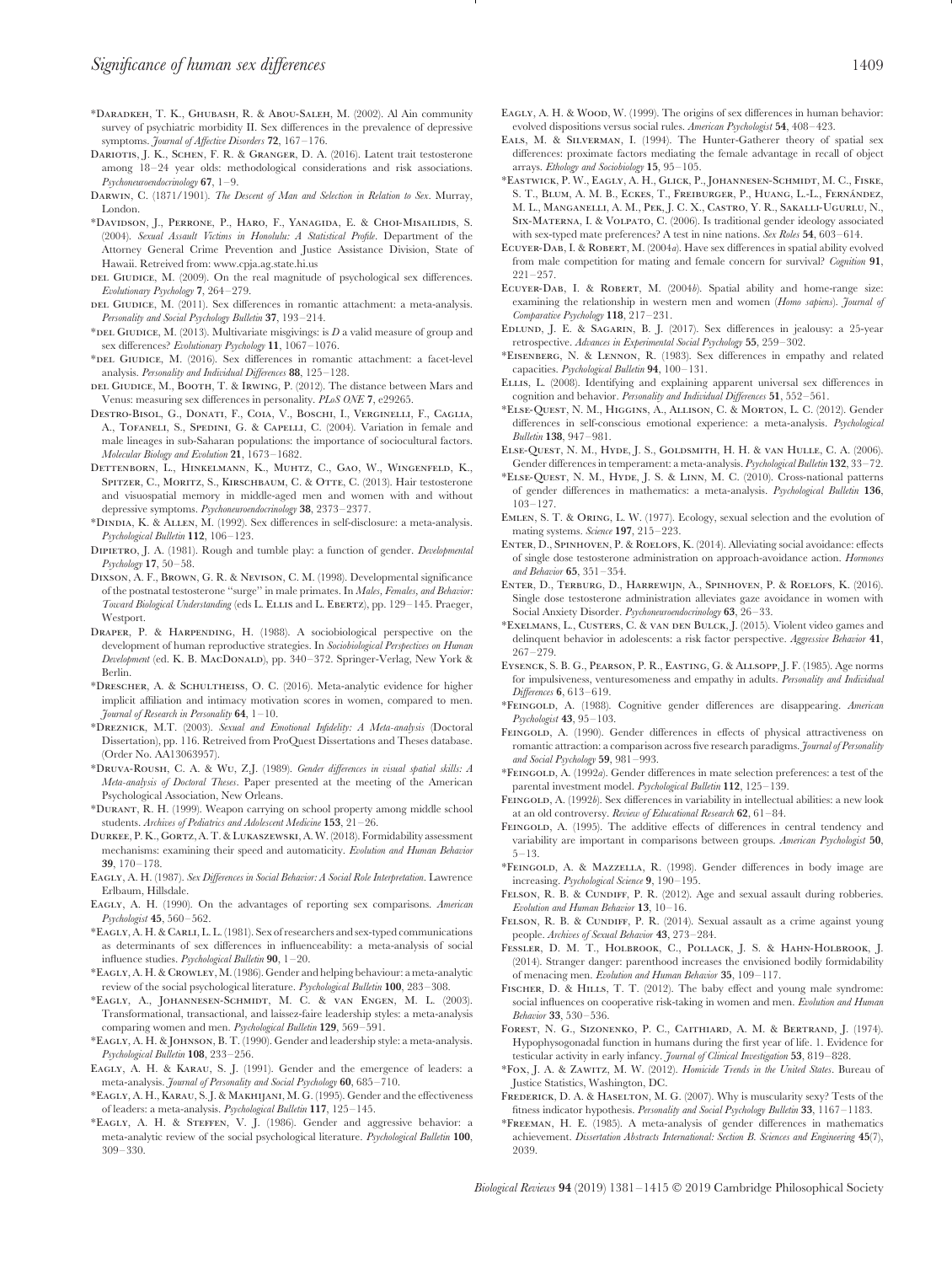- \*Friesdorf, R., Conway, P. & Gawronski, B. (2015). Gender differences in responses to moral dilemmas: a process dissociation analysis. *Personality and Social Psychology Bulletin* **41**, 696–713.
- Gater, R., Tansella, M., Korten, A., Tiemens, B. G., Mavreas, V. G. & Olatawura, M. O. (1998). Sex differences in the prevalence and detection of depressive and anxiety disorders in general health care settings: report from the World Health Organization Collaborative Study on Psychological Problems in General Health Care. *Archives of General Psychiatry* **55**, 405–413.
- GAULIN, S. J. C. & FITZGERALD, R. W. (1986). Sex differences in spatial ability: an evolutionary hypothesis and test. *The American Naturalist* **127**, 74–88.
- GAULIN, S. J. C. & FITZGERALD, R. W. (1989). Sexual selection for spatial-learning ability. *Animal Behaviour* **37**, 322–331.
- GAULIN, S. J. C. & HOFFMAN, H. A. (1988). Evolution and development of sex differences in spatial ability. In *Human Reproductive Behaviour: A Darwinian Perspective* (eds L. BETZIG, M. B. MULDER and P. TURKE), pp. 129-152. Cambridge University Press, Cambridge.
- Geary, D. C. (1995). Sexual selection and sex differences in spatial cognition. *Learning and Individual Differences* **7**, 289–301.
- Geary, D. C. (1996). Sexual selection and sex differences in mathematical abilities. *Behavioral and Brain Sciences* **19**, 229–284.
- Geary, D. C. (2000). Evolution and proximate expression of human paternal investment. *Psychological Bulletin* **126**, 55–77.
- Geary, D. C. (2002). Sexual selection and human life history. *Advances in Child Development and Behavior* **30**, 41–101.
- Geary, D. C. (2010). *Male, Female: The Evolution of Human Sex Differences*, 2nd Edition (). American Psychological Association, Washington, DC.
- Geary, D. C., Byrd-Craven, J., Hoard, M. K., Vigil, J. & Numtee, C. (2003). Evolution and development of social behavior. *Developmental Review* **23**, 444–470.
- \*Gentile, B., Grabe, S., Dolan-Pascoe, B., Twenge, J. M., Wells, B. E. & Maitino, A. (2009). Gender differences in domain-specific self-esteem: a meta-analysis. *Review of General Psychology* **13**, 34–45.
- GERGEN, M. (1990). Beyond the evil empire: horseplay and aggression. *Aggressive Behavior* **16**, 381–398.
- GETTLER, L. T. (2010). Direct male care and hominin evolution: why male-child interaction is more than a nice social idea. *American Anthropologist* **112**, 7–21.
- Gettler, L. T., Mcdade, T. W., Feranil, A. B. & Kuzawa, C. W. (2011). Longitudinal evidence that fatherhood decreases testosterone in human males. *Proceedings of the National Academy of Sciences of the United States of America* **108**, 16194–16199.
- \*Gorrese, A. & Ruggieri, R. (2012). Peer attachment: a meta-analytic review of gender and age differences and associations with parent attachment. *Journal of Youth and Adolescence* **41**, 650–672.
- Goudriaan, A. E., Lapauw, B., Ruige, J., Feyen, E., Kaufman, J.-C., Brand, M. & VINGERHOETS, G. (2010). The influence of high-normal testosterone levels on risk-taking in healthy males in a 1-week letrozole administration study. *Psychoneuroendocrinology* **359**, 1416–1421.
- Granger, A. S. & Dunbar, R. I. M. (2009). The structure of dyadic conversations and sex differences in social style. *Journal of Evolutionary Psychology* **8**, 83–93.
- Gray, J. A. (1970). The psychophysiological basis of introversion-extraversion. *Behavior Research and Therapy* **8**, 249–266.
- Gray, J. A. (1982). *The Neuropsychology of Anxiety: An Enquiry into the Functions of the Septo-hippocampal System*. Oxford University Press, Oxford.
- Gray, P. B., Kahlenberg, S. M., Barrett, E. S., Lipson, S. F. & Ellison, P. T. (2002). Marriage and fatherhood are associated with lower testosterone in males. *Evolution and Human Behavior* **23**, 193–201.
- \*Graziano, W. G., Habashi, M. M. & Woodcock, A. (2011). Exploring and measuring differences in person-thing orientation. *Personality and Individual Differences* **51**, 28–33.
- \*Grijalva, E., Newman, D. A., Tay, L., Donnellan, M. B., Harms, P. D., Robins, R. W. & Yan, T. (2015). Gender differences in narcissism: a meta-analysis. *Psychological Bulletin* **141**, 261–310.
- Grimshaw, G. M., Sitarenios, G. & Finegan, J.-A. K. (1995). Mental rotation at 7 years: relation with prenatal testosterone levels and spatial play experience. *Brain and Cognition* **29**, 85–100.
- GRISSOM, R. J. (1994). Probability of the superior outcome of one treatment over another. *Journal of Applied Psychology* **79**, 314–316.
- \*Guo, S., Wang, X. & Rocklin, T. (1995, April). *Sex Differences in Personality: A Meta-analysis Based on ''Big Five'' Factors*. Paper presented at the Annual Meeting of the American Educational Research Association, San Francisco, CA.
- \*Haddock, C. K., Rindskopf, D. & Shadish, W. R. (1998). Using odds ratios as effect sizes for meta-analysis of dichotomous data: a primer on methods and issues. *Psychological Methods* **3**, 339–353.
- Hahn, A. C., Fisher, C. I., Cobey, K. D., DeBruine, L. M. & Jones, B. C. (2016). A longitudinal analysis of women's salivary testosterone and intrasexual competitiveness. *Psychoneuroendocrinology* **64**, 117–122.
- Hahn-Holbrook, J., Holt-Lunstad, J., Holbrook, C., Coyne, S. M. & Lawson, E. T. (2011). Maternal defense: breast feeding increases aggression by reducing stress. *Psychological Science* **22**, 1288–1295.
- Hall, J. A. (1978). Gender effects in decoding nonverbal cues. *Psychological Bulletin* **85**, 845–857.
- Hall, J. A. (2011). Sex differences in friendship expectations: a meta-analysis. *Journal of Social and Personal Relationships* **28**, 723–747.
- \*Hallinger, P., Dongyu, L. & Wang, W.-C. (2016). Gender differences in instructional leadership: a meta-analytic review of studies using the principal instructional management rating scale. *Educational Administration Quarterly* **52**, 567–601.
- Halpern, D. F., Benbow, C. P., Geary, D. C., Gur, R. C., Hyde, J. S. & Gernsbacher, M. A. (2007). The science of sex differences in science and mathematics. *Psychological Science in the Public Interest* **8**, 1–51.
- HALPERN, C. T., UDRY, J. R. & SUCHINDRAN, C. (1998). Monthly measures of salivary testosterone predict sexual activity in adolescent males. *Archives of Sexual Behavior* **27**, 445–465.
- Hampson, E., Levy-Cooperman, N. & Korman, J. M. (2014). Estradiol and mental rotation: relation to dimensionality, difficulty, or an angular disparity. *Hormones and Behavior* **65**, 238–248.
- HARRIS, C. R. (2003). A review of sex differences in sexual jealousy, including self-report data, psychophysiological responses, interpersonal violence, and morbid jealousy. *Personality and Social Psychology Review* **7**, 102–128.
- \*Hasselblad, V. & Hedges, L. V. (1995). Meta-analysis of screening and diagnostic tests. *Psychological Bulletin* **117**, 167–178.
- Hausmann, M., Slabbekoorn, D., van Goozen, S. H. M., Cohen-Kettenis, P. T. & GÜNTÜRKÜN, O. (2000). Sex hormones affect spatial abilities during the menstrual cycle. *Behavioral Neuroscience* **114**, 1245–1250.
- HEDGES, L. V. & NOWELL, A. (1995). Sex differences in mental test scores, variability, and numbers of high scoring individuals. *Science* **269**, 41–45.
- \*Hedges, L. V. & Olkin, I. (1985). *Statistical Methods for Meta-analysis*. Academic Press, San Diego.
- \*HERLITZ, A. & LOVÉN, J. (2013). Sex differences and own-gender bias in face recognition: a meta-analytic review. *Visual Cognition* **21**, 1306–1336.
- \*HERLITZ, A., NILSSON, L.-G. & BACKMAN, L. (1997). Gender differences in episodic memory. *Memory and Cognition* **25**, 801–811.
- HERLITZ, A. & REHNMAN, J. (2008). Sex differences in episodic memory. *Current Directions in Psychological Science* **17**, 52–56.
- Hermans, E. J., Putman, P., Baas, J. M., Koppeschaar, H. P. & van Honk, J. (2006). A single administration of testosterone reduces fear-potentiated startle in humans. *Biological Psychiatry* **59**, 872–874.
- Hermans, E. J., Putman, P. & van Honk, J. (2006). Testosterone administration reduces empathic behavior: a facial mimicry study. *Psychoneuroendocrinology* **31**, 859–866.
- Hermans, E. J., Ramsay, N. F. & van Honk, J. (2008). Exogenous testosterone enhances responsiveness to social threat in the neural circuitry of social aggression in humans. *Biological Psychiatry* **63**, 263–270.
- HINES, M. & KAUFMAN, F. R. (1994). Androgen and the development of human sex-typical behavior: rough-and-tumble play and sex of preferred playmates in children with congenital adrenal hyperplasia (CAH). *Child Development* **65**, 1042–1053.
- HINES, M. & SANDBERG, E. C. (1996). Sexual differentiation of cognitive abilities in women exposed to diethylstilbestrol (DES) prenatally. *Hormones and Behavior* **30**, 354–363.
- Hiraiwa-Hasegawa, M. (2005). Homicide by men in Japan, and its relationship to age, resources and risk taking. *Evolution and Human Behavior* **26**, 332–343.
- \*Ho, A. K., Sidanius, J., Kteily, N., Sheehy-Skeffington, J., Pratto, F., Henkel, K. E., Foels, R. & Stewart, A. L. (2015). The nature of Social Dominance Orientation: theorizing and measuring preferences for intergroup inequality using the new SDO7 scale. *Journal of Personality and Social Psychology* **109**, 10031–11028.
- Hooven, C. K., Chabris, C. F., Ellison, P. T. & Kosslyn, S. M. (2004). The relationship of male testosterone to components of mental rotation. *Neuropsychologia* **42**, 782–790.
- HRDY, S. B. (2009). *Mothers and Others: The Evolutionary Origins of Mutual Understanding* Harvard University Press, Cambridge.
- \*Huang, C. (2013). Gender differences in academic self-efficacy: a meta-analysis. *European Journal of Psychology of Education* **28**, 1–35.
- HUDSON, V. M. & DEN BOER, A. (2004). *Bare Branches: Security Implications of Asia's Surplus Male Population*. MIT Press, Cambridge.
- \*Hyde, J. S. (1981). How large are cognitive gender differences? A meta-analysis using *ω*<sup>2</sup> and d. *American Psychologist* **36**, 892–901.
- \*Hyde, J. S. (1984). How large are gender differences in aggression? A developmental meta-analysis. *Developmental Psychology* **20**, 722–736.
- \*Hyde, J. S. (1986). Gender differences in aggression. In *The Psychology of Gender:* Advances Through Meta-analysis (eds J. S. HYDE and M. C. LINN), pp. 51-66. Johns Hopkins University Press, Baltimore.
- Hyde, J. S. (2005). The gender similarities hypothesis. *American Psychologist* **61**, 581–592.
- Hyde, J. S. (2012). The distance between North Dakota and South Dakota. *PLoS One* **7**, e29265.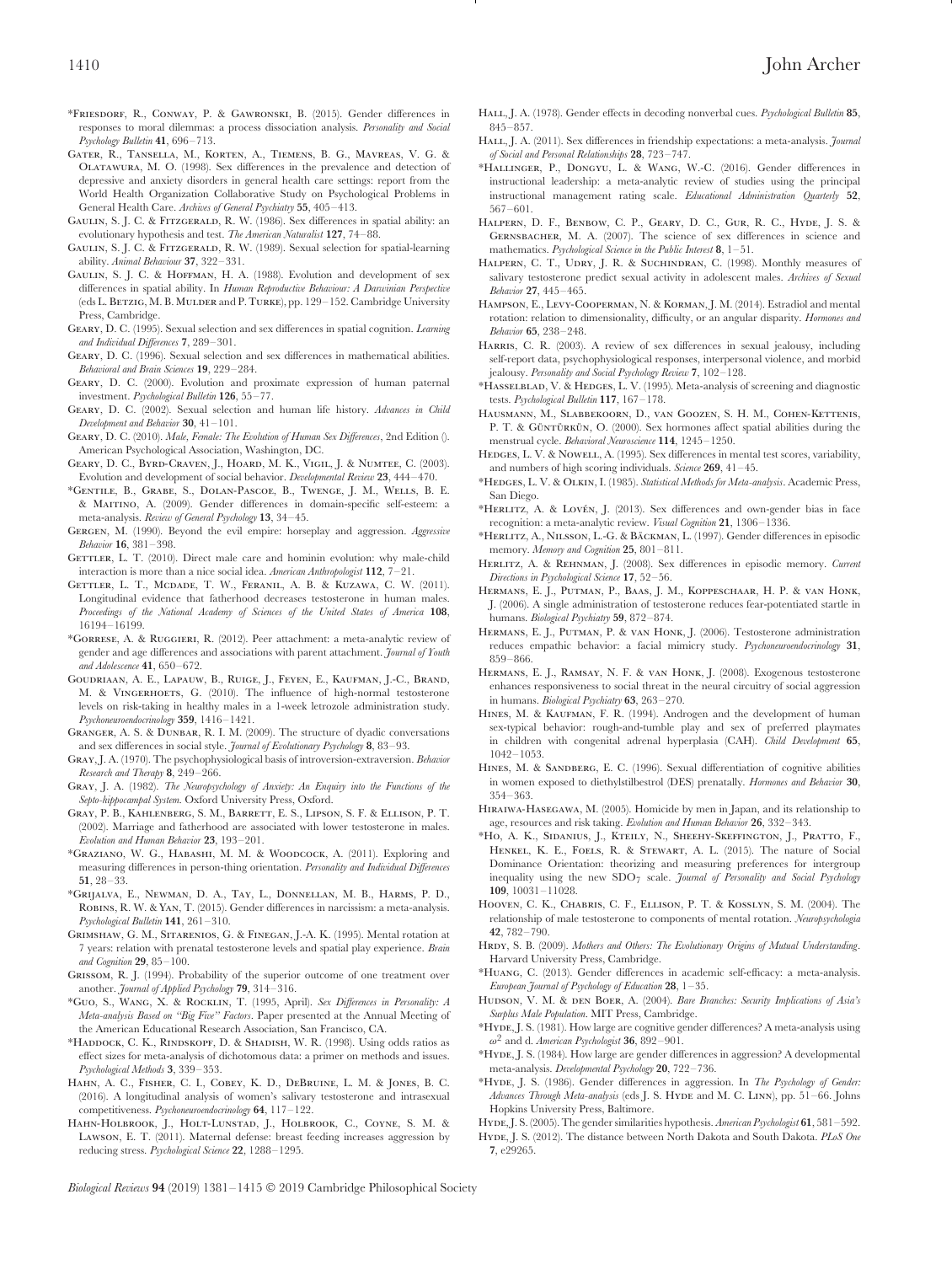- Hyde, J. S. (2014). Gender similarities and differences. *Annual Review of Psychology* **65**, 373–398.
- \*Hyde, J. S., Fennema, E. & Lamon, S. (1990). Gender differences in mathematics performance: a meta-analysis. *Psychological Bulletin* **107**, 139–155.
- \*Hyde, J. S., Lindberg, S. M., Linn, M. C., Ellis, A. B. & Williams, C. C. (2008). Gender similarities characterize math performance. *Science* **321**, 494–495.
- \*Hyde, J. S. &Linn, M. C. (1988). Gender differences in verbal ability: a meta-analysis. *Psychological Bulletin* **104**, 53–69.
- Irwing, P. & Lynn, R. (2005). Sex differences in means and variability on the progressive matrices in university students: a meta-analysis. *British Journal of Psychology* **96**, 505–524.
- Jacklin, C. N., Maccoby, E. E. & Doering, C. H. (1983). Neonatal sex-steroid hormones and timidity in 6-18-month-old boys and girls. *Developmental Psychobiology* **16**, 163–168.
- \*Jaffe, S. & Hyde, J. S. (2000). Gender differences in moral orientation: a meta-analysis. *Psychological Bulletin* **126**, 703–726.
- \*Jansson, K. (2007). Domestic violence, sexual assault and stalking 2005/06 British Crime Survey. In *Homicides, Firearm Offences and Intimate Violence 2005/2006* (eds K. COLEMAN, K. JANSSON, P. KAIZA and E. REED). Home Office Statistical Bulletin, London.
- Johnson, B. T. (1989). *Software for the Meta-analytic Review of Research Literatures*. Erlbaum, Hillsdale.
- \*Johnson, D. P. & Whisman, M. A. (2013). Gender differences in rumination: a meta-analysis. *Personality and Individual Differences* **55**, 367–374.
- \*Joseph, D. L. & Newman, D. A. (2010). Emotional intelligence: an integrative meta-analysis and cascading model. *Journal of Applied Psychology* **95**, 54–78.
- JUDGE, J. & TAYLOR, P. J. (2012). Gender differences on the semantic flanker task using transposed-letter target words. *Quarterly Journal of Experimental Psychology* **65**, 2008–2017.
- Julian, T. & Mchenry, P. C. (1989). Relationship of testosterone to men's family functioning at mid-life: a research note. *Aggressive Behavior* **15**, 281–289.
- \*Kandrik, M., Jones, B. C. & Lebruine, L. M. (2015). Society of female mates predicts regional variation in men's and women's sociosexual orientation across US states. *Evolution and Human Behavior* **36**, 206–210.
- \*Kennair, L. E. O. & Bendixen, M. (2012). Sociosexuality as predictor of sexual harassment and coercion in female and male high school students. *Evolution and Human Behavior* **33**, 479–490.
- \*Kessler, R. C., McGonagle, K. A., Zhao, S., Nelson, C. B., Hughes, M., ESHLEMAN, S., WITTCHEN, H.-U. & KENDLER, K. S. (1994). Lifetime and 12-month prevalence of DSM-III-R psychiatric disorders in the United States. *Archives of General Psychiatry* **51**, 8–19.
- KETAY, S., WELKER, K. M. & SLATCHER, R. B. (2017). The roles of testosterone and cortisol in friendship formation. *Psychoneuroendocrinology* **76**, 88–96.
- Kimura, D. (1996). Sex, sexual orientation and sex hormones influence human cognitive function. *Current Opinion in Neurobiology* **6**, 259–263.
- Kimura, D. (2002). Sex hormones influence human cognitive pattern. *Neuroendocrinology Letters* **23**(Suppl. 4), 67–77.
- King, J. E., Weiss, A. & Sisco, M. M. (2008). Aping humans: age and sex differences in chimpanzee (*Pan troglodytes*) and human (*Homo sapiens*) personality. *Journal of Comparative Psychology* **122**, 418–427.
- \*Kirkland, R. A., Peterson, E., Baker, C., Miller, R. S. & Pulos, S. (2013). Meta-analysis reveals adults female superiority in ''Reading the Mind in the Eyes Test''. *North American Journal of Psychology* **15**, 121–146.
- KLEIN, R. M. & ANDREW, R. J. (1986). Distraction, decisions and persistence in runway tests using the domestic chick. *Behaviour* **99**, 139–156.
- \*Kling, K. C., Hyde, J. S., Showers, C. J. & Buswell, B. N. (1999). Gender differences in self-esteem: a meta-analysis. *Psychological Bulletin* **125**, 470–500.
- KNICKMEYER, R., BARON-COHEN, S., RAGGATT, P. & TAYLOR, K. (2005). Fetal testosterone, social relationships, and restricted interests in children. *Journal of Child Psychology and Psychiatry* **46**, 198–210.
- Knickmeyer, R., Baron-Cohen, S., Raggatt, P., Taylor, K. & Hackett, G. (2006). Fetal testosterone and empathy. *Hormones and Behavior* **49**, 282–292.
- \*Knight, G. P., Fabes, R. A. & Higgins, D. A. (1996). Concerns about drawing causal inferences from meta-analyses: an example in the study of gender differences in aggression. *Psychological Bulletin* **119**, 410–421.
- \*Knight, G. P., Guthrie, I. K., Page, M. C. & Fabes, R. A. (2002). Emotional arousal and gender differences in aggression: a meta-analysis. *Aggressive Behavior* **28**, 366–393.
- Kolakowski, D. & Malina, R. M. (1974). Spatial ability, throwing accuracy and man's hunting heritage. *Nature* **251**, 410–412.
- KORDSMEYER, T. L., HUNT, J., PUTS, D. A., OOSTNER, J. & PENKE, L. (2018). The relative importance of intra- and intersexual selection on human male sexually dimorphic traits. *Evolution and Human Behavior* **39**, 424–436.
- \*Koss, M. P., Gidycz, C. A. & Wisniewski, N. (1987). The scope of rape: incidence and prevalence of sexual aggression and victimization in a national sample of higher education students. *Journal of Consulting and Clinical Psychology* **55**, 162–170.
- KRAHÉ, B. & BERGER, A. (2013). Men and women as perpetrators and victims of sexual aggression in heterosexual and same-sex encounters: a study of first-year college students in Germany. *Aggressive Behavior* **39**, 391–404.
- \*Krahe´, B., Tomaszewska, P., Kuyper, L. & Vanwesenbeeck, I. (2014). Prevalence of sexual aggression among young people in Europe: a review of the evidence from 27 EU countries. *Aggression and Violent Behavior* **19**, 545–558.
- Kruger, D. J. & Nesse, R. M. (2006). An evolutionary life-history framework for understanding sex differences in human mortality. *Human Nature* **17**, 74–97.
- Kung, K. T. F., Browne, W. V., Constantinescu, M., Noorderhaven, R. M. & Hines, M. (2016). Early postnatal testosterone predicts sex-related differences in early expressive vocabulary. *Psychoneuroendocrinology* **68**, 111–116.
- \*La France, M., Hecht, M. A. & Paluck, E. L. (2003). The contingent smile: a meta-analysis of sex differences in smiling. *Psychological Bulletin* **129**, 305–334.
- \*La France, B. H., Henningsen, D. D., Oates, A. & Shaw, C. M. (2009). Social-sexual interactions? Meta-analyses of sex differences in perceptions of flirtatiousness, seductiveness, and promiscuousness. *Communication Monographs* **76**, 263–285.
- Lalueza-Fox, C., Rosas, A., Estalrrich, A., Gigli, E., Campos, P. F., GARCIA-TABERNERO, A., GARCIA-VARGAS, S., SÁNCHEZ-QUINTO, F., RAMIREZ, O., Civit, S., Bastir, M., Huguet, R., Santamaria, D., Gilbert, M. T. P., Willerslev, E. & de la Rasilla, M. (2011). Genetic evidence for patrilocal mating behavior among Neanderthal groups. *Proceedings of the National Academy of Sciences* **108**, 250–253.
- LAMMINMÄKI, A., HINES, M., KUIRI-HÄNNINEN, T. & KILPELÄINEN, L. (2012). Testosterone measured in infancy predicts subsequent sex-typed behavior in boys and in girls. *Hormones and Behavior* **61**, 611–616.
- \*Lansford, J. E., Skinner, A. T., Sorbring, E., Di Giunta, L., Deater-Deckard, K., Dodge, K. A., Malone, P. S., Oburu, P., Pastorelli, C., Tapanya, S., Tirado, L. M. U., Zelli, A., Al-Hassan, S. M., Alampay, L. P., BACCHINI, D., et al. (2012). Boys' and girls' relational and physical aggression in nine countries. *Aggressive Behavior* **38**, 298–308.
- Latzman, R. D., Freeman, H. D., Schapiro, S. J. & Hopkins, W. D. (2015). The contribution of genetics and early rearing experiences to hierarchical personality dimensions in chimpanzees (*Pan troglodytes*). *Journal of Personality and Social Psychology* **109**, 889–900.
- \*Leaper, C. & Ayres, M. M. (2007). A meta-analytic review of gender variations in adults' language use: talkativeness, affiliative speech, and assertive speech. *Personality and Social Psychology Review* **11**, 328–363.
- \*Leaper, C. & Robnett, R. (2011). Women are more likely than men to use tentative language, aren't they? A meta-analysis testing for gender differences and moderators. *Psychology of Women Quarterly* **35**, 129–142.
- \*Leaper, C. & Smith, T. E. (2004). A meta-analytic review of gender variations in children's language use: talkativeness, affiliative speech, and assertive speech. *Developmental Psychology* **40**, 993–1027.
- \*Lee, I.-C., Pratto, F. & Johnson, B. Y. (2011). Intergroup consensus/disagreement in support of group-based hierarchy: an examination of socio-structural and psycho-cultural factors. *Psychological Bulletin* **137**, 1029–1064.
- Lehr, A.-C., Lehr, K. P., Laaje, P. & Danbolt, N. C. (2009). Greater intrasex phenotype variability in males than in females is a fundamental aspect of the gender differences in humans. *Developmental Psychobiology* **51**, 198–206.
- LEVINE, S. C., HUTTENLOCHER, J., TAYLOR, A. & LANGROCK, A. (1999). Early sex differences in spatial skill. *Developmental Psychology* **35**, 940–949.
- Levinson, D. (1989). *Family Violence in Cross-cultural Perspective*. Sage, Newbury Park.
- Lewinsohn, P. M., Gotlib, I. H., Lewinsohn, M., Seeley, J. R. & Allen, N. B. (1998). Gender differences in anxiety disorders and anxiety symptoms in adolescents. *Journal of Abnormal Psychology* **107**, 109–117.
- LINDAL, E. & STEFÁNSSON, J. G. (1993). The lifetime prevalence of anxiety disorders in Iceland as estimated by the US National Institute of Mental Health Diagnostic Interview Schedule. *Acta Psychiatrica Scandinavica* **88**, 29–34.
- \*Lindberg, S. M., Hyde, J. S., Linn, M. C. & Petersen, J. L. (2010). New trends in gender and mathematics performance: a meta-analysis. *Psychological Bulletin* **136**, 1123–1135.
- \*Ling, J., Burton, T. C., Salt, J. L. & Muncer, S. J. (2009). Psychometric analysis of the systemizing quotient (SQ) scale. *British Journal of Psychology* **100**, 539–552.
- \*Linn, M. C. & Petersen, A. C. (1985). Emergence and characterization of sex differences in spatial ability: a meta-analysis. *Child Development* **56**, 1479–1498.
- \*Lippa, R. A. (1998). Gender-related individual differences and the structure of vocational interests: the importance of the people-things dimension. *Journal of Personality and Social Psychology* **74**, 996–1009.
- \*Lippa, R. A. (2006*a*). Is high sex drive associated with increased sexual attraction to both sexes? It depends on whether you are male or female. *Psychological Science* **17**, 46–52.
- Lippa, R. A. (2006*b*). The gender reality hypothesis. *American Psychologist* **74**, 639–640.
- Lippa, R. A. (2007). The preferred traits of mates in a cross-national study of heterosexual and homosexual men and women: an examination of biological and cultural influences. *Archives of Sexual Behavior* **36**, 198–208.
- Lippa, R. A. (2008). Sex differences and sexual orientation differences in personality: findings from the BBC Internet Survey. *Archives of Sexual Behavior* **37**, 173–187.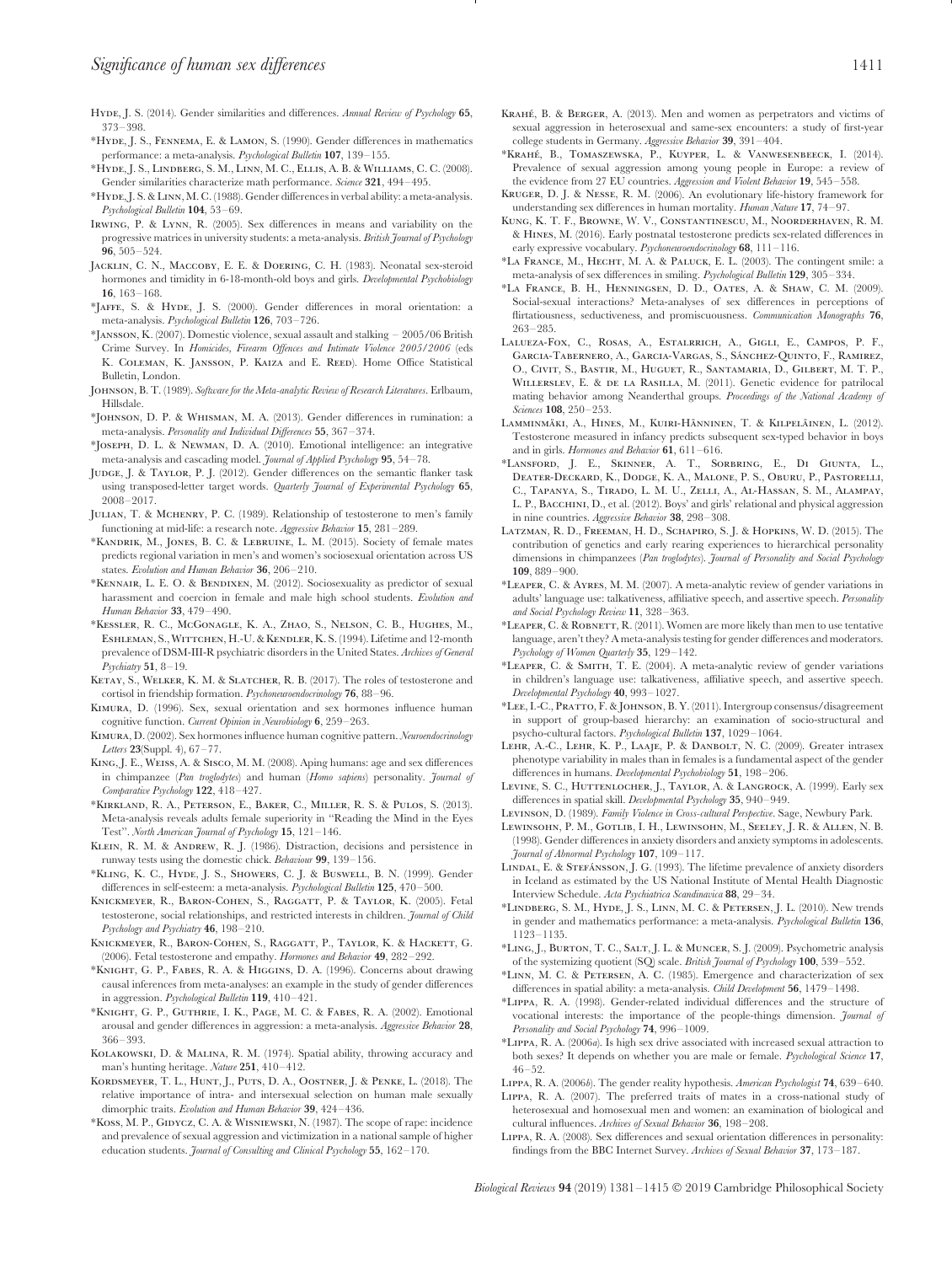- Lippa, R. A. (2009). Sex differences in sex drive, sociosexuality, and height across 53 nations: testing evolutionary and social-structural theories. *Archives of Sexual Behavior* **38**, 631–651.
- Lippa, R. A. (2010). Sex differences in personality traits and gender-related occupational preferences across 53 nations: testing evolutionary and social-environmental theories. *Archives of Sexual Behavior* **39**, 619–636.
- Lippa, R.A. (2012). Multivariate versus univariate conceptions of sex differences: Let the contest begin. Available at [http://www.plosone.org/annotation/listThread](http://www.plosone.org/annotation/listThread.action?root=14681) [.action?root=14681](http://www.plosone.org/annotation/listThread.action?root=14681) Accessed 3.11.2014
- Lippa, R. A., Collaer, M. L. & Peters, M. (2010). Sex differences in mental rotation and line angle judgments are positively associated with gender equality and economic development across 53 nations. *Archives of Sexual Behavior* **39**, 990–997.
- \*Lirgg, C. D. (1991). Gender differences in self-confidence in physical activity: a meta-analysis. *Journal of Sport and Exercise Psychology* **8**, 294–310.
- \*Lundquist, A. (1993). *Gender differences in the intimacy of romantic relationships: a meta-analysis of recent studies*. Doctoral Dissertation: Available from ProQuest Dissertations and Theses database. (UMI No. 9407375).
- \*Lustig, M. W. & Anderson, P. A. (1990). Generalizing about communication apprehension and avoidance: multiple replications and meta-analyses. *Journal of Social Behavior and Personality* **5**, 309–340.
- LUTCHMAYA, S. & BARON-COHEN, S. (2002). Human sex differences in social and non-social looking preferences, at 12 months of age. *Infant Behavior and Development* **25**, 319–325.
- LUTCHMAYA, S., BARON-COHEN, S. & RAGGATT, P. (2002). Foetal testosterone and eye contact in 12-month-old human infants. *Infant Behavior and Development* **25**, 327–335.
- Lynn, R. (1994). Sex differences in intelligence and brain size: a paradox resolved. *Personality and Individual differences* **17**, 257–271.
- Lynn, R. & Irwing, P. (2004). Sex differences on the progressive matrices: a meta-analysis. *Intelligence* **32**, 481–498.
- \*Lynn, R. & Kanazawa, S. (2011). A longitudinal study of sex differences in intelligence at ages 7, 11 and 16 years. *Personality and Individual Differences* **51**, 321–324.
- Maccoby, E. E. & Jacklin, C. N. (1974). *The Psychology of Sex Differences*. Stanford University Press, Stanford.
- MACDONALD, D. H. & HEWLETT, B. S. (1999). Reproductive interests and forager mobility. *Current Anthropology* **40**, 501–523.
- \*Macdowall, W., Gibson, L. J., Tanton, C., Mercer, C. H., Lewis, R.,Clifton, S., Field, N., Datta, J., Mitchell, K. R., Sonnenberg, P., Erens, B., Copas, A. J., Phelps, A., Prah, P., Johnson, A. M. & Wellings, K. (2013). Lifetime prevalence, associated factors, and circumstances of non-volitional sex in women and men in Britain: findings from the third National Survey of Sexual Attitudes and Lifestyles (Natsal-3). *The Lancet* **382**, 1845–1855.
- \*Maeda, Y. & Yoon, S. Y. (2013). A meta-analysis on gender differences in mental rotation ability by the Purdue Spatial Visualization Tests: visualization of Rotations (PSVT:R). *Educational Psychology Review* **25**, 69–94.
- Maestripieri, D. & Spelka, S. (2002). Sex differences in interest in infants across the lifespan: a biological adaptation for parenting? *Human Nature* **13**, 327–344.
- \*MAIER, W., GÄNSICKE, M., GATER, R., REZAKI, M., TIEMENS, B. & FLORENZANO URZÚA, R. (1999). Gender differences in the prevalence of depression: a survey in primary care. *Journal of Affective Disorders* **53**, 241–252.
- \*Major, B., Barr, L., Zube, I. & Babey, S. H. (1999). Gender and self-esteem: a meta-analysis. In *Sexism and Stereotypes in Modern Society: The Gender Science of Janet Taylor Spence* (eds W. B. Swann, J. H. Lanflois and J. H. Gilbert), pp. 223–253. American Psychological Association, Washington, DC.
- Malamuth, N. M. (1996). The confluence model of sexual aggression: feminist and evolutionary perspectives. In *Sex, Power, Conflict: Evolutionary and Feminist Perspectives* (eds D. M. Buss and N. M. Malamuth), pp. 269–295. Oxford University Press, New York.
- Malamuth, N. M., Linz, D., Heavey, C. L., Barnes, G. & Acker, M. (1995). Using the confluence model of sexual aggression to predict men's conflict with women: a 10-year follow-up study. *Journal of Personality and Social Psychology* **69**, 353–369.
- Manning, J. T., Baron-Cohen, S., Wheelwright, S. & Fink, B. (2010). Is digit ratio (2D:4D) related to systemizing and empathizing? Evidence from direct finger measurements reported in the BBC internet survey. *Personality and Individual Differences* **48**, 767–771.
- \*Marcus, R. F. (2009). Cross-sectional study of violence in emerging adulthood. *Aggressive Behavior* **35**, 188–202.
- Marlowe, F. (2004). Marital residence among foragers. *Current Anthropology* **45**, 277–288.
- \*Martocchio, J. J. & O'Leary, A. M. (1989). Sex differences in occupational stress: a meta-analytic review. *Journal of Applied Psychology* **74**, 495–501.
- \*Mazei, J., Hüffmeier, J., Freund, P. A., Stuhlmacher, A. F., Bilke, L. & HERTEL, G. (2015). A meta-analysis on gender differences in negotiation outcomes and their moderators. *Psychological Bulletin* **141**, 85–104.
- \*McClure, E. B. (2000). A meta-analytic review of sex differences in facial expression processing and their development in infants, children, and adolescents. *Psychological Bulletin* **126**, 424–453.
- McCullough, M. E., Kurzban, R. & Tabek, A. (2013). Cognitive systems for revenge and forgiveness. *Behavioral and Brain Sciences* **36**, 1–58.
- McGuinness, D. & Pribram, K. H. (1979). The origins of sensory bias in the development of gender differences in perception and cognition. In *Cognitive growth* and development: Essays in Memory of Herbert G. Birch (ed. M. BORTNER), pp. 3-56. Brunner/Mazel, New York.
- McHugh, M. D., Koeske, R. D. & Frieze, I. H. (1986). Issues to consider in conducting non-sexist psychological research: a guide for researchers. *American Psychologist* **41**, 879–890.
- McLean, C. P. & Anderson, E. R. (2009). Brave men and timid women? a review of the gender differences in fear and anxiety. *Clinical Psychology Review* **29**, 496–505.
- \*Meddin, J. R. (1986). Sex differences in depression and satisfaction with self: findings from a United States national survey. *Social Science and Medicine* **22**, 807–812.
- MEHTA, P. H., WELKER, K. M., ZILIOLI, S. & CARRÉ, J. M. (2015). Testosterone and cortisol jointly modulate risk-taking. *Psychoneuroendocrinology* **56**, 88–99.
- Merritt, P., Hirshman, E., Wharton, W., Strangl, B., Devlin, J. & Lenz, A. (2007). Evidence for gender differences in visual selective attention. *Personality and Individual Differences* **43**, 597–609.
- \*MIETTUNEN, J. & JÄÄSKELÄINEN, E. (2010). Sex differences in Wisconsin Schizotypy Scales – a meta-analysis. *Schizophrenia Bulletin* **36**, 347–358.
- MIETTUNEN, J., VEIJOLA, J., LAURONEN, E., KANTOJÄRVI, L. & JOUKAMAA, M. (2007). Sex differences in Cloninger's temperament dimensions – a meta-analysis. *Comprehensive Psychiatry* **48**, 161–169.
- \*Miller, A. J., Worthington, E. L. & McDaniel, M. A. (2008). Gender and forgiveness: a meta-analytic review and research agenda. *Journal of Social and Clinical Psychology* **27**, 843–876.
- Moffat, S. D. & Hampson, E. (1996). A curvilinear relationship between testosterone and spatial cognition in humans: possible influence of hand preference. *Psychoneuroendocrinology* **21**, 323–337.
- Moore, D. S. & Johnson, S. P. (2008). Mental rotation in human infants: a sex difference. *Psychological Science* **19**, 1063–1066.
- Morina, D. L., Demarais, S., Strickland, B. K. & Larson, J. E. (2018). While males fight, females choose: male phenotypic quality informs female mate choice in mammals. *Animal Behaviour* **138**, 69–74.
- MÜLLER, M. N. (2002). Agonistic relationships among Kayawara chimpanzees. In *Behavioural Diversity in Chimpanzees and Bonobos* (eds C. Boesch, G. Hohmann and L. F. Marchant), pp. 112–124. Cambridge University Press, Cambridge.
- \*Muncer, S. J. & Ling, J. (2006). Psychometric analysis of the empathy quotient (EQ) scale. *Personality and Individual Differences* **40**, 1111–1119.
- \*Murnen, S. K. & Stockton, M. (1997). Gender and self-reported sexual arousal in response to sexual stimuli: a meta-analytic review. *Sex Roles* **37**, 135–153.
- \*Nansel, T. R., Overpeck, M., Haynie, D. L., Ruan, J. & Scheidt, P. (2003). Relationship between bullying and violence among US youth. *Archives of Pediatrics and Adolescent Medicine* **157**, 348–353.
- Neave, N., Hamilton, C., Hutton, L., Tildesley, N. & Pickering, A. T. (2005). Some evidence of a female advantage in object location memory using ecologically valid stimuli. *Human Nature* **16**, 146–163.
- NETTLE, D. (2007). Empathizing and systemizing: what are they, and what do they contribute to our understanding of psychological sex differences? *British Journal of Psychology* **98**, 237–255.
- NEUHOFF, J. G. (2001). An adaptive bias in the perception of looming auditory motion. *Ecological Psychology* **13**, 87–110.
- Neuhoff, J. G., Planisek, R. & Seifritz, E. (2009). Adaptive sex differences in auditory motion perception: looming sounds are special. *Journal of Experimental Psychology: Human Perception and Performance* **25**, 225–234.
- Nguyen, T.-V., McCracken, J. T., Albaugh, M. D., Botteron, K. N., Hudziak, J. J. & Ducharme, S. (2016). A testosterone-related structural brain phenotype predicts aggressive behaviour from childhood to adulthood. *Psychoneuroendocrinology* **63**, 109–118.
- \*Noftle, E. E. & Shaver, P. R. (2006). Attachment dimensions and the big five personality traits: associations and comparative ability to predict relationship quality. *Journal of Research in Personality* **40**, 179–208.
- Nolen-Hoeksema, S. (1987). Sex differences in unipolar depression: evidence and theory. *Psychological Bulletin* **101**, 259–282.
- \*Nolen-Hoeksema, S., Larson, J. & Grayson, C. (1999). Explaining the gender difference in depressive symptoms. *Journal of Personality and Social Psychology* **77**, 1061–1072.
- O'Connor, D. B., Archer, J., Hair, W. M. & Wu, F. C. W. (2001). Activational effects of testosterone on cognitive function in men. *Neuropsychologia* **39**, 1385–1394. Olioff, M. & Stewart, J. (1978). Sex differences in the play behavior of prepubescent
- rats. *Physiology and Behavior* **20**, 113–115. \*Oliver, M. B. & Hyde, J. S. (1993). Gender differences in sexuality: a meta-analysis.
- *Psychological Bulletin* **114**, 29–51.
- Orians, G. (1969). On the evolution of mating systems in birds and mammals. *American Naturalist* **103**, 589–603.
- \*Pargulski, J. R. & Reynolds, M. R. (2017). Sex differences in achievement: distributions matter. *Personality and Individual Differences* **104**, 272–278.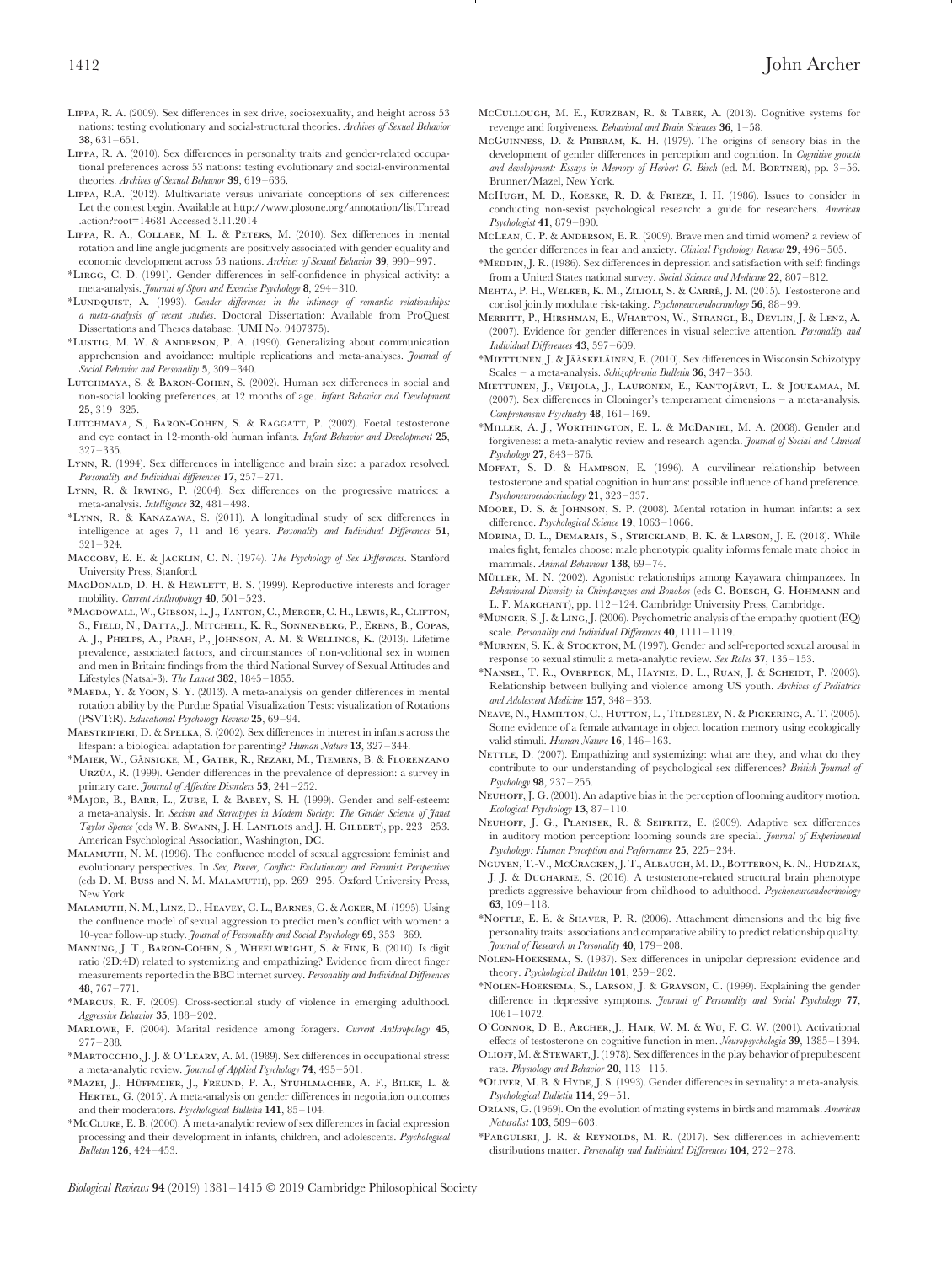- PASCUAL-SAGASTIZABAL, E., AZURMENDI, A., SÁNCHEZ-MARTÍN, J. R., BRAZA, F. CARRERAS, M. R., Muñoz J. M. & Braza, P. (2013). Empathy, estradiol and androgen levels in 9-year-old children. *Personality and Individual Differences* **54**, 936–940.
- PATTEN, S. B., WILLIAMS, J. V. A., LAVORATO, D. H., WANG, J. L., BULLOCH, A. G. M. & Sajobi, T. (2016). The association between major depression prevalence and sex becomes wesker with age. *Social Psychiatry and Psychiatric Epidemiology* **51**, 203–210.
- \*Paustian-Underdahl, S. C., Walker, L. S. & Woehr, D. J. (2014). Gender and perceptions of leadership effectiveness: a meta-analysis of contextual moderators. *Journal of Applied Psychology* **99**, 1129–1145.
- PAWLOWSKI, B., ATWAL, R. & DUNBAR, R. I. M. (2008). Sex differences in everyday risk-taking behavior in humans. *Evolutionary Psychology* **6**, 29–42.
- \*Peck, E.Y-Y. (1999). *Gender Differences in Film-induced Fear as a Function of Type of Emotion Measure and Stimulus Content: A meta-analysis and Laboratory study*. Doctoral Dissertation. Available from ProQuest Dissertations and Theses database (UMI No. 9939709).
- PELLIS, S. M., PELLIS, V. C. & FOROUD, A. (2005). Play fighting: aggression, affiliation, and the development of nuanced social skills. In *Developmental Origins of Aggression* (eds R. TREMBLAY, W. W. HARTUP and J. ARCHER), pp. 47-62. Guilford, New York.
- PENKE, L. & ASENDORPF, J. B. (2008). Beyond global sociosexual orientations: a more differentiated look at sociosexuality and its effects on courtship and romantic relationships. *Journal of Personality and Social Psychology* **95**, 1113–1135.
- Perdue, B. M., Snyder, R. J., Zhihe, Z., Marr, M. J. & Maple, T. L. (2011). Sex differences in spatial anility: a test of the range size hypothesis in the Order Carnivora. *Biological Letters* **7**, 380–383.
- \*Peters, M., Lehmann, W., Takahira, S., Takeuchi, Y. & Jordan, K. (2006). Mental rotation test performance in four cross-cultural samples  $(N = 3367)$ : overall sex differences and the role of academic program in performance. *Cortex* **42**, 1005–1014.
- \*Petersen, J. L. & Hyde, J. H. (2010). A meta-analytic review of research on gender differences in sexuality, 1993–2007. *Psychological Bulletin* **136**, 21–38.
- PETERSON, J. B. & FLANDERS, J. L. (2005). Play and the regulation of aggression. In *Developmental Origins of Aggression* (eds R. E. TREMBLAY, W. W. HARTUP and J. Archer), pp. 133–157. Guilford, New York.
- PHILLIPS, K. & SILVERMAN, I. (1997). Differences in the relationship of menstrual cycle phase to spatial performance on two- and three-dimensional tasks. *Hormones and Behavior* **32**, 167–175.
- Pinker, S. (2011). *The Better Angels of Our Nature: The Decline in Violence in History and its Causes*. Allen Lane, New York.
- \*PINQUART, M. & SÖRENSEN, S. (2001). Gender differences in self-concept and psychological well-being in old age: a meta-analysis. *Journal of Gerontology: Psychological Sciences* **56B**, P195–P213.
- PRATTO, F., SIDANIUS, J., STALLWORTH, L. M. & MALLE, B. F. (1994). Social dominance orientation: a personality variable relevant to social roles and intergroup relations. *Journal of Personality and Social Psychology* **67**, 741–763.
- Puts, D. A. (2010). Beauty and the beast: mechanisms of sexual selection in humans. *Evolution and Human Behavior* **31**, 157–175.
- Quinn, P. C. & Liben, L. (2008). A sex difference in mental rotation in young infants. *Psychological Science* **19**, 1067–1070.
- \*Rammstedt, B. (2007). The 10-item Big Five Inventory: Norm values and investigation of sociodemographic effects based on a German population representative sample. *European Journal of Psychological Assessments* **23**, 193–201.
- \*Randler, C. (2007). Gender differences in morningness-eveningness assessed by self-report questionnaires: a meta-analysis. *Personality and Individual Differences* **43**, 1667–1675.
- Raven, J. (1939). The RECI series of perceptual tests: An experimental survey. *British Journal of Medical Psychology* **18**, 16–24.
- \*Redick, T. S., Broadway, J. M., Meier, M. E., Kuriakose, P. S., Unsworth, N., KANE, M. J. & ENGLE, R. W. (2012). Measuring working memory capacity with automated complex span tests. *European Journal of Psychological Assessment* **28**, 164–171.
- \*Reilly, D. (2012). Gender, culture, and sex-typed cognitive abilities. *PLoS One* **7**, e39904.
- \*Reilly, D., Neumann, D. L. & Andrews, G. (2015). Sex differences in mathematics and science achievement: a meta-analysis of National assessment of educational progress assessments. *Journal of Educational Psychology* **107**, 645–662.
- Resnick, S. M., Berenbaum, S. A., Gottesman, I. I. & Bouchard, T. J. (1986). Early hormonal influences on cognitive functioning in congenital adrenal hyperplasia. *Developmental Psychology* **22**, 191–198.
- \*Richardson, J. T. E. (1995). Gender differences in the vividness of visual imagery questionnaire: a meta-analysis. *Journal of Mental Imagery* **19**, 177–186.
- Rieger, M. O., Wang, M. & Hens, T. (2014). Risk preferences around the world. *Management Science* **61**, 637–648.
- \*Riley, J. L. III, Robinson, M. E., Wise, E. A., Myers, C. D. & Fillingham, R. B. (1998). Sex differences in the perception of noxious experimental stimuli: a meta-analysis. *Pain* **74**, 181–187.
- Ronay, R. & von Heppel, W. (2010). The presence of an attractive woman elevates testosterone and physical risk taking in young men. *Social Psychological and Personality Science* **1**, 57–64.
- \*Rood, L., Roelofs, J., Bögels, S. M., Nolen- Hoeksema, S. & Schouten, E. (2009). The influence of emotion-focused rumination and distraction on depressive symptoms in non-clinical youth: a meta-analytic review. *Clinical Psychology Review* **29**, 607–616.
- Rosenthal, R. (1984). *Meta-analytic Procedures for Social Research*. Sage, Beverly Hills.
- \*Rotundo, M., Nguyen, N.-G. & Sackett, P. R. (2001). A meta-analytic review of gender differences in perceptions of sexual harassment. *Journal of Applied Psychology* **86**, 914–922.
- Sagarin, B. J., Martin, A. L., Coutinho, S. A., Edlund, J. E., Patel, L., Skowronski, J. J. & Zengel, B. (2012). Sex differences in jealousy: a meta-analytic examination. *Evolution and Human Behavior* **33**, 595–614.
- \*Sahlstein, R. & Allen, M. (2002). Sex differences in self-esteem: a meta-analytic assessment. In *Interpersonal Communication Research: Advances Through Meta-Analysis* (eds M. Allen, R. W. Peiss, B. M. Gayle and N. A. Burell), pp. 59–72. Erlbaum, Mahwah, New Jersey.
- Salk, R. H., Hyde, J. S. & Abramson, L. Y. (2017). Gender differences in depression in representative national samples: meta-analyses of diagnoses and symptoms. *Psychological Bulletin* **143**, 783–822.
- Sanday, P. R. (1981). The socio-cultural context of rape: a cross-cultural study. *Journal of Social Issues* **37**, 5–27.
- \*Sasson, N. J., Pinkham, A. E., Richard, J., Hughett, P., Gur, R. E. & Gur, R. C. (2010). Controlling for response biases clarifies sex and age differences in facial affect recognition. *Journal of Nonverbal Behavior* **34**, 207–221.
- SCHATTMANN, L. & SHERWIN, B. B. (2007). Effects of the pharmacologic manipulation of testosterone on cognitive functioning in women with polycystic ovary syndrome: a randomized, placebo-controlled treatment study. *Hormones and Behavior* **51**, 579–585.
- SCHIFF, W. & OLDAK, R. (1990). Accuracy of judging time to arrival: effects of modality, trajectory, and gender. *Journal of Experimental Psychology: Human Perception and Performance* **16**, 303–316.
- SCHMIDT, F. (2010). Detecting and correcting the lies that data tell. *Perspectives on Psychological Science* **5**, 233–242.
- \*Schmitt, D. P. (2005). Sociosexuality from Argentina to Zimbabwe: a 48-nation study of sex, culture, and strategies of human mating. *Behavioral and Brain Sciences* **28**, 247–311.
- SCHMITT, D. P. (2012). When the difference is in the details: A critique of Zentner and Mitura (2012) ''*Stepping out of the Caveman's Shadow: Nations' Gender Gap Predicts Degree of Sex Differentiation in Mate Preferences*''. *Evolutionary Psychology* **10**, 720–726.
- \*Schmitt, D. P. & International Sexuality Description Project (2003). Universal sex differences in the desire for sexual variety: tests from 52 nations, 6 continents, and 13 islands. *Journal of Personality and Social Psychology* **85**, 85–104.
- \*Schmitt, D. P. & International Sexuality Description Project (2004). Patterns and universals of mate poaching across 53 nations: the effects of sex, culture, and personality on romantically attracting another person's partner. *Journal of Personality and Social Psychology* **86**, 560–584.
- SCHMITT, D. P., REALO, A., VORACEK, M. & ALLIK, J. (2008). Why can't a man be more like a woman? Sex differences in Big Five personality traits across 55 cultures. *Journal of Personality and Social Psychology* **94**, 168–182.
- \*Schredl, M. & Reinhard, I. (2008). Gender differences in dream recall: a meta-analysis. *Journal of Sleep Research* **17**, 125–131.
- \*Schredl, M. & Reinhard, I. (2011). Gender differences in nightmare frequently: a meta-analysis. *Sleep Medicine Reviews* **15**, 115–121.
- \*SCHUTTE, J. W. & HOSCH, M. (1997). Gender differences in sexual assault verdicts: a meta-analysis. *Journal of Social Behavior and Personality* **12**, 759–772.
- Schutter, D. J. L. G., Peper, J. A., Koppeschaar, H. P. F., Kahn, R. S. & van HONK, J. (2005). Administration of testosterone increases functional connectivity in a cortico-cortical depression circuit. *Journal of Neuropsychiatry and Clinical Neuroscience* **17**, 372–377.
- \*Schwarz, S. & Hassebrauck, M. (2012). Sex and age differences in mate-selection preferences. *Human Nature* **23**, 447–466.
- SELL, A., COSMIDES, L. & TOOBY, J. (2014). The human anger face evolved to enhance cues of strength. *Evolution and Human Behavior* **35**, 225–429.
- Sell, A., Cosmides, L., Tooby, J., Sznycer, D., von Rueden, C. & Gurven, M. (2009). Human adaptations for the visual assessments of strength and fighting ability from the body and face. *Proceedings of the Royal Society of London B* **276**, 575–584.
- Sell, A., Lukazsweski, A. W. & Townsley, M. (2017). Cues of upper body strength account for most of the variance in men's bodily attractiveness. *Proceedings of the Royal Society of London, B* **284**, 20171819.
- \*Severiens, S. & ten Dam, G. (1998). A multilevel meta-analysis of gender differences in learning orientations. *British Journal of Educational Psychology* **68**, 595–608.
- Sherwin, B. B., Gelfand, M. M. & Brender, B. (1985). Androgen enhances sexual motivation in females: a prospective crossover study of sex steroid administration in the surgical menopause. *Psychosomatic Medicine* **47**, 339–351.
- Shute, V. J., Pellegrino, J. W., Hubert, L. & Reynolds, R. W. (1983). The relationship between androgen levels and human spatial abilities. *Bulletin of the Psychonomic Society* **21**, 465–468.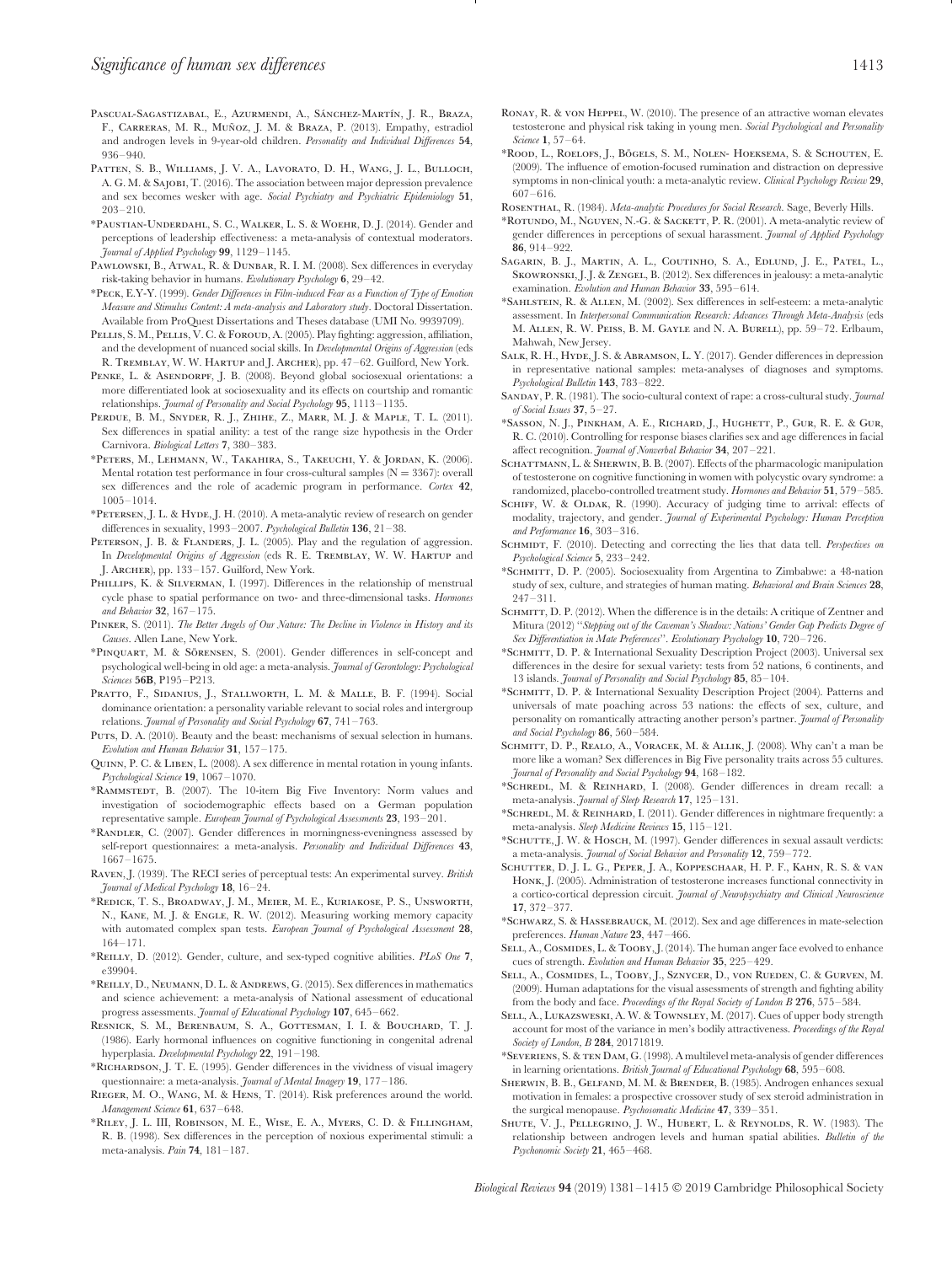\*Silverman, I. (2003*a*). Gender differences in delay of gratification: a meta-analysis. *Sex Roles* **49**, 451–463.

- \*Silverman, I. (2003*b*). Gender differences in resistance to temptation: theories and evidence. *Developmental Review* **23**, 219–259.
- \*Silverman, I. (2006). Sex differences in simple visual reaction time: a historical meta-analysis. *Sex Roles* **54**, 57–68.
- Silverman, I., Choi, J., MacKewn, A., Fisher, M., Moro, J. & Olshansky, E. (2000). Evolved mechanisms underlying wayfinding: further studies on the hunter-gatherer theory of spatial sex differences. *Evolution and Human Behavior* **21**, 201–213.
- SILVERMAN, I., CHOI, J. & PETERS, M. (2007). The hunter-gatherer theory of sex differences in spatial abilities: date from 40 countries. *Archives of Sexual Behavior* **36**, 261–268.
- Silverman, I. & Eals, M. (1992). Sex differences in spatial abilities: evolutionary theory and data. In *The Adapted Mind: Evolutionary Psychology and the Generation of Culture* (eds J. BARKOW, L. COSMIDES and J. TOOBY), pp. 533-549. Oxford University Press, New York.
- SILVERMAN, I., KASTUK, D., CHOI, J. & PHILLIPS, K. (1999). Testosterone levels and spatial ability in men. *Psychoneuroendocrinology* **24**, 813–822.
- SILVERMAN, I. & PHILLIPS, K. (1998). The evolutionary psychology of spatial sex differences. In *Handbook of Evolutionary Psychology: Ideas, Issues and Applications* (eds C. Crawford and D. L. Krebs), pp. 595–612. Erlbaum, Mahwah.
- SIMPSON, J. A. & GANGESTAD, S. W. (1991). Individual differences in sociosexuality: evidence for convergent and discriminative validity. *Journal of Personality and Social Psychology* **60**, 870–883.
- \*Singer, M. I. & Flannery, D. J. (2000). The relationship between children's threats of violence and violent behaviors. *Archives of Pediatric and Adolescent Medicine* **154**, 785–790.
- SKARÔHAMER, T. & LYNGSTAD, T.H. (2009). *Family Formation, Fatherhood and Crime: An Invitation to a Broader Perspective on Crime and Family Transitions*. (Discussion Paper No. 579). Statistics Norway Research Department, Oslo.
- Slabbekoorn, D., van Goozen, S. H. M., Megens, J., Gooren, L. J. G. & COHEN-KETTENIS, P. T. (1999). Activating effects of cross-sex hormones on cognitive functioning: a study of short-terms and long-term hormones effects on transsexuals. *Psychoneuroendocrinology* **24**, 423–447.
- SMITH, P. K. (1982). Does play matter: functional and evolutionary costs of animal and human play. *Behavioral and Brain Sciences* **5**, 139–184 including commentaries.
- \*Smith, S. G., Fowler, K. A. & Niolon, P. H. (2014). Intimate partner homicide and corollary victims in 16 states: National Violent Death Reporting System, 2003–2009. *American Journal of Public Health* **104**, 461–466.
- Smuts, B. B. (1987). Gender, aggression, and influence. In *Primate Societies* (eds B. B. Smuts, D. L. Cheney, R. M. Seyfarth, R. W. Wrangham and T. T. STRUHSAKER), pp. 400–412. University of Chicago Press, Chicago.
- Smuts, B. B. (1992). Male aggression against women: an evolutionary perspective. *Human Nature* **3**, 1–44.
- Smuts, B. B. (1995). The evolutionary origins of patriarchy. *Human Nature* **6**, 1–32.
- \*Soto, C. T. & John, O. P. (2017). The next Big Five Inventory (BFI-2): developing and assessing a hierarchical model with 15 facets to enhance bandwidth, fidelity, and predictive power. *Journal of Personality and Social Psychology* **113**, 117–143.
- \*Souza, A. L., Conroy-Beam, D. & Buss, D. M. (2016). Mate preferences in Brazil: evolved desires and cultural evolution over three decades. *Personality and Individual Differences* **95**, 45–49.
- Sprengelmeyer, R., Perrett, D. I., Fagan, E. C., Cornwell, R. E., Lobmaier, J. S., Sprengelmeyer, A., Aasheim, H. B., Black, I. M., Cameron, L. M., Crow, S., Milne, N., Rhodes, E. C. & Young, A. W. (2009). The cutest little baby face: a hormonal link to sensitivity to cuteness in infant faces. *Psychological Science* **20**, 149–154.
- STANTON, S. J., LIENING, S. H. & SCHULTHEISS, O. C. (2011). Testosterone is positively associated with risk taking in the Iowa Gambling Task. *Hormones and Behavior* **59**, 252–256.
- Stanton, S. J., Wirth, M. M., Waugh, C. E. & Schultheiss, O. C. (2009). Endogenous testosterone levels are associated with amygdale and ventromedial prefrontal cortex responses to anger faces in men but not women. *Biological Psychology* **81**, 118–122.
- \*Stier, D. S. & Hall, J. H. (1984). Gender differences in touch: an empirical and theoretical review. *Journal of Personality and Social Psychology* **47**, 440–459.
- \*STOCKDALE, L., TACKETT, S. & COYNE, S. M. (2013). Sex differences in verbal aggression use in romantic relationships: a meta-analytic study and review. *Journal of Aggression Conflict and Peace Research* **5**, 167–178.
- STOET, G. (2010). Sex differences in the processing of flankers. *Quarterly Journal of Experimental Psychology* **63**, 633–638.
- STOET, G. (2011). Sex differences in search and gathering skills. *Evolution and Human Behavior* **32**, 416–422.
- STOET, G. & GEARY, D. C. (2012). Can stereotype threat explain the gender gap in mathematics performance and achievement? *Review of General Psychology* **16**, 93–102.
- STOET, G. & GEARY, D. C. (2013). Sex differences in mathematics and reading achievement are inversely related: within- and across-nation assessment of 10 years of PISA data. *PLoS One* **8**, *e57988*.
- \*Strand, S., Deary, I. T. & Smith, P. (2006). Sex differences in cognitive ability test scores: a UK national picture. *British Journal of Educational Psychology* **76**, 463–480.
- \*Stuhlmacher, A. F. & Walters, A. E. (1999). Gender differences in negotiation outcome: a meta-analysis. *Personnel Psychology* **52**, 653–677.
- Su, R., ROUNDS, J. & ARMSTRONG, P. I. (2009). Men and things, women and people: a meta-analysis of sex differences in interests. *Psychological Bulletin* **135**, 849–884.
- \*Sundaram, V., Laursen, B. & Helweg-Larsen, K. (2008). Is sexual victimization gender specific? The prevalence of forced sexual activity among men and women in Denmark, and sex-reported well-being among survivors. *Journal of Interpersonal Violence* **23**, 1414–1440.
- \*Svedholm-Häkkinen, A. M. & Lindeman, M. (2016). Testing the Empathizing-Systemizing theory in the general population: occupations, vocational interests, grades, hobbies, friendship quality, social intelligence, and sex role identity. *Personality and Individual Differences* **90**, 365–370.
- Symons, D. (1979). *The Evolution of Human Sexuality*. Oxford University Press, New York.
- \*Tamres, L. K., Janicki, D. & Helgeson, V. S. (2002). Sex differences in coping behavior: a meta-analytic review and an examination of relative coping. *Personality and Social Psychology Review* **6**, 2–30.
- Tanner, J. M. (1989). *Foetus into Man: Physical Growth from Conception to Maturity*, 2nd Edition (). Castlemead, London.
- Terburg, D., Aarts, H. & van Honk, J. (2012). Testosterone affects gaze aversion from angry faces outside of conscious awareness. *Psychological Science* **23**, 459–463.
- Terburg, D., Syal, S., Rosenberger, L. A., Heany, S. J., Stein, D. J. & van HONK, J. (2016). Testosterone abolishes implicit subordination in social anxiety. *Psychoneuroendocrinology* **72**, 205–211.
- THILERS, P. P., MACDONALD, S. W. S. & HERLITZ, A. (2006). The association between endogenous free testosterone and cognitive performance: a population-based study in 35 to 90 year-old men and women. *Psychoneuroendocrinology* **31**, 565–576.
- \*Thoma, S. J. (1986). Estimating gender differences in the comprehension and preference of moral issues. *Developmental Review* **6**, 165–180.
- Thomas, A. G. & Stewart-Williams, S. (2017). Mating strategy flexibility in the laboratory: preferences for long- and short-term mating change in response to evolutionarily-relevant variables. *Evolution and Human Behavior* **39**, 82–93.
- Thompson, A. E. & Voyer, D. (2014). Sex differences in the ability to recognize non-verbal displays of emotion. *Cognition and Emotion* **28**, 1165–1195.
- \*Thompson, W. R. & Wright, J. S. (1979). ''Persistence'' in rats: effects of testosterone. *Physiological Psychology* **7**, 291–294.
- Thornhill, R. & Thornhill, N. W. (1992). The evolutionary psychology of men's coercive sexuality. *Behavioral and Brain Sciences* **15**, 363–421.
- Tjaden, P. &Thoennes, N. (1998). *Prevalence, Incidence, and Consequences of Violence Against Women: Findings from the National Violence Against Women Survey*. U.S. Department of Justice, Washington, DC.
- Tooby, J. & Cosmides, L. (1992). The psychological foundations of culture. In *The Adaptive Mind: Evolutionary Psychology and the Generation of Culture* (eds J. H. Barkow, L. Cosmides and J. Tooby), pp. 19–136. Oxford University Press, New York.
- \*TORRUBIA, R., ÁVILA, C., MOLTÓ, J. & CASERAS, X. (2001). The Sensitivity to Punishment and Sensitivity to Reward Questionnaire (SPSRQ) as a measure of Gray's anxiety and impulsivity dimensions. *Personality and Individual Differences* **31**, 837–862.
- Trivers, R. (1972). Parental investment and sexual selection. In *Sexual Selection and the* Descent of Man (ed. B. B. CAMPBELL), pp. 136-179. Aldine, Chicago.
- Twenge, J. M. & Nolen-Hoeksema, S. (2002). Age, gender, race, socioeconomic status, and birth cohort differences on the Children's Depression Inventory: a meta-analysis. *Journal of Abnormal Psychology* **111**, 578–588.
- \*Uttal, D. H., Meadow, N. G., Tipton, E., Hand, L. L., Alden, A. R., Warren, C. & Newcombe, N. S. (2013). The malleability of spatial skills: a meta-analysis of training studies. *Psychological Bulletin* **139**, 352–402.
- van Anders, S. M., Hamilton, L. D. & Watson, N. V. (2007). Multiple partners are associated with higher testosterone in North American men and women. *Hormones and Behavior* **51**, 454–459.
- van Goozen, S. H. M., Cohen-Kettenis, P. T., Gooren, L. J. G., Frijda, N. H. & VAN DER POLL, N. E. (1994). Activating effects of androgens on cognitive performance: causal evidence in a group of female-to-male transsexuals. *Neuropsychologia* **32**, 1153–1157.
- van Goozen, S. H. M., Cohen-Kettenis, P. T., Gooren, L. J. G., Frijda, N. H. & van der Poll, N. E. (1995). Gender differences in behaviour: activating effects of cross-sex hormones. *Psychoneuroendocrinology* **20**, 343–363.
- van Honk, J., Peper, J. S. & SCHUTTER, D. J. L. G. (2005). Testosterone reduces unconscious fear but not consciously experienced anxiety: implications for the disorders of fear and anxiety. *Biological Psychiatry* **58**, 218–225.
- van Honk, J., Schutter, D. J. L. G., Hermans, E. J., Putman, P., Tuiten, A. & Koppeschaar, H. (2004). Testosterone shifts the balance between sensitivity for punishment and reward in healthy young women. *Psychoneuroendocrinology* **29**, 937–943.
- Van Honk, J., Tuiten, A., Hermans, E. J., Putman, P., Koppeschaar, H., Thijssen, J., Verbaten, R. & van Doornen, L. J. (2001). A single administration